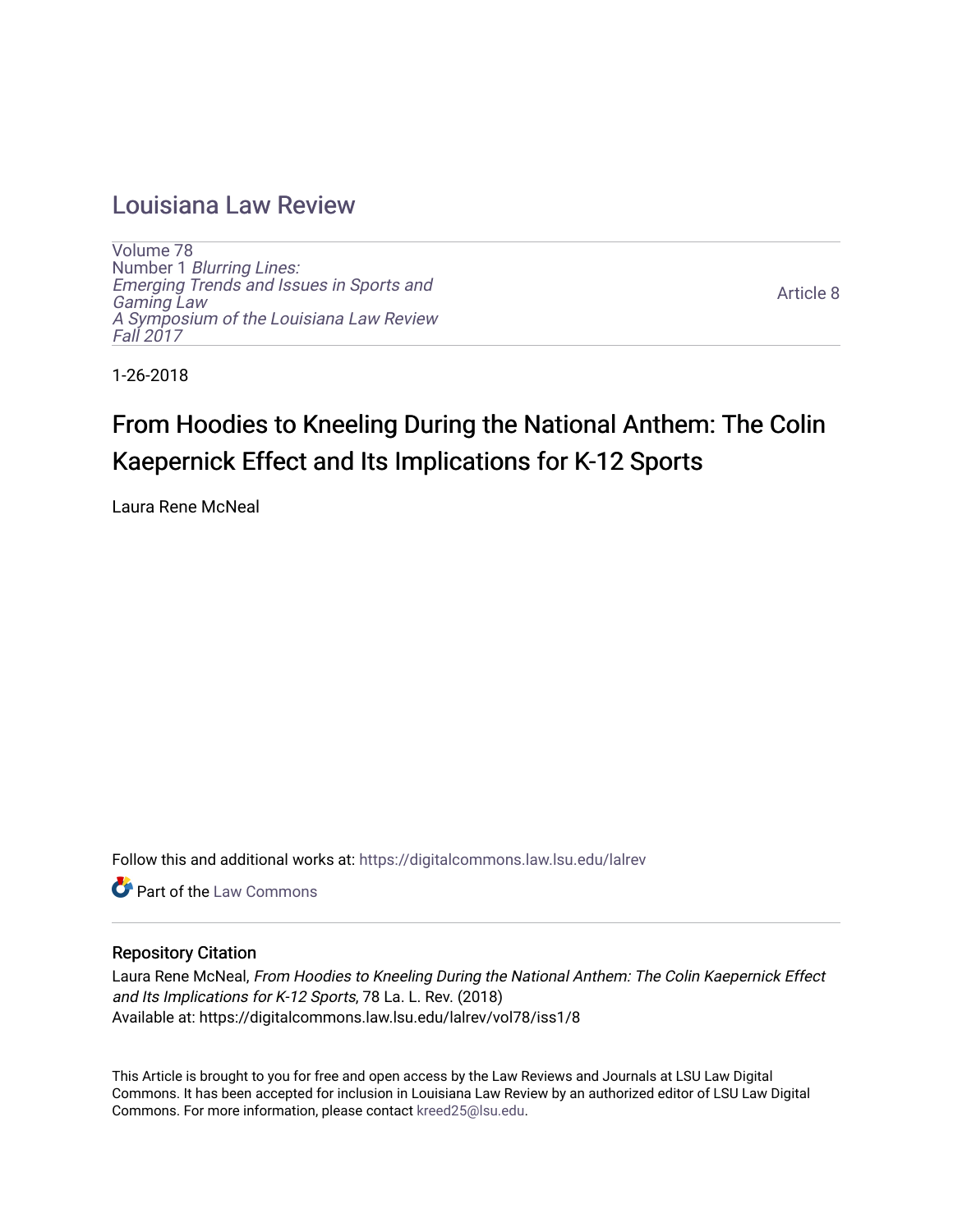## **From Hoodies to Kneeling During the National Anthem: The Colin Kaepernick Effect and Its Implications for K-12 Sports**

*Laura Rene McNeal*\*

### TABLE OF CONTENTS

| I. | Social Activism Enters the World of High School Sports:<br>A. The Rebirth of Social Activism in Sports: The Evolution<br>B. The Emergence of Social Protests in High School                                                                                                                                                                      |  |
|----|--------------------------------------------------------------------------------------------------------------------------------------------------------------------------------------------------------------------------------------------------------------------------------------------------------------------------------------------------|--|
| П. | Freedom of Expression Jurisprudence: K-12 Perspective 163<br>A. Mind to Mind Framework: West Virginia v. Barnette 167<br>B. The Gold Standard: Tinker v. Des Moines 170<br>C. Birth of Censorship: Bethel School District<br>D. Curriculum Matters: Hazelwood School District et al. v.<br>E. Guiding the Moral Compass: Morse v. Frederick  181 |  |
| Ш. | Uncharted Waters: Safeguarding Students' Free<br>B. Tinker-Spence Standard: A New Constitutional Standard<br>C. Limitations of Proposed Tinker-Spence Standard 194                                                                                                                                                                               |  |

Copyright 2017, by LAURA RENE MCNEAL.

Law and Policy Analyst at the Charles Hamilton Houston Institute at Harvard Law School and Associate Professor of Law at the University of Louisville Brandeis School of Law. I am grateful to my colleagues, Cedric Powell and Tanya Washington, for their valuable comments and insights. I would like to thank the stellar *Louisiana Law Review* staff for their professionalism and thoughtful comments throughout the editorial process. Finally, a special thanks to my husband, Montel Bratcher, for his unyielding support throughout this publication process.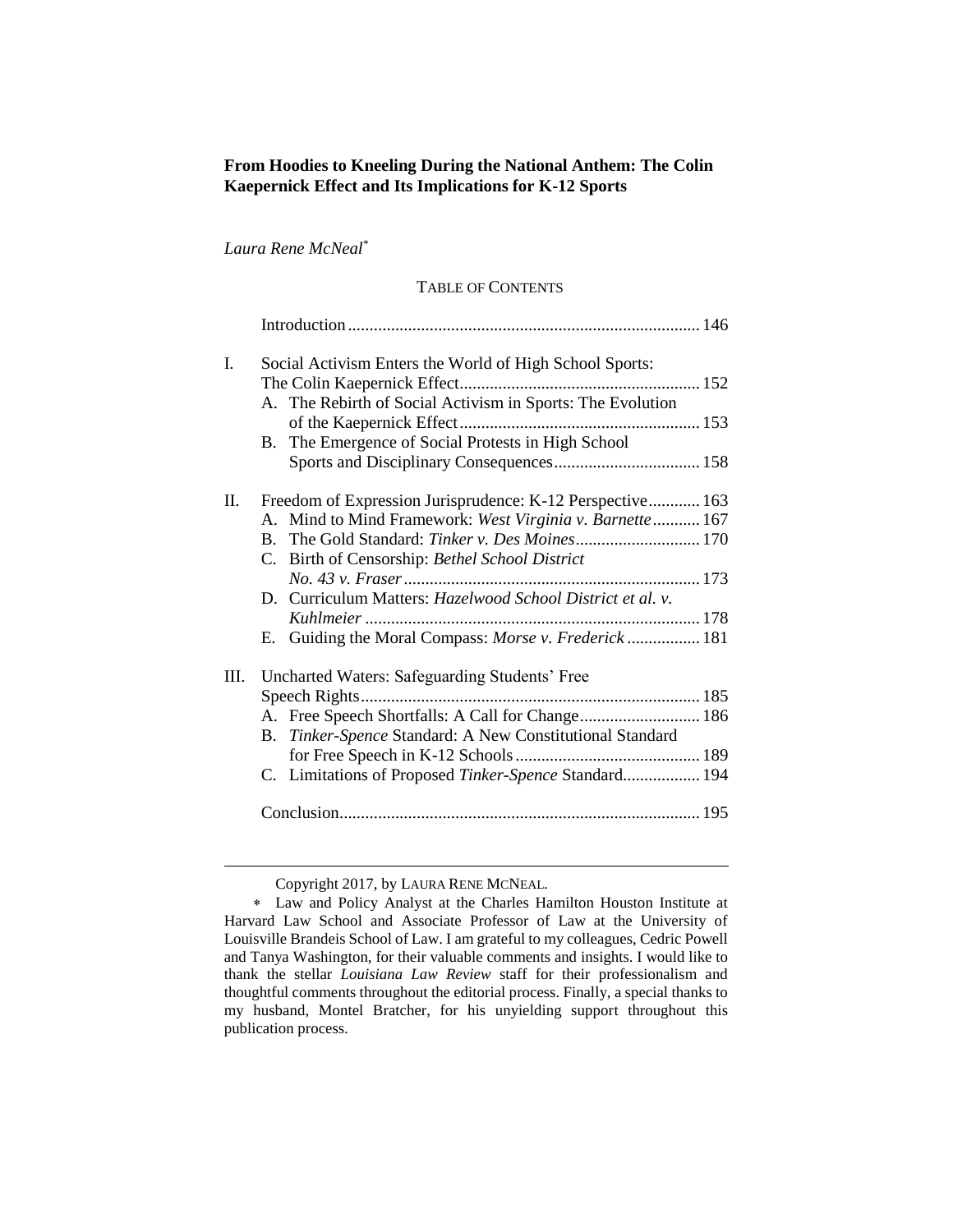#### **INTRODUCTION**

"To believe that patriotism will not flourish if patriotic ceremonies are voluntary and spontaneous instead of a compulsory routine is to make an unflattering estimate of the appeal of our institutions to free minds."— Justice Robert Jackson<sup>1</sup>

Sports are an essential part of American society. For example, baseball often is referred to as America's pastime.<sup>2</sup> Every summer, ballparks across the nation are filled with energetic fans of all ages cheering for their favorite team. Many of our childhood memories encompass little league games, high school sporting events, and watch parties for the Super Bowl and the World Cup. Our childhood idols often are sports legends, such as Hank Aaron, Babe Ruth, and Muhammad Ali. Many Americans view sports as a venue to teach cherished values, such as teamwork, dedication, and work ethic.

Despite the multitude of sports available to play and watch, football is arguably one of the most popular and lucrative sports in the world. The National Football League ("NFL") reached \$14 billion in revenue in 2016 alone.<sup>3</sup> High school football programs are an integral part of the NFL landscape because they serve as a training ground and pipeline for children with aspirations of playing in the NFL.<sup>4</sup> As a result, high school studentathletes often mimic the very players they seek to become. Students wear their favorite player's jersey, team colors, and other types of paraphernalia. But what happens when students mimic their sports idol's social protests during sporting events? What happens when social activism enters the world of youth sports? High school players across the nation illuminated this issue when they began to mimic a NFL player, Colin Kaepernick, and

3. Daniel Kaplan, *NFL revenue reaches \$14B, fueled by media*, SPORTS BUSINESS DAILY J., Mar. 6, 2017, at 4.

<sup>1.</sup> W. Va. State Bd. of Educ. v. Barnette, 319 U.S. 624, 641 (1943).

<sup>2.</sup> Micah Chen, *America's Pastime: 20 Reasons Baseball Will Always Hail Over Football*, BLEACHER REPORT (Apr. 25, 2011), http://bleacherreport.com /articles/676720-americas-pastime-20-reasons-why-baseball-will-always-hail-over -football [https://perma.cc/ZYM3-TJMW].

<sup>4.</sup> *See, e.g.*, Edwin Weathersby, *NFL Pipeline: Long Beach Poly Second Among High Schools for Most Active NFL Players*, FOX SPORTS WEST (Sept. 5, 2017, 5:59 PM), http://www.foxsports.com/west/story/nfl-pipeline-long-beachpoly-second-among-high-schools-for-most-active-nfl-players-091517 [https://perma.cc/D6W4-JW7J]; Julian Sonny, *The 10 High Schools That Produce The Most NFL Players in America*, ELITE DAILY (May 27, 2014), https://www.elitedaily.com/sports/10-high-schools-produce-nfl-players-america /608500 [https://perma.cc/7M6G-WS4L].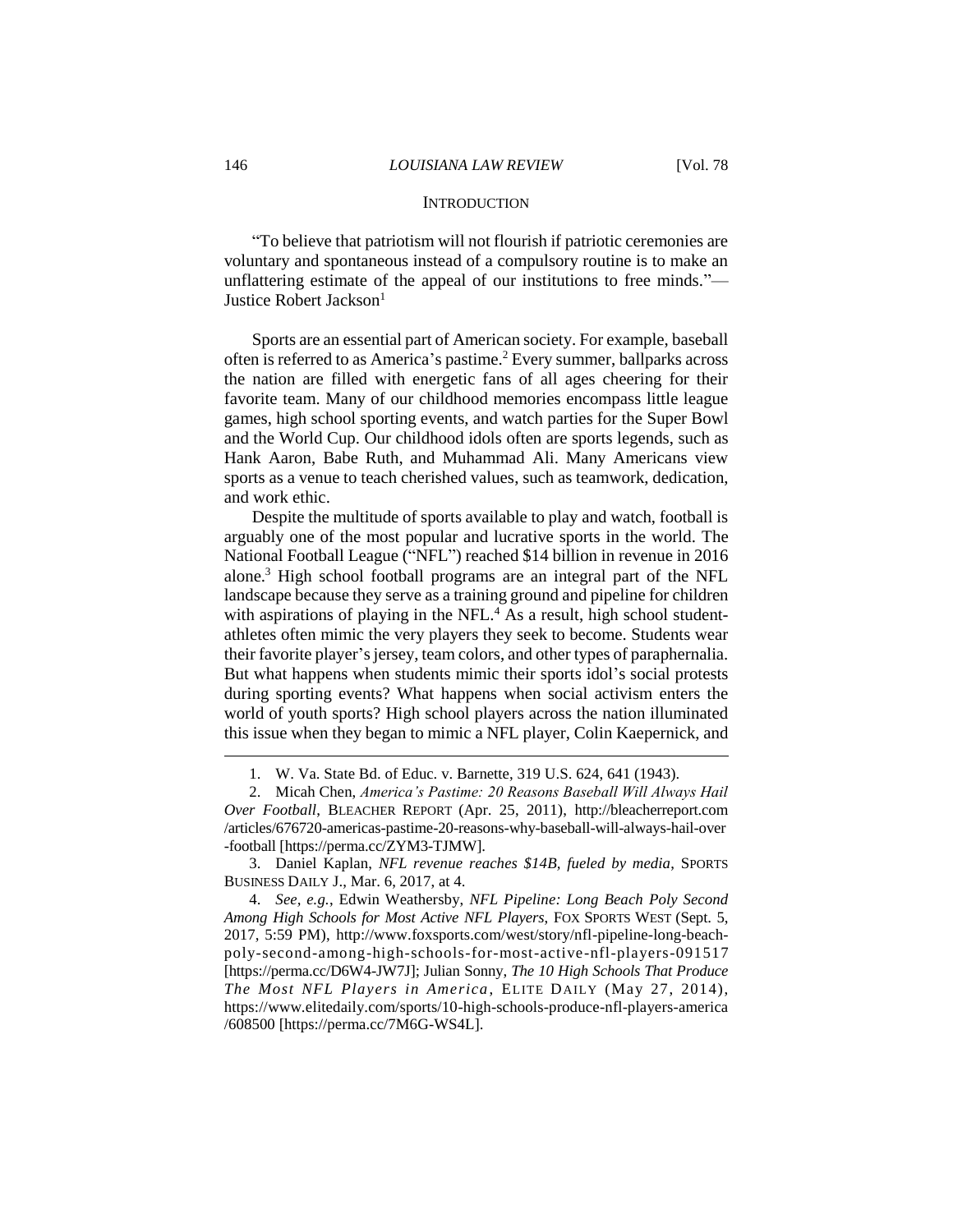his teammate's act of kneeling during the national anthem in protest of police brutality against African-American males.<sup>5</sup> Although the First Amendment protects Kaepernick's symbolic act, many high school players across the nation did not receive the same constitutional protection for mimicking his national anthem protest.<sup>6</sup> On the contrary, school leaders usurped the young athletes' constitutional rights by disciplining student protesters through school and game suspensions.<sup>7</sup> First Amendment jurisprudence clearly provides students in K-12 public schools with freedom of expression rights as long as such acts do not create a material disruption to the school learning environment.<sup>8</sup> Under the Material Disruption Standard, school administrators are not permitted to limit a student's First Amendment rights unless the expression causes a substantial disruption to the school learning environment or interferes with the rights of others.<sup>9</sup> Courts defer to

6. U.S. CONST. amend. I ("Congress shall make no law . . . abridging the freedom of speech . . . ."); Knowles Adkisson, *In Louisiana High School Players Link Arms, But Do Not Kneel During the Anthem*, WASH. POST (Sept. 29, 2017), https://www.washingtonpost.com/national/in-louisiana-high-school-players-linkarms-but-do-not-kneel-during-anthem/2017/09/29/9f893f40-a564-11e7-ade1-76d0 61d56efa\_story.html?utm\_term=.91ae8c2b378e [https://perma.cc/9NLD-NSY6]. This Article highlights the controversy surrounding high school athletes being disciplined for kneeling during the national anthem. A Louisiana principal issued a letter to students threatening to suspend any student from the game or team that knelt during the national anthem. The American Civil Liberties Union of Louisiana issued a statement expressing that the principal's national anthem policy violated a 1943 Supreme Court case, *West Virginia v. Barnette*, 319 U.S. 624 (1943), which held that public schools may not coerce students to stand during patriotic rituals. This Article highlights the growing debate regarding Kaepernick being afforded his constitutional right to engage in symbolic protests during the national anthem while high school students are being denied those same rights. *See infra* Part I.A.–B.

7. Christine Hauser, *High Schools Threaten to Punish Students Who Kneel During the National Anthem,* N.Y. TIMES (Sept. 29, 2017), https://www.nytimes .com/2017/09/29/us/high-school-anthem-protest.html?mcubz=1 [https://perma.cc /C9SJ-J9N6].

8. Clay Calvert, Tinker*'s Midlife Crisis: Tattered and Transgressed but Still Standing*, 58 AM. U.L. REV. 1167, 1168 (2009); *see also* Tinker v. Des Moines Indep. Cmty. Sch. Dist., 393 U.S. 503, 514 (1969).

<sup>5.</sup> Bob Cooke, *High School Athletes Join Colin Kaepernick In Anthem Protests; Angry PA Announcers Don't*, FORBES (Sept. 11, 2016, 10:05 PM), https://www.forbes.com/sites/bobcook/2016/09/11/high-school-athletes-join-colinkaepernick-in-anthem-protest-angry-pa-announcers-dont/#65179ea77ea1 [https://per ma.cc/7STT-U5QQ].

<sup>9.</sup> *Tinker*, 393 U.S. at 513.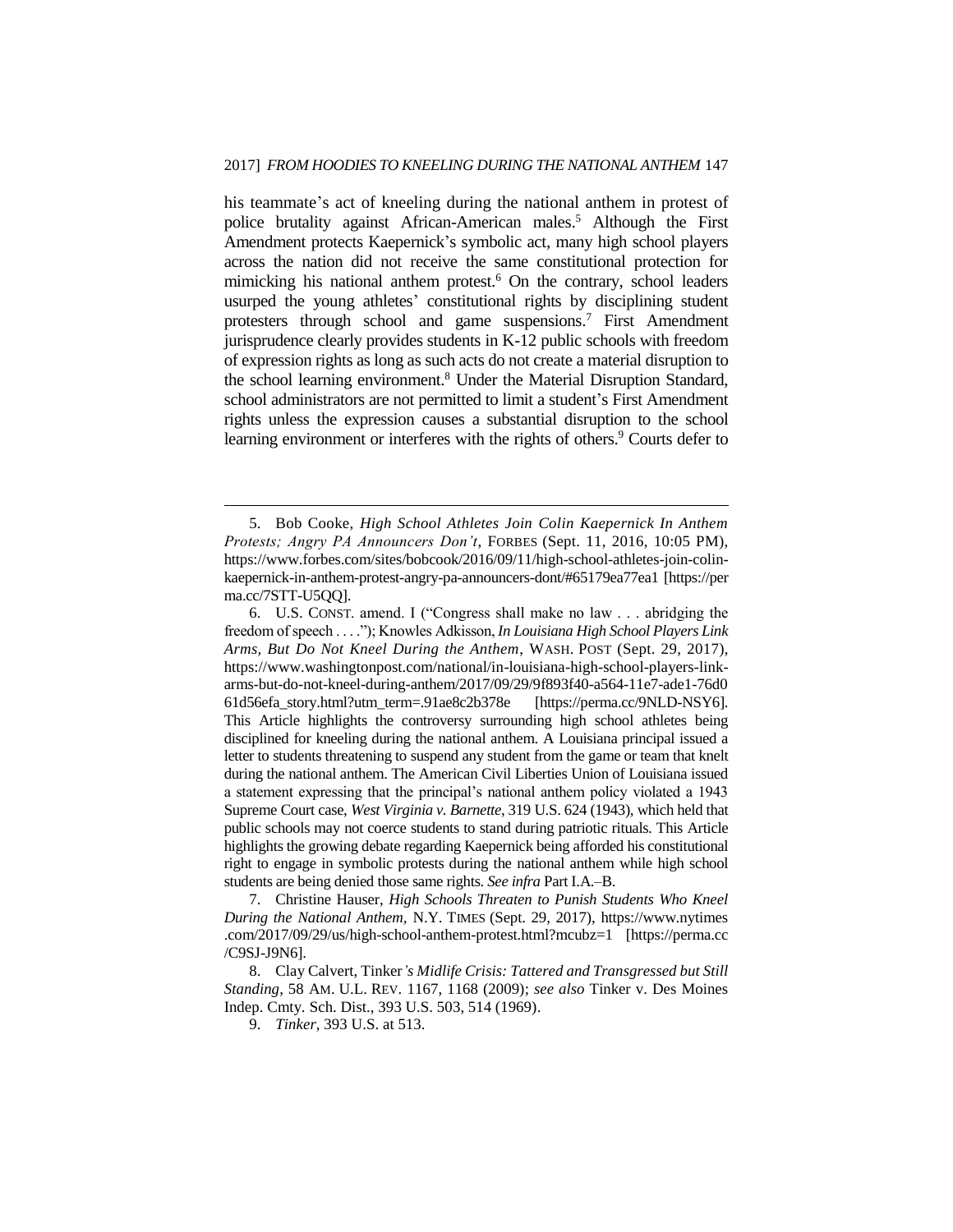school administrators' discretion in determining whether a student's conduct has caused a material disruption to the school learning environment.<sup>10</sup>

This Article examines the intersection of high school sports, social protest, and the law. Although the majority of public discourse has centered on professional sports, $11$  it is imperative also to consider the impact of national anthem protests on high school athletics—especially in light of the "Kaepernick Effect." The Kaepernick Effect refers to the wave of studentathletes who, during school athletic events, are mimicking NFL player Colin Kaepernick's act of kneeling during the national anthem in protest of the treatment of black Americans and people of color.<sup>12</sup> The students, like Kaepernick, are attempting to utilize sporting events as a platform for social activism.<sup>13</sup> Because high schools are an essential part of the pipeline to professional sports, the appropriateness of social activism in the school context is a crucial part of this national debate.<sup>14</sup> This Article argues that student-athletes have the constitutional right under the First Amendment to engage in protests during patriotic rituals, such as the national anthem. Thus, any subsequent discipline is unconstitutional. The Supreme Court has stated that "[t]he vigilant protection of First Amendment freedoms is nowhere more vital than in our nation's public schools" because public schools serve as a training ground for our nation's future leaders and promote the preservation of our democracy.<sup>15</sup> Overzealous school administrators cannot be allowed to infringe on students' First Amendment freedoms under the guise of school discipline. It is vital to our democracy that public schools promote a marketplace of ideas by encouraging students to express their diverse perspectives openly as opposed to proselytizing them to ascribe to a particular orthodoxy.<sup>16</sup> Although national anthem protests performed by students could cause a material disruption to school sporting events because of opposition from spectators, the preservation of First Amendment rights should supersede any limitations on those rights which are enforced to avoid discomfort or thwart the dissemination of unpopular views.

<sup>10.</sup> Mary-Rose Papandrea, *Student Speech Rights in the Digital Age*, 60 FLA. L. REV. 1027, 1030 (2008).

<sup>11.</sup> *See infra* notes 34, 37–38 and accompanying text.

<sup>12.</sup> *See* discussion *infra* Part I.A.

<sup>13.</sup> *See* discussion *infra* Part I.B.

<sup>14.</sup> Jamilah King, *Why high school players protesting the national anthem is great patriotism*, MIC (Sept. 16, 2016, 9:43 PM), https://mic.com/articles/154333 /why-high-school-players-protesting-the-national-anthem-is-great-patriotism#.iu Y5Tzpfj [https://perma.cc/U8UZ-GZJ2]; *see also supra* note 4.

<sup>15.</sup> Shelton v. Tucker, 364 U.S. 479, 487 (1960).

<sup>16.</sup> *The Brave New World of Fear: Public Education*, 15 LEGAL NOTES EDUC. 1 (2003).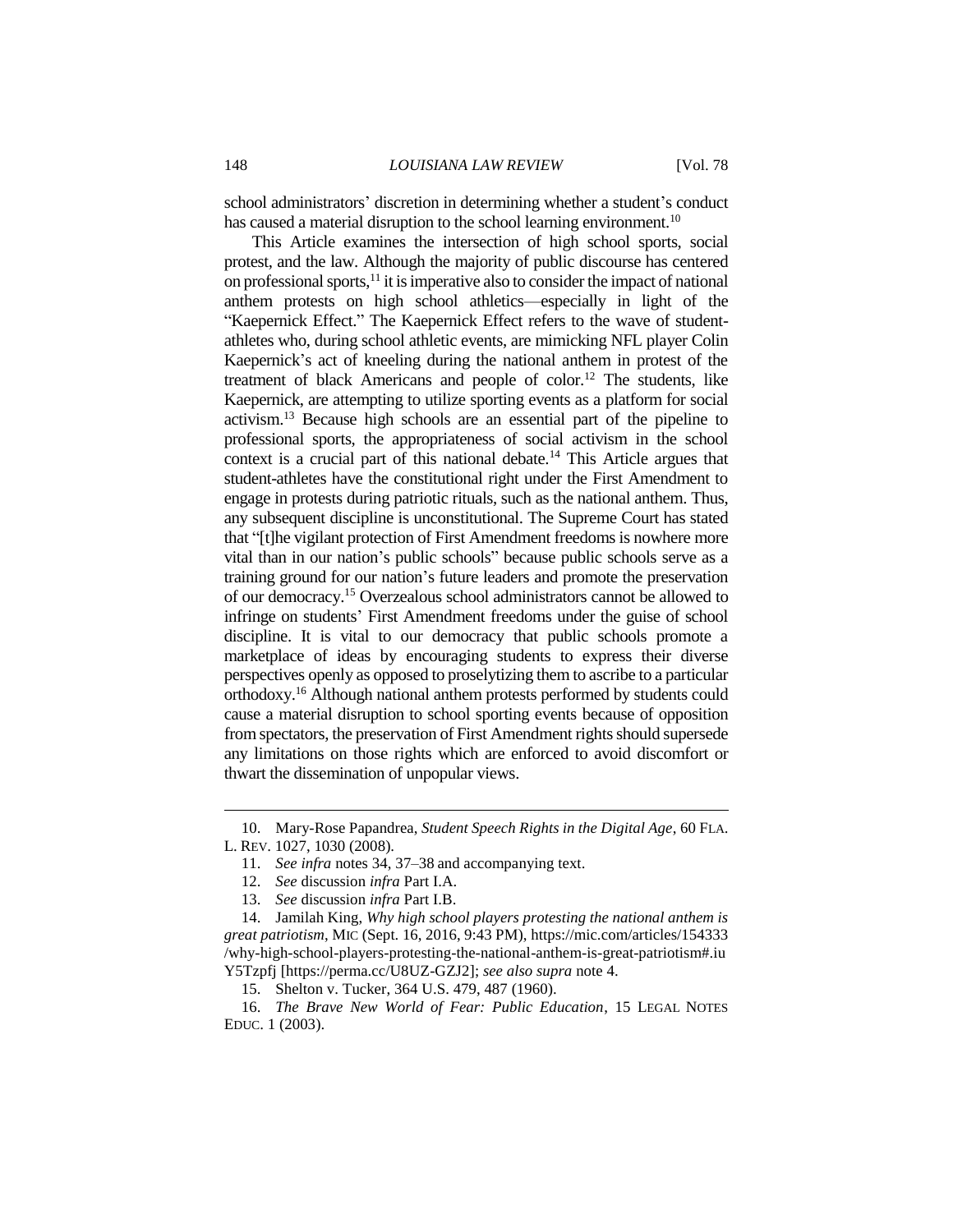#### 2017] *FROM HOODIES TO KNEELING DURING THE NATIONAL ANTHEM* 149

The existing *Tinker* Material Disruption Standard,<sup>17</sup> which has served as the guiding principle for determining whether a school official may limit symbolic speech rights for students in K-12 schools, should be interpreted differently to better protect students' free speech rights when the conduct in question occurs outside of the school learning environment. Under the current *Tinker* standard, school authorities may limit First Amendment freedom of expression if the symbolic speech causes a material disruption to the school learning environment or interferes with the rights of others.<sup>18</sup> This criterion is highly subjective because a material disruption to one school administrator may not be classified as such by another. As a result, the application of the *Tinker* Standard in relation to national anthem protests during K-12 sporting events has been inconsistent, leaving students' free speech rights to the whims of capricious school administrators.<sup>19</sup> Furthermore, the *Tinker* Material Disruption Standard should be interpreted narrowly to apply only to symbolic speech that occurs within the school learning environment. The current interpretation of the *Tinker* standard is antithetical to the spirit and purpose of

<sup>17.</sup> Tinker v. Des Moines Indep. Cmty. Sch. Dist, 393 U.S. 503, 513 (1969). In *Tinker*, the Court emphasized that students do not shed their constitutional rights at the schoolhouse door. Under the *Tinker* standard, schools may not limit students' First Amendment freedom of expression rights unless: (1) the expression causes a substantial disruption to the school learning environment; and (2) interferes with the rights of others. *Id.*

<sup>18.</sup> *Id.*

<sup>19.</sup> Evie Blad, *Can schools punish students for protesting the national anthem?*, PBS (Oct. 7, 2016), http://www.pbs.org/newshour/updates/schoolsstudents-protesting-national-anthem/ [https://perma.cc/RK7G-6XCT]. Whether students who choose to kneel during the national anthem are disciplined largely depends on whether the school administrator approves of the symbolic conduct, with little consideration for the students' First Amendment rights. For example, students attending Parkway High School in Louisiana who choose to kneel during the national anthem will be punished by being removed from the team, whereas students attending Centerville High School in Ohio are permitted to kneel during the national anthem without fear of disciplinary action. The principal of Centerville High stated, "I personally am disheartening [sic] when people [kneel during the national anthem] but that's because I choose to stand so that people have the right to freedom of expression and if they choose to kneel then that's what I'm standing for." Dana Smith, *High school on students kneeling during national anthem*, WDTN (Sept. 29, 2017, 6:15 PM), http://wdtn.com/2017/09/29 /high-school-on-students-kneeling-during-national-anthem/ [https://perma.cc/4P 9Z-KVA7]; s*ee also* Jacob Bogage, *Louisiana high school will kick students off team if they don't stand for national anthem*, WASH. POST (Sept. 28, 2017), https://www.washingtonpost.com/news/early-lead/wp/2017/09/28/louisiana-highschool-will-kick-students-off-team-if-they-dont-stand-for-national-anthem/?utm \_term=.5c2e87159f4a [https://perma.cc/NC9J-NLYR].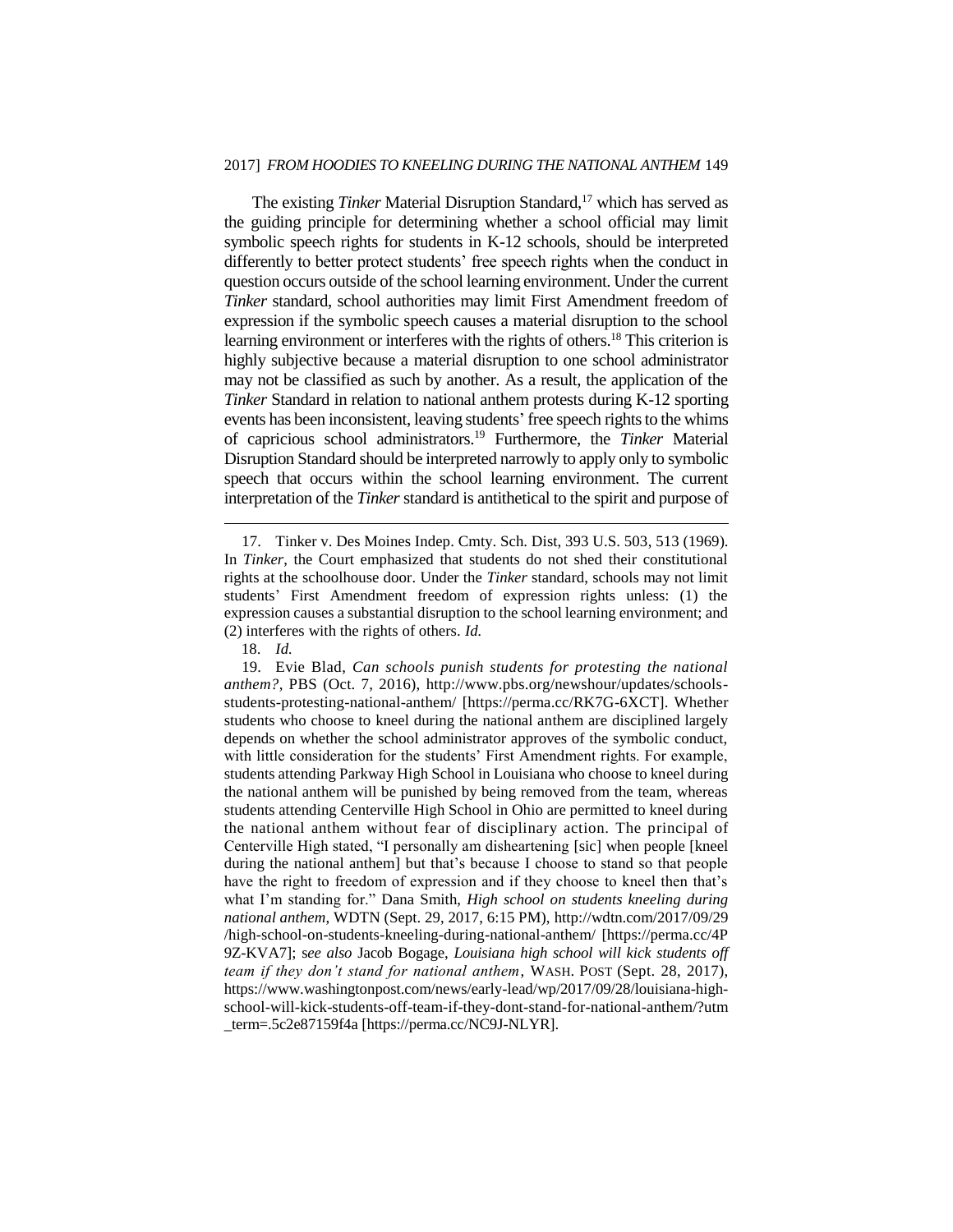the First Amendment and leaves students' constitutional freedoms to the abuse of discretionary power by school authorities.

This national anthem controversy is representative of the vicissitudes of political controversy that have inundated the K-12 landscape as school authorities struggle to strike a balance between patriotism and constitutional freedoms. Students' symbolic speech rights in K-12 public schools—both inside and outside of the classroom setting—must be clarified. This Article proposes a new K-12 standard that applies the full protections of the *Spence*  $Test^{20}$  for student-initiated symbolic speech with the Material Disruption Standard from *Tinker v. Des Moines*. <sup>21</sup> Currently, the *Spence* criteria is used primarily in the context of adult freedom of expression cases and the *Tinker*  Standard is applied exclusively to the K-12 schooling context.<sup>22</sup> Because the *Spence* standard is used to ensure that adults like Kaepernick receive the full protections of the constitution, we should extend the same level of protection to students in K-12 schools to safeguard their freedom of expression rights.<sup>23</sup>

23. The *Tinker* Material Disruption Standard is too narrow and thus fails to safeguard students' free speech rights. The *Spence* Test, however, promotes expansive free speech rights but fails to consider the "special characteristics" of schools in assessing First Amendment rights. If students truly do not shed their constitutional rights at the schoolhouse door, then the theoretical gap between *Tinker* and *Spence* must be addressed by the adoption of my proposed new constitutional theory, the *Tinker-Spence* standard. *See generally Tinker*, 393 U.S. at 506 ("First Amendment rights, applied in light of the special characteristics of the school environment, are available to teachers and students. It can hardly be argued that either students or teachers shed their constitutional rights to freedom of speech or expression at the schoolhouse gate."); Bethel Sch. Dist. No. 403 v. Fraser, 478 U.S. 675, 682 (1986) ("[T]he constitutional rights of students in public school are not automatically coextensive with the rights of adults in other settings."); Jonathan Pyle, Comment, *Speech in Public Schools: Different Context or Different Rights?*, 4 U. PA. J. CONST. L. 586, 590 (2002) ("When considering the constitutionality of a school speech regulation, one need only ask, 'As a matter of constitutional law, would the expression be protected if it was made by an adult in an analogous situation?' If the answer is yes, then ask, 'Is the school context different in relevant ways so that the same protections ought not apply?' This approach respects students as constitutional persons, promotes the value of

<sup>20.</sup> Spence v. Washington, 418 U.S. 405, 415 (1974).

<sup>21.</sup> *Tinker*, 393 U.S. at 513.

<sup>22.</sup> *See, e.g.*, Texas v. Johnson, 491 U.S. 397, 403–04 (1989) (citing *Spence*, 418 U.S. 405 in the context of freedom of expression of an adult violating an antiflag desecration statute); Laura Prieston, Note, *Parents, Students, and the Pledge of Allegiance: Why Courts Must Protect the Marketplace of Student Ideas*, 52 B.C. L. REV. 375, 383 (2011)("At present, the holding of Tinker has not been overruled and still protects the First Amendment free speech rights of students in public schools.").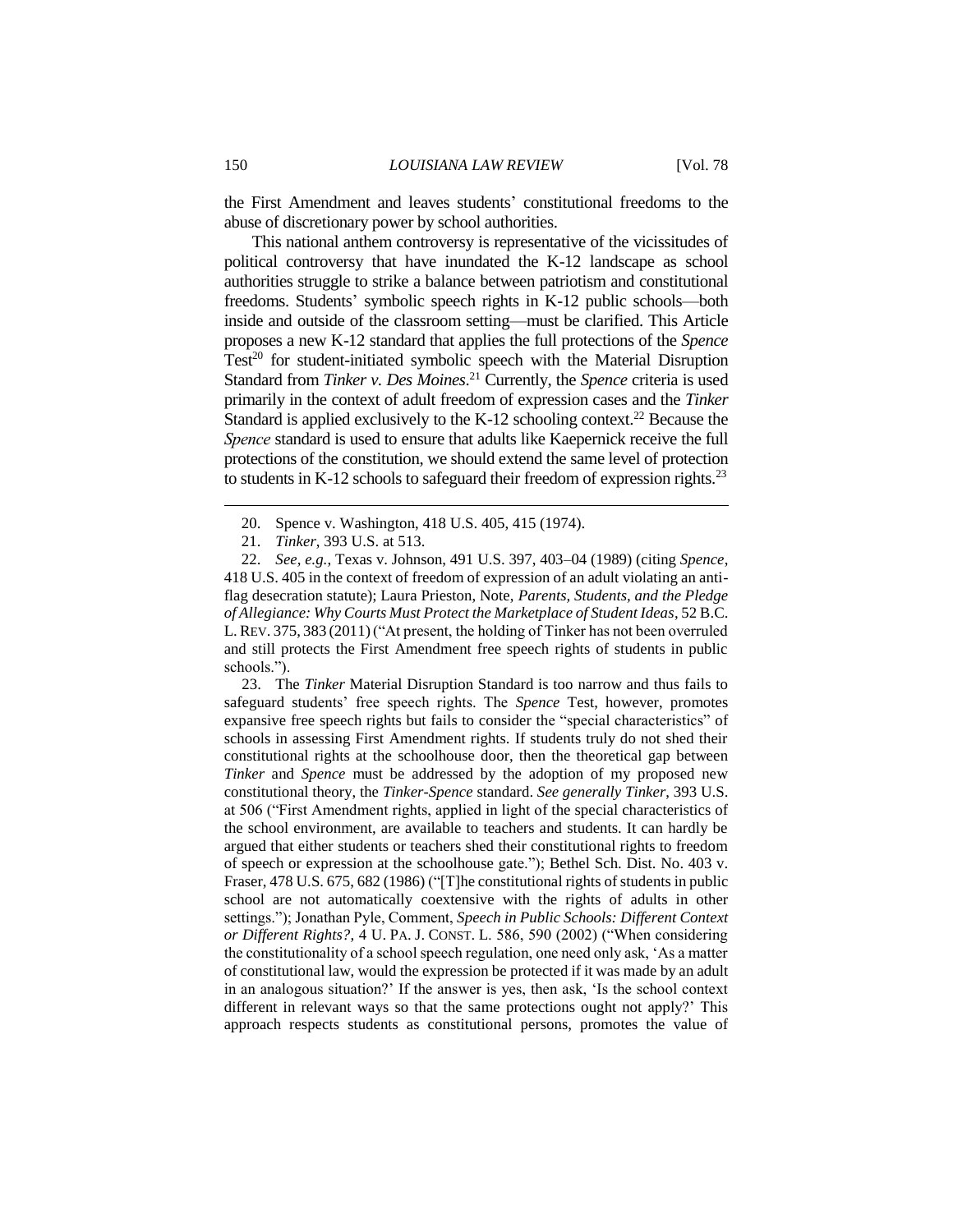#### 2017] *FROM HOODIES TO KNEELING DURING THE NATIONAL ANTHEM* 151

In *Spence v. Washington*, the Court held that symbolic speech qualifies for First Amendment protection if: (1) the actor/speaker intends to convey a particular message; and (2) it is likely that those who witness the activity will understand what the speaker intends to convey by his or her behavior.<sup>24</sup> Lower courts have adapted this two-part criteria, known as the *Spence* Test, to ascertain whether expressive conduct qualifies as symbolic speech.<sup>25</sup> Concomitantly, the *Tinker* Material Disruption Standard permits school authorities to infringe on students' freedom of expression rights if the symbolic speech causes a material disruption to the school learning environment or infringes on the rights of others.<sup>26</sup> The proposed new constitutional standard, the *Tinker*-*Spence* Test, combines aspects of the *Spence* Test and *Tinker* Material Disruption Standard to safeguard students' freedom of expression rights while still considering the special characteristics of K-12 schools.<sup>27</sup> Under the proposed *Tinker-Spence* Test, symbolic speech in K-12 public schools is protected if:

consistency, employs a broad base of legal precedent, and leads to relatively consistent results. Lower courts follow this approach in some areas of student rights, but not in others . . . .").

 $\overline{a}$ 

25. James M. McGoldrick, Jr., *Symbolic Speech: A Message from Mind to Mind*, 61 OKLA. L. REV. 1, 7 (2008) ("The appealing functionality of *Spence*'s test has made it the more common approach used by the lower courts to identify whether expressive conduct will be treated as symbolic speech.").

26. *Tinker*, 393 U.S. at 514.

27. Several landmark Supreme Court cases that address free speech rights in K-12 schools consider the "special characteristics of schools" when determining the deference afforded to school administrators to limits students' First Amendment rights. Although the Court does not define explicitly the "special characteristics" referenced, one can infer that the Court is referring to the attendees, which consists of minors who collectively may be considered a vulnerable population. *See generally* Widmar v. Vincent, 454 U.S. 263, 267 n.5 (1981) (discussing that the Court's inquiry is shaped by the educational context in which it arises). The Court stated, "First Amendment rights must be analyzed in light of the special characteristics of the school environment." *Id.*; Bd. of Educ., Island Trees Union Free Sch. Dist. No. 26 v. Pico, 457 U.S. 853, 853 (1982) ("While students' First Amendment rights must be construed 'in light of the special characteristics of the school environment,' *ibid.*, the special characteristics of the school library make that environment especially appropriate for the recognition of such rights."); *Tinker*, 393 U.S. at 506 ("First Amendment rights, applied in light of the special characteristics of the school environment, are available to teachers and students. It can hardly be argued that either students or teachers shed their constitutional rights to freedom of speech or expression at the schoolhouse gate. This has been the unmistakable holding of this Court for almost 50 years.").

<sup>24.</sup> *Spence*, 418 U.S. at 415.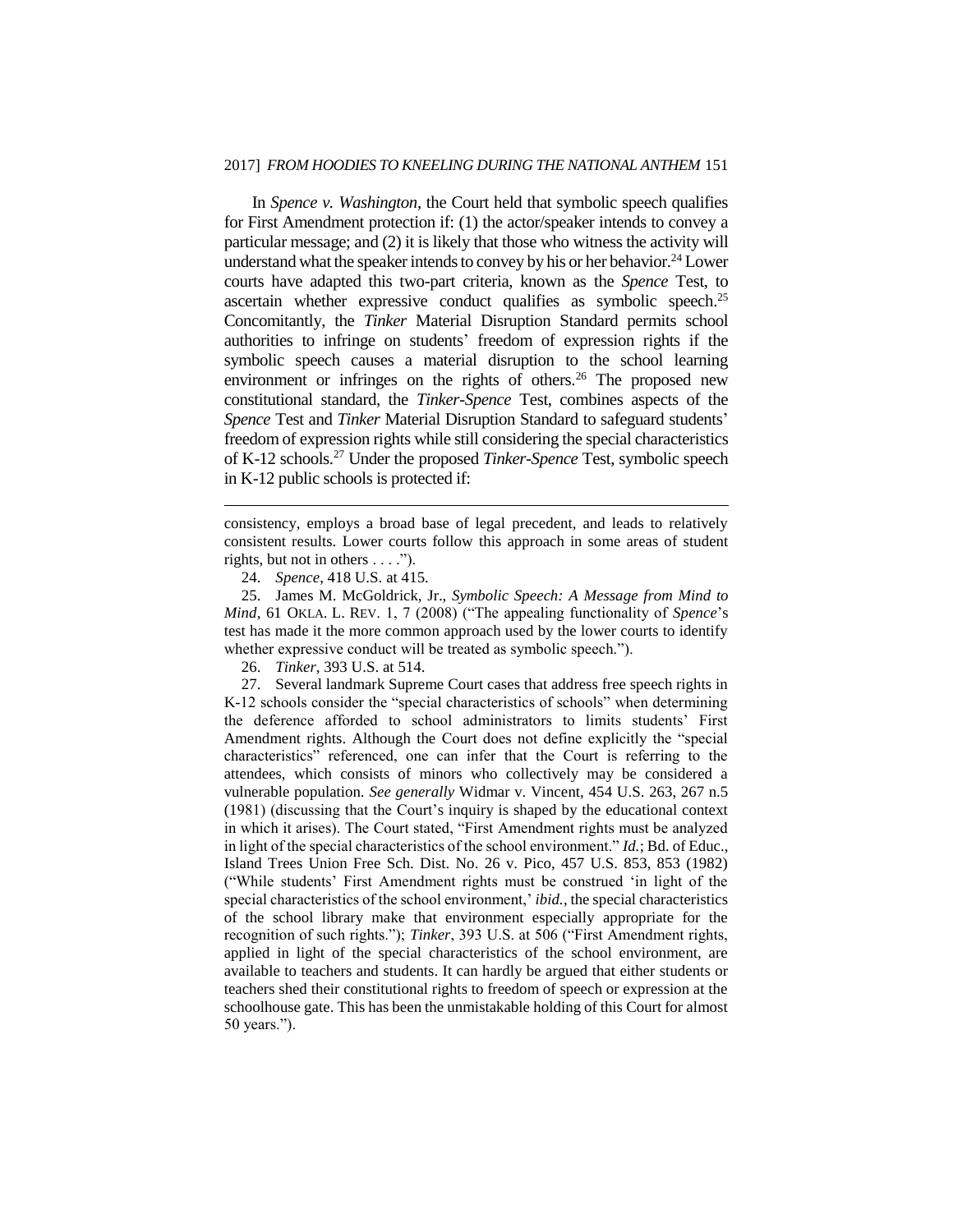(2) Those who witness the activity likely understand what the speaker intends to convey by his or her behavior;

(3) Symbolic speech does not interfere with the rights of others; and (4) Symbolic speech does not involve peer coercion of other students to participate.

This Article offers a prospective path toward safeguarding students' First Amendment free speech rights in K-12 schools by bridging the doctrinal gap between *Tinker* and *Spence* through the adoption of the *Tinker-Spence* Standard. In doing so, this Article seeks to make an important contribution to constitutional scholarship by clarifying and better safeguarding students' freedom of expression rights in K-12 schools.

Part I discusses Colin Kaepernick's contentious national anthem protest and the controversy that followed, as high school students began to mimic his social activism. Part I also highlights the intersection of social activism and sports and the implications of this relationship for public school students. Part II provides an overview of free speech jurisprudence in K-12 schools. Part III critiques the inadequacy of current law and proposes the adoption of a new constitutional standard, the *Tinker-Spence* Test, to K-12 school environments to govern students'symbolic speech rights. This Article concludes with a brief discussion of the importance of promoting civic education through the preservation of student freedom of expression rights.

## I. SOCIAL ACTIVISM ENTERS THE WORLD OF HIGH SCHOOL SPORTS: THE COLIN KAEPERNICK EFFECT

Historically, social activism and social movements have been used as a catalyst for social, cultural, and political change.<sup>28</sup> Social movements are premised on the belief that a group of individuals with similar values on a particular issue can change the status quo through action and advocacy.<sup>29</sup> Some displays of social activism are more controversial than others.<sup>30</sup> For example, Breanna Stewart, a member of the Seattle Storm Women's National Basketball Association ("WNBA") team, engaged in social activism by wearing a t-shirt to the Nickelodeon Kids Choice Sports Awards with the words "Wild Feminist" printed on the front to help bring attention to gender

<sup>28.</sup> Stacey B. Steinberg, *#Advocacy: Social Media Activism's Power to Transform Law*, 105 KY. L.J. 413, 420 (2017).

<sup>29.</sup> *Id.* at 421.

<sup>30.</sup> Mitchell Nemeth, *Using Sports As a Platform for Social Activism*, MERION WEST (Oct. 21, 2017), http://merionwest.com/2017/10/21/using-sportsas-a-platform-for-social-activism/ [https://perma.cc/3WL3-8UN9].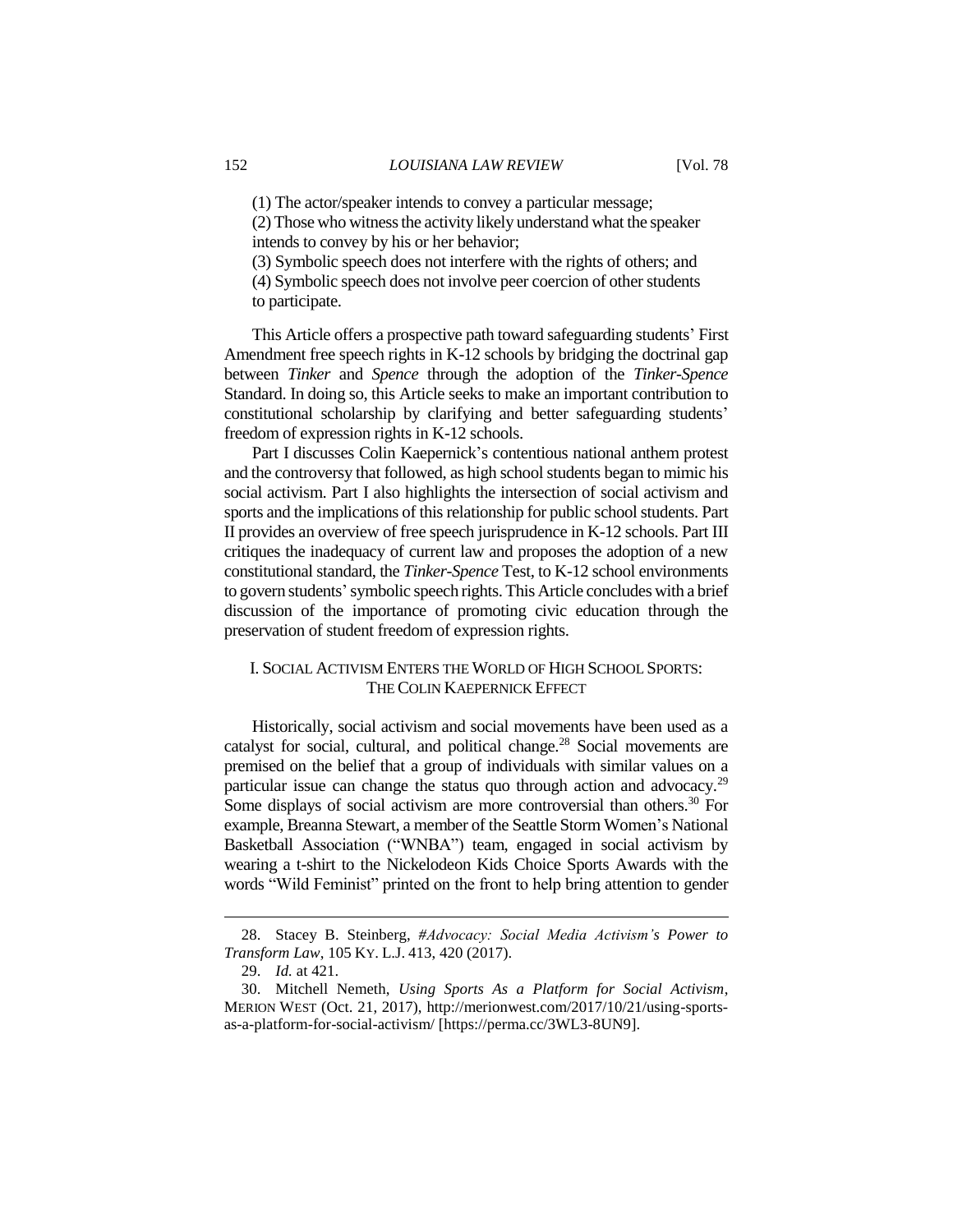equality.<sup>31</sup> Stewart's act was met with little to no opposition.<sup>32</sup> Other acts of social activism, however, such as Colin Kaepernick's kneeling during the national anthem, have created a world of controversy by igniting passionate conversations on the relationship between free speech rights and social activism in sports. $33$  This section discusses the growing influence of social activism in sports, with a particular emphasis on professional and high school football.

## *A. The Rebirth of Social Activism in Sports: The Evolution of the Kaepernick Effect*

On August 26, 2016, Colin Kaepernick, a quarterback for the San Francisco 49ers, added his name to a growing list of NFL players and athletes using their names and platforms to bring publicity to an issue they want to bring to the forefront of public discourse.<sup>34</sup> Colin Kaepernick's social protest is not a new phenomenon; in fact, some of this nation's most iconic moments of social activism have occurred during sporting events by professional athletes. Some of the most well-known instances of professional athletes engaging in social activism include the following events: Muhammad Ali's

<sup>31.</sup> Lindsay Kramer, *Breanna Stewart finding an activist voice as loud as her game: 'Why are you not speaking up?'*, SYRACUSE, http://www.syracuse.com /sports/index.ssf/2017/07/breanna\_stewart\_finding\_an\_activist\_voice\_thats\_as\_ loud\_as\_her\_game.html (last updated July 18, 2017, 2:27 PM) [https://perma.cc /6EH5-FVY6].

<sup>32.</sup> *Id.*

<sup>33.</sup> Lucy Rock, *As Women's Sports Grows, Athletes Find They Can't Stay Silent In the Era of Trump*, GUARDIAN (July 29, 2017, 7:00 AM), https://www.theguardi an.com/sport/2017/jul/29/womens-sport-activism-and-political-protest-planned-parent hood [https://perma.cc/A7V5-J7Q5]; *see also* discussion *infra* Part I.A.; Timothy L. Epstein, *The Relationship Between Sports and Social Activism*, CHI.DAILY LAW BULL., Jan. 6, 2015, at 1.

<sup>34.</sup> The number of professional athletes kneeling during the national anthem continues to grow since Colin Kaepernick's historic protest. For example, the following professional athletes have engaged in national anthem protests: San Francisco 49ers linebacker Eli Harold, WNBA player Kelsey Bone, soccer player Megan Rapinoe, Denver Broncos linebacker Brandon Marshall, and Miami Dolphins players Arian Foster, Michael Thomas, Kenny Stills, and Jelani Jenkins. Lindsay Gibbs & Aysha Khan, *Tracking the Kaepernick Effect: The Anthem Protests are Spreading*, THINK PROGRESS (Sept. 20, 2016, 4:15 PM), https://thinkprogress.org/national-anthem-sports-protest-tracker-kaepernick-284f f1d1ab3e/ [https://perma.cc/TN4R-LD4F].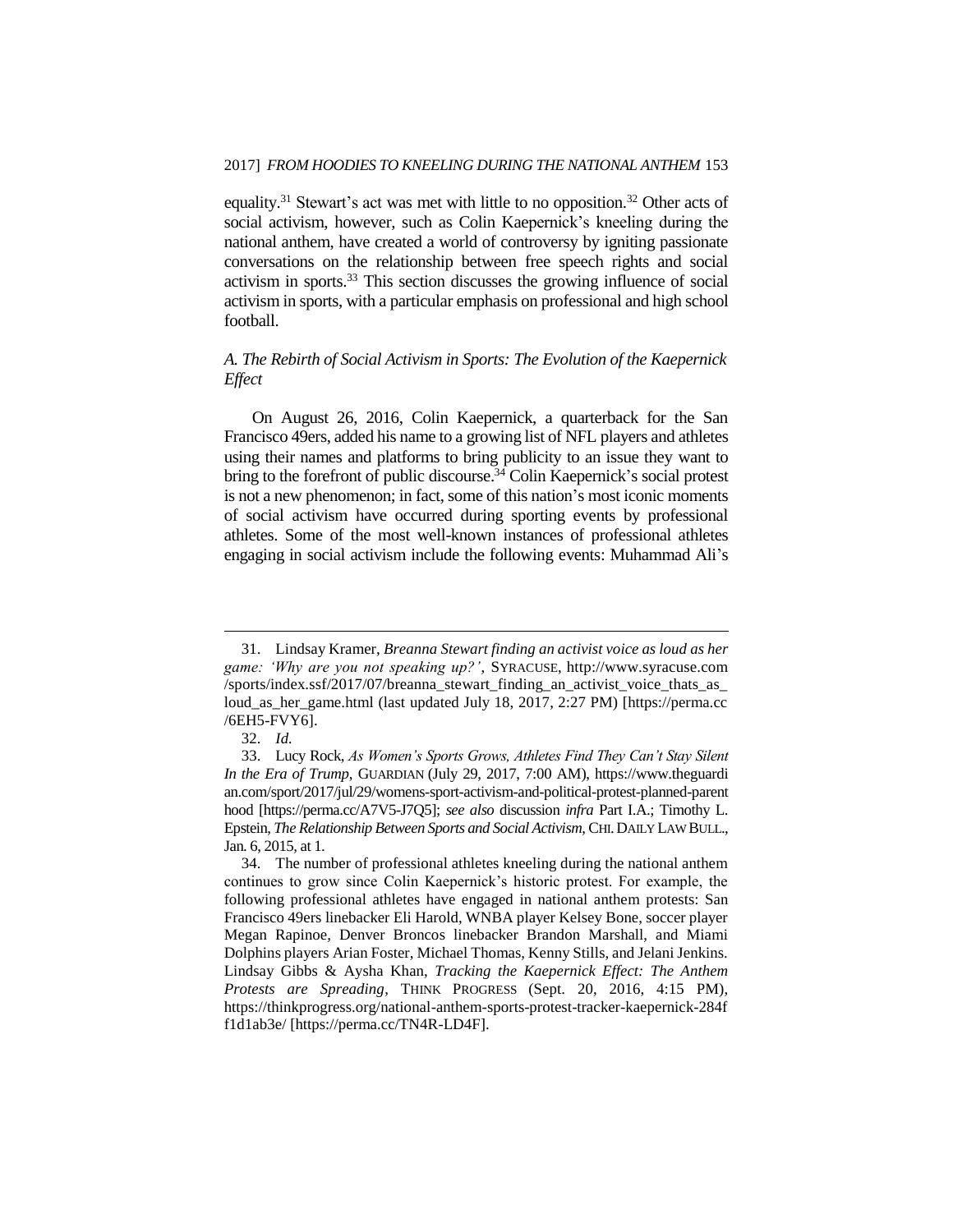refusal to be drafted during the Vietnam War;<sup>35</sup> the "Black Power salute" during the 1968 Olympics by medalists Tommie Smith and John Carlos;<sup>36</sup> and, more recently, Colin Kaepernick's refusal to stand during the national anthem.<sup>37</sup>

The Kaepernick phenomenon has permeated other NFL teams as well as other professional sports. For example, Kenny Stills of the Miami Dolphins and Marcus Peters of the Kansas City Chiefs also participated in national anthem protests during NFL games.<sup>38</sup> Likewise, United States soccer player Megan Rapinoe kneeled during the national anthem to protest racial injustice

<sup>35.</sup> In 1967, boxing champion Muhammad Ali refused to be drafted to fight in the Vietnam War, citing religious reasons for his decision. As a result, he was stripped of his heavyweight boxing title, convicted of draft evasion, and sentenced to five years in prison. Ali appealed the decision to the Supreme Court, arguing that he qualified for conscientious objector status because his refusal to enter the draft was based on his Muslim faith. Muhammad Ali's conviction eventually was overturned by the Supreme Court on a technicality. *See* Clay v. United States, 403 U.S. 698 (1971); *see also* Krishnadev Calamur, *Muhammad Ali and Vietnam*, ATLANTIC (June 4, 2016), https://www.theatlantic.com/news/archive/2016/06 /muhammad-ali-vietnam/485717/ [https://perma.cc/4K67-6MZP].

<sup>36.</sup> Tommie Smith and John Carlos sparked world controversy when they gave the Black Power salute as they stood on the awards podium at the 1968 Olympics in Mexico City. Their symbolic act was in protest of the inequality in the United States for black Americans. The backlash for their social activism was swift and severe. Both men were suspended from the United States Olympic team, vilified by their communities, and received countless death threats. *See* Joshua Haddow, *We Interviewed Tommie Smith About the 1968 'Black Power' Salute*, VICE (Aug. 10, 2012), https://www.vice.com/en\_us/article/ex5mz7/the-storybehind-the-1968-salute.team [https://perma.cc/KLU9-8BCX].

<sup>37.</sup> *See* Mahita Gajanan, *Colin Kaepernick and a Brief History of Protest in Sports*, TIME: SPORTS (Aug. 29, 2016), http://time.com/4470998/athletes-protestcolin-kaepernick/ [https://perma.cc/D2VG-VJXH]. Significantly, a professional athlete's decision not to stand during the national anthem is not entirely new. In 1996, the NBA almost suspended Mahmoud Abdul-Rauf for his decision not to stand during the national anthem because it conflicted with his Islamic belief system. Abdul-Rauf's stance ultimately led to his early departure from the NBA. *See* Eddie Maisonet, *Mahmoud Abdul-Rauf: Here, gone and quickly forgotten*, SBNATION (Mar. 25, 2014, 9:50 AM), http://www.sbnation.com/2014/3/25/5544 920/mahmoud-abdul-rauf-nuggets-national-anthem [https://perma.cc/T65D-2ESM].

<sup>38.</sup> *NFL players who protested during the national anthem in Week 11 2016*, ESPN (Nov. 20, 2016), http://www.espn.com/blog/nflnation/post/\_/id/221815 /nflplayers-who-protested-during-the-national-anthem-in-week-11 [https://perma.cc/3 ZYY-6THB]. Both NFL players, Kenny Stills of the Miami Dolphins and Marcus Peters of the Kansas City Chiefs, kneeled during the national anthem to protest police brutality*. Id.*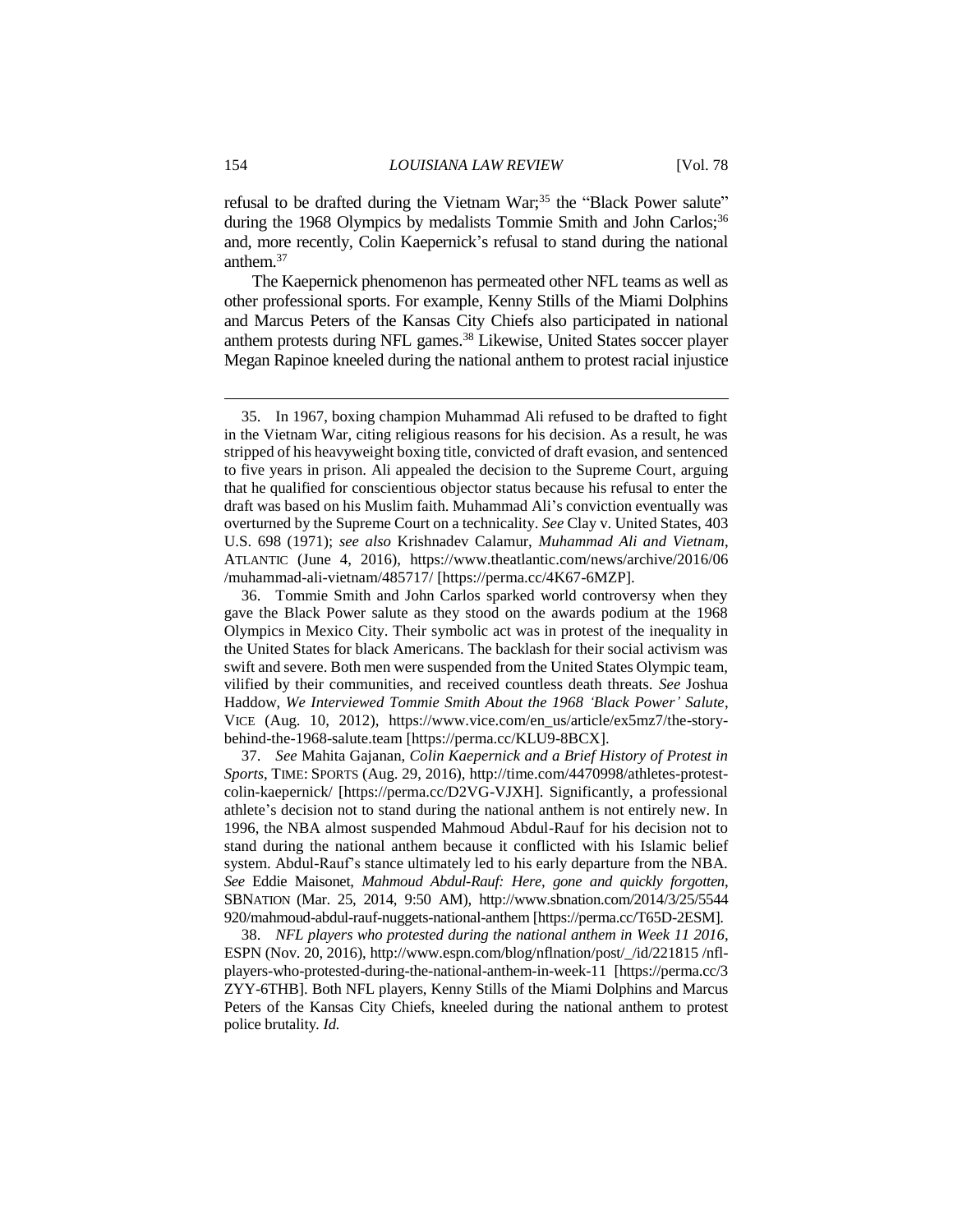in the United States in support of Kaepernick's stance.<sup>39</sup> In a post-game interview following the protest, Rapinoe stated, "I am disgusted with the way he has been treated . . . and [the] hatred he has received in all of this . . . . We need a more substantive conversation around race relations and the way people of color are treated." <sup>40</sup> Notably, the WNBA, after intense criticism, reversed its decision to fine athletes for wearing shirts with "#BlackLivesMatter" and "#Dallas5" hashtags<sup>41</sup> printed on the front.<sup>42</sup> Additionally, Barbara Barker of *Newsday* wrote,

Although much of the recent activism has centered around Black Lives Matter, there has been a growing political awareness for several years with athletes using their platform to try to effect social change. Jason Collins became the first active athlete in one of the four major U.S. professional sports leagues to come out as gay, a number of athletes have spoken out about LGBT rights, Aaron Rodgers took on

 $\overline{a}$ 

40. *Soccer player Megan Rapinoe kneels as 'nod to Kaepernick'*, ESPN (Sept. 7, 2016), http://www.espn.com/espnw/sports/article/17467341/nwsl-seattle-reign-uswomen-national-team-player-megan-rapinoe-national-anthem-kneel-nod-san-francis co-49ers-quarterback-colin-kaepernick [https://perma.cc/KK44-WN2T].

41. Black Lives Matter is a social activist movement whose mission is to build local coalitions to address violence against black communities by addressing things such as police brutality. *See About,* BLACK LIVES MATTER, https://black livesmatter.com/about/ (last visited Oct. 22, 2017) [https://perma.cc/23GP -9EPH]. The Dallas 5 is a reference used to acknowledge and honor the five fallen Dallas police officers that were ambushed during a peaceful demonstration regarding recent police shootings involving black civilians in the city of Dallas. *See Powerful Mural Honors Slain Dallas Police Officers*, FOX NEWS INSIDER (Aug. 1, 2016, 10:37 AM), http://insider.foxnews.com/2016/08/01/mural-honorsslain-dallas-police-officers-see-powerful-photos [https://perma.cc/BT2V-W7UN]. Notably, hashtags are labels used on social media sites like Twitter or Facebook to represent content on a particular topic. Individuals often use hashtags on social media sites to signal that they are sharing relevant information on a particular topic, such as poverty or unemployment.

42. Alicia Adamczyk, *The WNBA Reverses Fine for Black Lives Matter Warm Up Shirts*, MONEY: SPORTS (July 25, 2016, 1:54 PM), http://time.com /money/4417237/wnba-black-lives-matter-fine/ [https://perma.cc/B532-SXKU].

<sup>39.</sup> *U.S. soccer star Megan Rapinoe kneels during national anthem*, CBS NEWS (Sept. 4, 2016, 10:48 PM), https://www.cbsnews.com/news/us-soccer-star -megan-rapinoe-kneels-during-national-anthem-colin-kaepernick/ ("'It was a little nod to Kaepernick and everything that he's standing for right now. I think it's actually pretty disgusting the way he was treated and the way that a lot of the media has covered it and made it about something that it absolutely isn't. We need to have a more thoughtful, two-sided conversation about racial issues in this country.'") [https://perma.cc/SPL3-KMRC].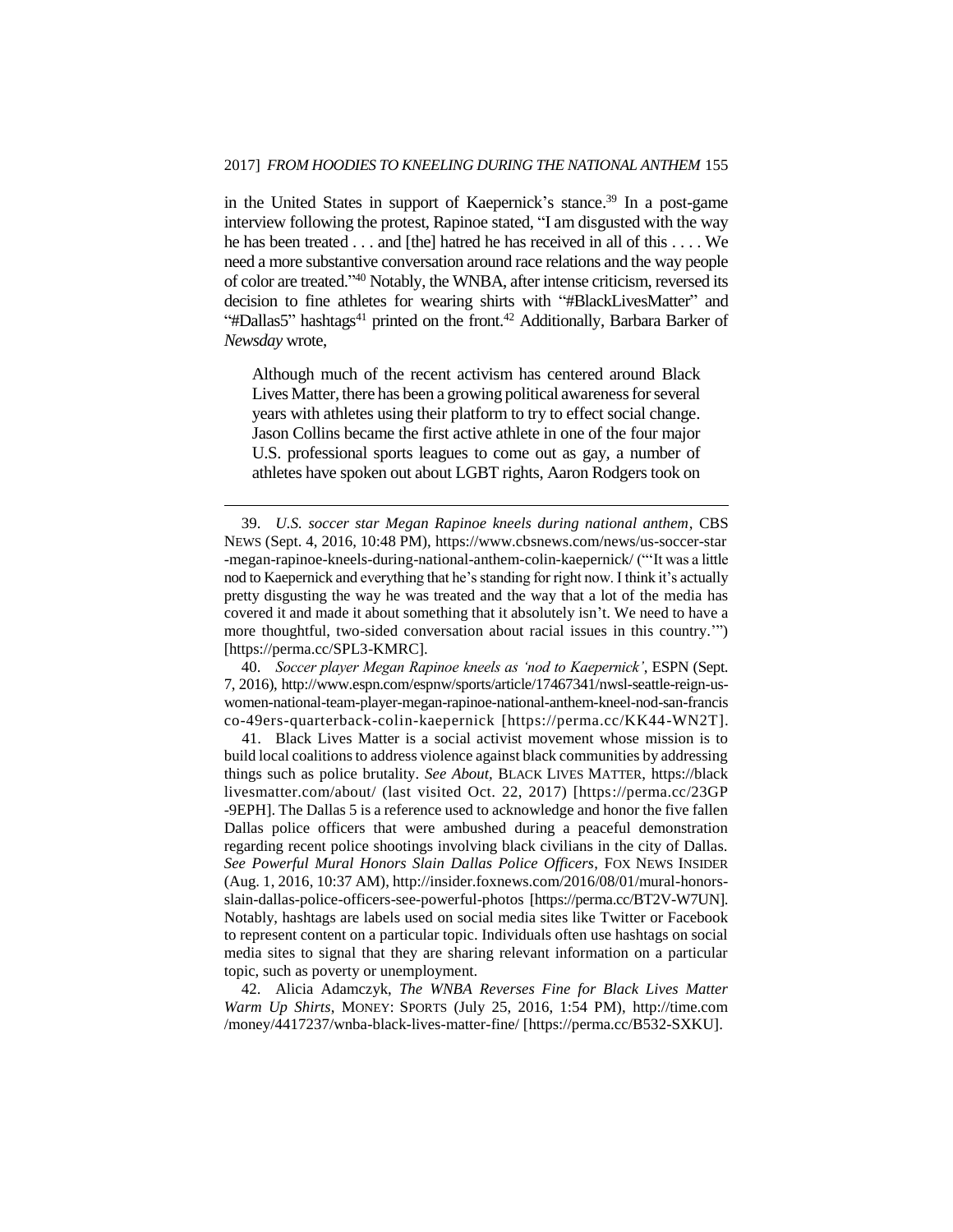a fan who shouted an anti-Muslim remark and Ed O'Bannon sued the NCAA on behalf of college athletes.<sup>43</sup>

Notably, following Kaepernick's act of kneeling during the national anthem, other players have engaged in other acts of symbolic protests, such as sitting, holding up raised fists, and locking arms.<sup>44</sup> Although Kaepernick's protest during a NFL game is one example in a long history of social activism in sports, the nature of his protest—kneeling during the national anthem—is arguably one of the most controversial acts in the history of professional sports.<sup>45</sup> Kaepernick's act provoked a national debate about the appropriateness of social protests in professional sports.<sup>46</sup> Professional athletes engaging in social protests have been categorized as "disrespectful" or "unpatriotic" by some fans while others applaud them for using their names and platforms to bring publicity to important social issues.<sup>47</sup> The heart of the debate, however, has centered around patriotic symbolism and the sentiment that all Americans should stand during the national anthem to honor the men and women of the armed forces.<sup>48</sup> Therefore, many viewed Kaepernick's symbolic act of kneeling during the national anthem as unpatriotic and disrespectful to the men and women of

45. Colin Kaepernick's symbolic act of kneeling during the national anthem in protest of police brutality is distinct from other historical incidences of social activism in sports because Kaepernick's act sparked a movement within American sports. Specifically, Kaepernick's protest inspired athletes from all types of sports and levels—high school and collegiate sports, for example—to join his efforts to bring attention to police brutality. Significantly, one of Colin Kaepernick's San Francisco 49ers teammates, safety Eric Reid, expressed support for Kaepernick by joining him in taking a knee during the first kneeling protest. *See* Mark Sandritter, *A timeline of Colin Kaepernick's national anthem protest and the athletes who joined him*, SBNATION (Nov. 6, 2016), http://www.sbnation.com /2016/9/11/12869726/colin-kaepernick-national-anthem-protest-seahawks-brandonmarshall-nfl [https://perma.cc/XA5B-J2HR].

46. Tatum, *supra* note 44.

47. Jennifer Angiesta, *CNN Poll: Americans Split on Anthem Protests*, CNN POLITICS (Sept. 30, 2017, 2:49 AM), http://www.cnn.com/2017/09/29/politics /national-anthem-nfl-cnn-poll/index.html [https://perma.cc/9J4J-X264].

48. Howard M. Wasserman, *Symbolic Counter-Speech*, 12 WM. & MARY BILL OF RTS. J. 367, 368–69 (2004).

<sup>43.</sup> Barbara Barker, *Athletes no longer afraid to speak out on social issues*, NEWSDAY:SPORTS (July 15, 2016, 8:35 PM), http://www.newsday.com/sports/colum nists/barbara-barker/athletes-no-longer-afraid-to-speak-out-on-social-issues-1.12050 846 [https://perma.cc/8HEY-BYS4].

<sup>44.</sup> Sophie Tatum, *Athletes, activists spar on kneeling National Anthem protests*, CNN (Sept. 28, 2017, 4:20 AM), http://www.cnn.com/2017/09/27/politics /cnn-nflkneeling-protests-town-hall-ac360/index.html [https://perma.cc/E65N-JVDG].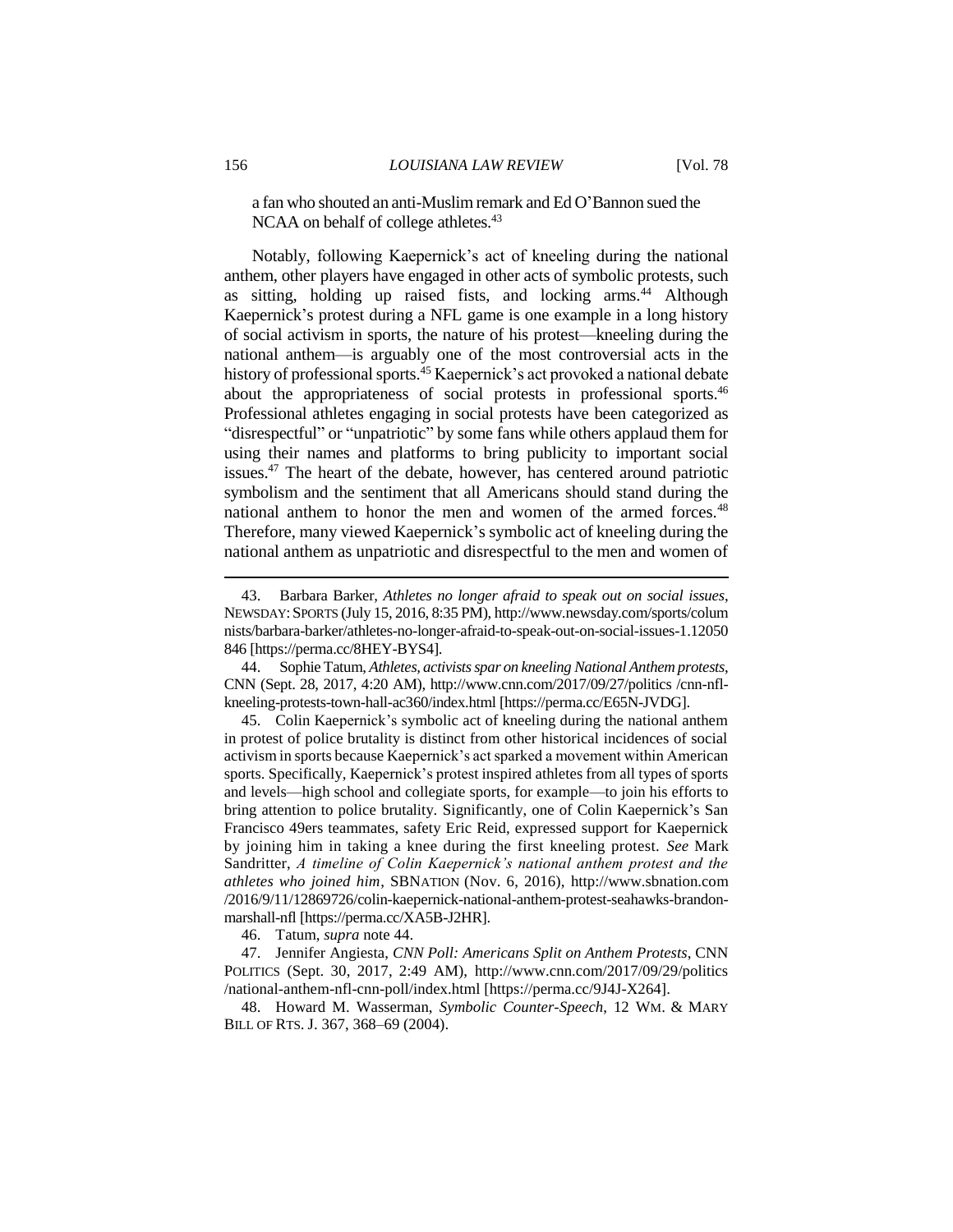the armed forces who risk their lives to keep the United States safe.<sup>49</sup> Members of the military and ordinary citizens vehemently expressed their disapproval of Kaepernick's act.<sup>50</sup> Opponents of Kaepernick's actions also contended that social protests should not be a part of the sporting milieu and argue that spectators should be able to watch their favorite team play without being subjected to political and social controversy.<sup>51</sup> Conversely, those who championed Kaepernick's protest argued that he simply was exercising his constitutional right to freedom of expression by using his public persona to bring attention to police brutality against black Americans—an important social issue.<sup>52</sup>

Despite the criticism, these athletes are lawfully exercising their First Amendment freedom of expression rights. While people across the nation debated the appropriateness of Kaepernick's protest, a silent movement was slowly building in high school football. High school students across the nation began to mimic Kaepernick's example by kneeling at football games during the national anthem in protest of police brutality.<sup>53</sup>

 $\overline{a}$ 

50. Paul Szoldra & Christopher Woody, *What Some US Troops Really Think About Colin Kaepernick And Kneeling During the National Anthem*, BUSINESS INSIDER (Sept. 25, 2017), http://taskandpurpose.com/troops-kaepernick-nationalanthem-trump/ [https://perma.cc/8KKW-2BC8].

51. John O. McGinnis, *Social Norms, Not the Constitution, Should Regulate Protests at Sport Ceremonies*, LIBRARY OF LAW AND LIBERTY (Sept. 18, 2016), http://www.libertylawsite.org/2016/09/18/social-norms-not-the-constitution-shouldregulate-protests-at-sport-ceremonies/ [https://perma.cc/BGJ3-5TD5].

<sup>49.</sup> Katie Couric, *Ruth Bader Ginsburg on Trump, Kaepernick and her lifelong love of the law*, YAHOO (Oct. 10, 2016), https://www.yahoo.com/katiecouric/ruthbader-ginsburg-on-trump-kaepernick-and-her-lifelong-love-of-the-law-132236633 .html [https://perma.cc/4HZJ-YCRD]; s*ee also* Ryan Wilson, *Esiason on Kaepernick sitting: 'It's about as disrespectful as any athlete has ever been,'* CBSSPORTS (Aug. 31, 2016), http://www.cbssports.com/nfl/news/esiason-on-kaepernick-sitting-itsabout-as-disrespectful-as-any-athlete-has-ever-been/ [https://perma.cc/NS2W-C 3DR].

<sup>52.</sup> Athena Jones & Tom LoBianco, *Obama: Colin Kaepernick 'exercising constitutional right'*, CNN (Sept. 5, 2016), http://www.cnn.com/2016/09/05 /politics/barack-obama-colin-kaepernick/ [https://perma.cc/8K2P-QBWY]; *see also* Chris Biderman, *Colin Kaepernick is exercising his rights, whether you agree or not*, NINERS WIRE (Aug. 27, 2016), http://ninerswire.usatoday.com/2016/08/27 /colin-kaepernick-is-exercising-his-rights-whether-your-agree-or-not/ [https://perma .cc/M7UL-2YW3].

<sup>53.</sup> *Student Protests During National Anthem & Pledge: A Resource & Timeline*, NAT'L COAL. AGAINST CENSORSHIP, http://ncac.org/students-protesting -during-anthem-pledge-a-resource-timeline (last visited October 22, 2017) [https://perma.cc/CE3T-SLA7].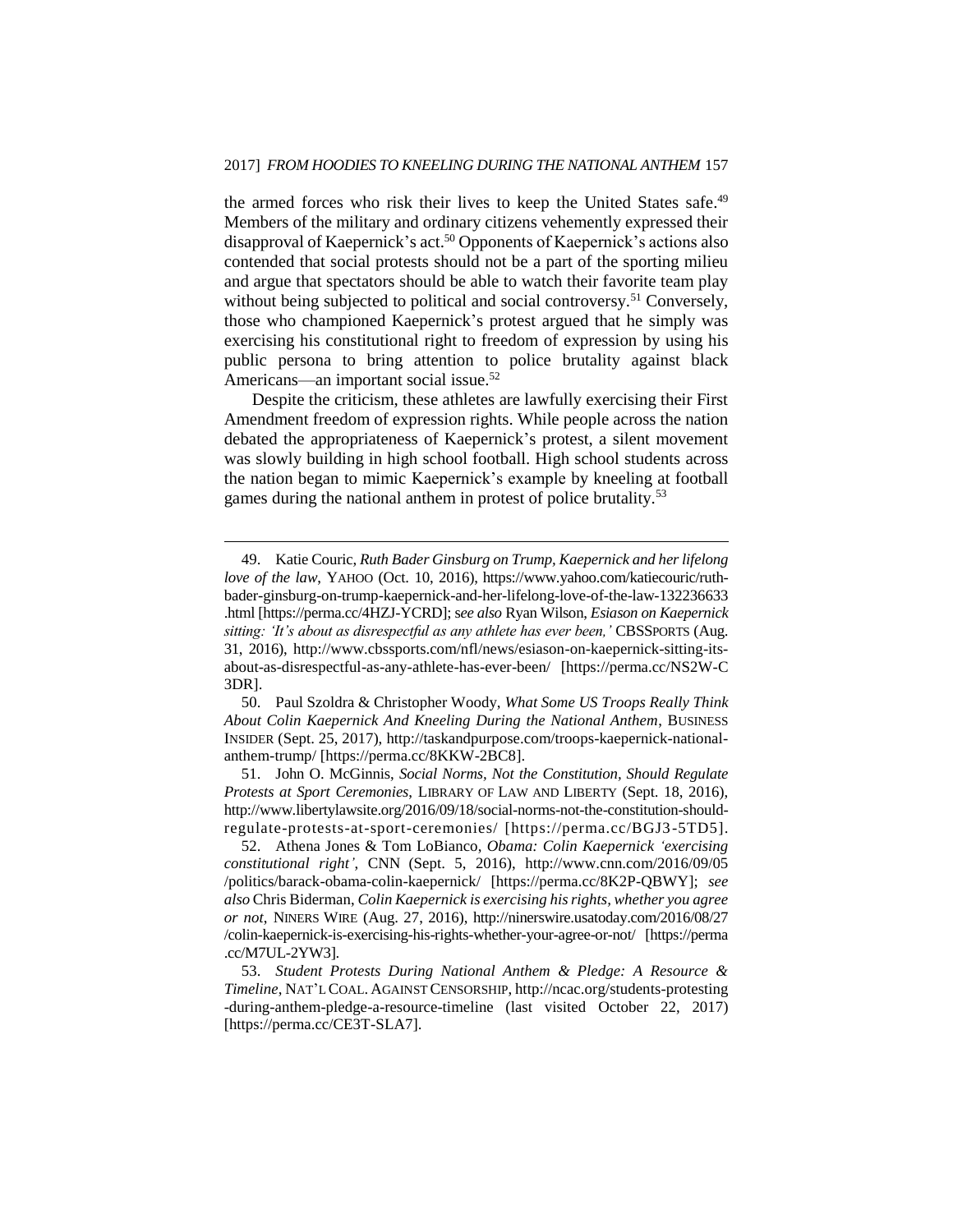## *B. The Emergence of Social Protests in High School Sports and Disciplinary Consequences*

As news of Colin Kaepernick's protest began to move across the country, it was only a matter of time before student-athletes attending K-12 schools followed suit. Many school administrators found themselves thrust into a world of controversy as their respective communities reacted to the student-athletes' social protests during school sporting events.<sup>54</sup> Specifically, school authorities struggled to determine the correct response to students' symbolic expression during the national anthem.<sup>55</sup> School authorities either could discipline students for engaging in a national anthem protest or support students' conduct as an exercise of their constitutional freedom of expression rights. Either course of action placed school administrators at risk of public backlash and criticism from the communities in which they serve.

School authorities expressed various reactions to student national anthem protests. Some school administrators expressed public support for students while others issued sanctions or swiftly implemented policies prohibiting national anthem protests during school sporting events. For example, the Oakland School District in California retweeted news stories and supportive messages on the district's official Twitter page in acknowledgement of students' rights to engage in social activism during school-sponsored sporting events.<sup>56</sup> Additionally, coaches, parents, and teachers throughout the country joined student protests during the national

56. *Id*.

<sup>54.</sup> Eric Russell, *High school athletes, officials confront national anthem protests*, PORTLAND PRESS HERALD (Sept. 26, 2017), http://www.pressherald.com /2017/09/26/high-school-athletes-and-officials-confront-national-anthem-protests/ ("High school athletes, coaches and administrators across Maine are grappling with the increasingly bitter debate over whether kneeling during the national anthem is an acceptable form of protest.") [https://perma.cc/7BKX-96CG]; *see also* Kyle Neddenriep, *Some Indiana High Schools Weigh Pregame Protest Phenomenon*, INDY STAR, https://www.indystar.com/story/sports/high-school/2017 /09/28/some-indiana-high-schools-weigh-pregame-protest-phenomenon/712907001/ (last updated Sept. 28, 2017, 5:01 PM) ("[T]his is as polarizing of an issue as he has seen in his time as an administrator. 'I'm afraid of what could happen, . . . . What happens if adults in the bleachers get mad? You've got a bad situation on your hands. It's an emotional topic.'") [https://perma.cc/KAF6-GV2M].

<sup>55.</sup> *See* Blad, *supra* note 19. School administrators had different interpretations regarding whether students kneeling during the national anthem was protected speech or unprotected speech that warranted disciplinary action. As a result, some students were disciplined for kneeling during the national anthem while others were permitted to engage in the symbolic conduct. *See id.*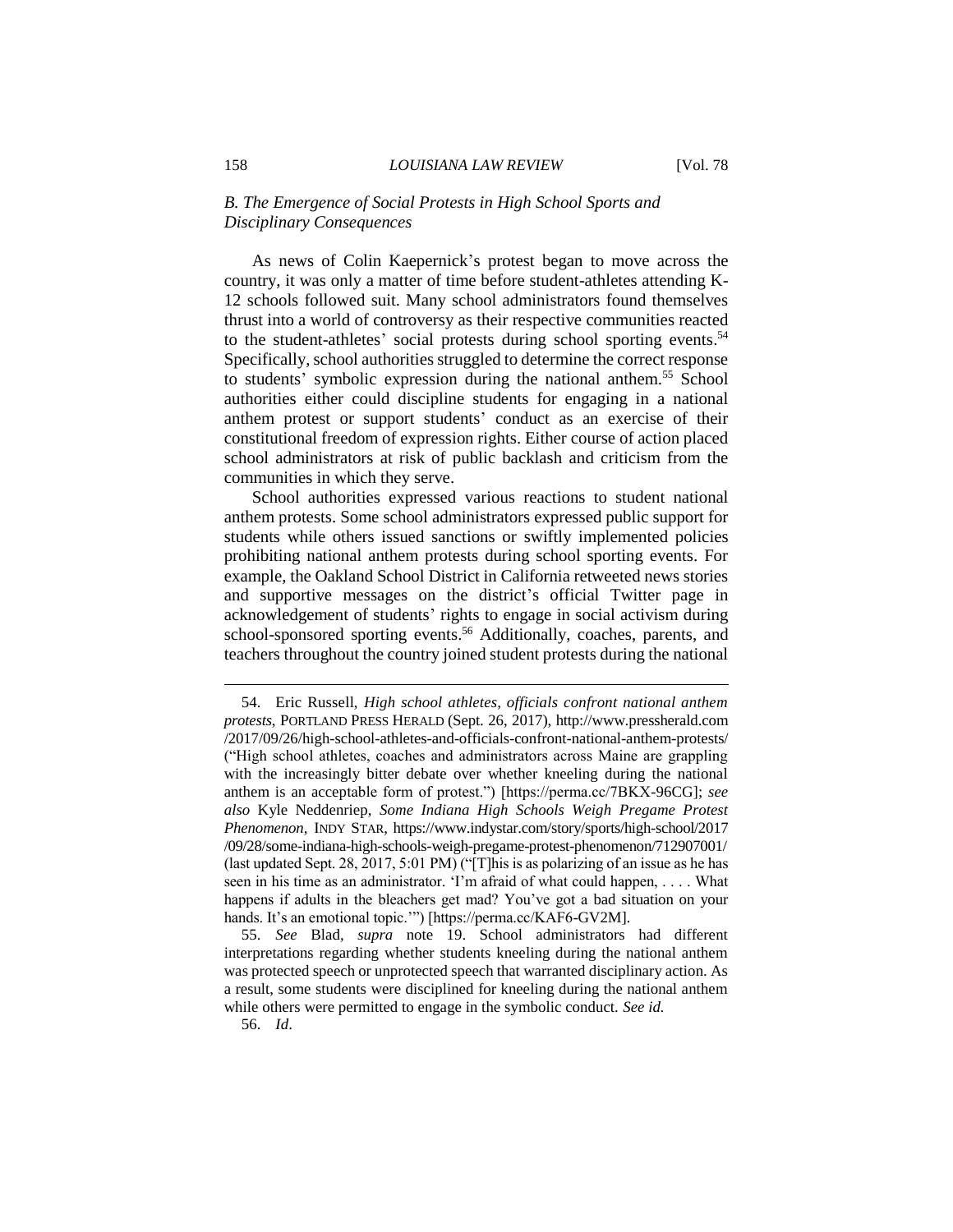anthem.<sup>57</sup> For example, in Seattle, the entire high school football team at Garfield High School, including the coaches, kneeled during the national anthem in protest of social injustice.<sup>58</sup> The Seattle Public School System responded to the players' protest in a public statement that declared that "[s]tudents kneeling during the national anthem are expressing their rights protected by the First Amendment. Seattle Public Schools supports all students' right to free speech."<sup>59</sup> Similarly, the entire football team from Woodrow Wilson High School in New Jersey, including their coaches, protested during the national anthem to display their solidarity with Colin Kaepernick and his efforts to increase awareness about police brutality.<sup>60</sup>

As the trend of national anthem protests continues to permeate the high school sports milieu, some school administrators are supporting students' symbolic expression while others are resistant and respond with swift, harsh punishments, characterizing the student protests as defiant and disrespectful.<sup>61</sup> As a result, the punitive responses to student national anthem protests range in severity and scope. For example, Mike Oppong, a football player at Doherty High School in Massachusetts, received a onegame suspension for kneeling during the national anthem in solidarity with Colin Kaepernick to protest police brutality against people of color.<sup>62</sup> Similarly, another student, Bishop Gorman, was suspended from his Nevada high school and placed on a disciplinary contract for kneeling during the national anthem.<sup>63</sup> Although these two instances of disciplinary action occurred on opposite sides of the country, they both represent the disturbing trend of impermissible content regulation of student speech by state officials.<sup>64</sup> Unfortunately, the harsh responses to individuals

 $\overline{a}$ 

61. Blad, *supra* note 19.

62. Emmett Knowlton, *High school player suspended for kneeling during anthem has suspension lifted after public outcry*, BUS. INSIDER: SPORTS (Sept. 12, 2016), http://www.businessinsider.com/high-school-football-player-suspended-kneel ing-during-national-anthem-2016-9 [https://perma.cc/MS67-CJRN].

63. *Id.*

64. *See Student Protests During National Anthem & Pledge: A Resource & Timeline*, *supra* note 53.

<sup>57.</sup> *Id.*

<sup>58.</sup> Q13 Fox News Staff, *Entire Seattle high school football team kneels during national anthem before game*, Q13 FOX (Sept. 16, 2016, 10:37 PM), http://q13fox.com/2016/09/16/entire-seattle-high-school-team-kneels-during-nation al-anthem-before-game/ [https://perma.cc/79KK-PSH6].

<sup>59.</sup> *Id.*

<sup>60.</sup> Rachaell Davis, *This High School Football Coach Planned To Kneel Alone During National Anthem – Then This Happened*, ESSENCE (Sept. 12, 2016), http://www.essence.com/2016/09/12/high-school-football-team-knee-support-kaeper nick [https://perma.cc/EWF7-HPD9].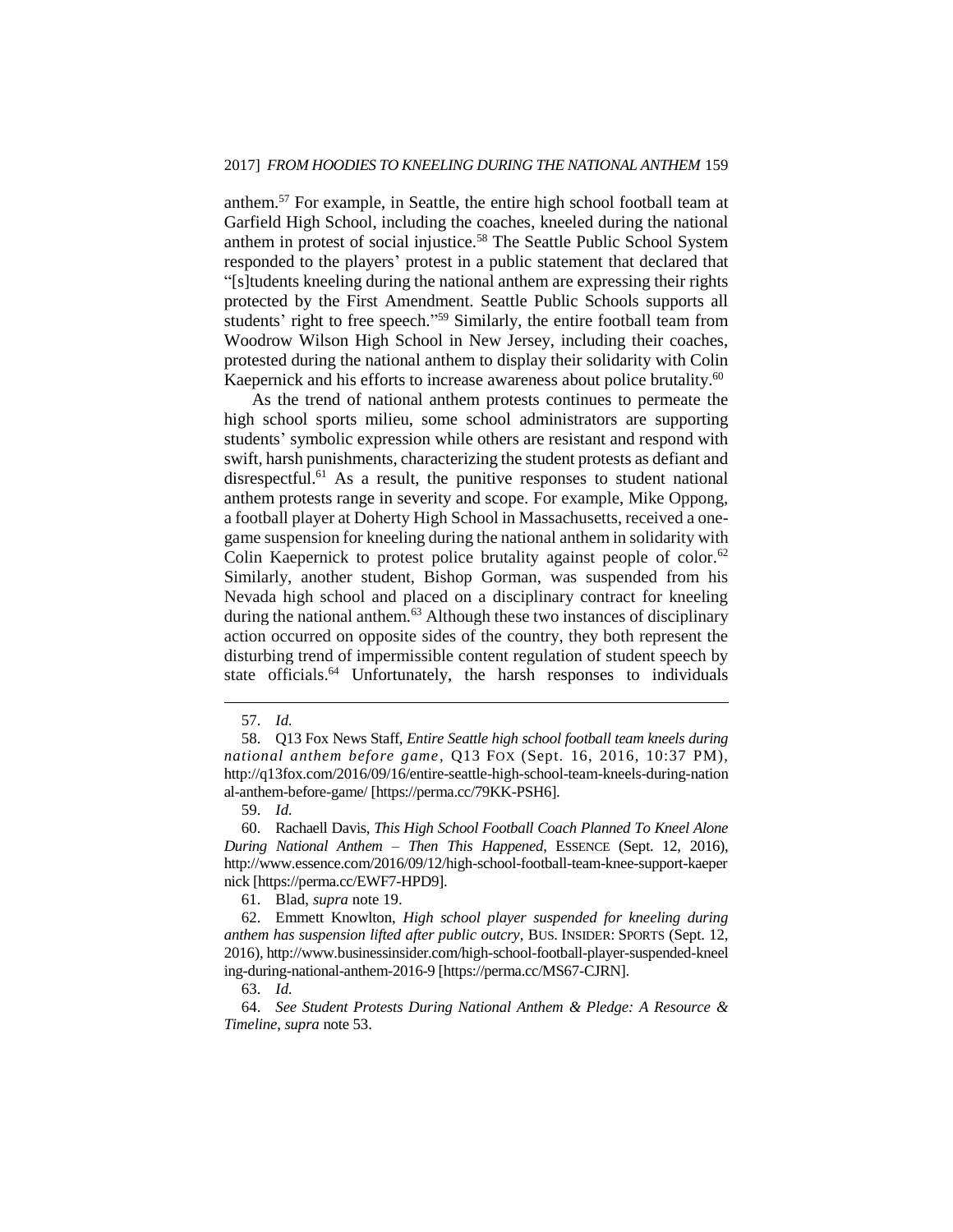exercising their right to freedom of expression are all too familiar. Kaepernick was subjected to severe economic sanctions in the aftermath of his national anthem protest. For example, many sports commentators assert that NFL teams are imposing economic sanctions on Colin Kaepernick by not offering him a contract to play professional football.<sup>65</sup> Additionally, despite Kaepernick's impressive NFL record,<sup>66</sup> players with less skills and experience have been signed to NFL teams while Kaepernick remains unsigned, as none of the 32 NFL teams are willing to offer him a contract despite his free agent status.<sup>67</sup> Although Kaepernick was subjected to much harsher consequences than student protestors, he,

<sup>65.</sup> *See Ravens owner admits that Colin Kaepernick's protest is a factor in whether to sign him*, CETUSNEWS, http://www.cetusnews.com/news/Ravensowner-admits-that-Colin-Kaepernick's-protest-is-a-factor-in-whether-to-sign-him .SJ\_lefp3IZ.html (last visited Oct. 22, 2017) (providing that Baltimore Ravens owner admits that Colin Kaepernick's national anthem protest is a factor in whether to offer him a contract) [https://perma.cc/GP7J-H887].

<sup>66.</sup> Raphael Garcia, *Colin Kaepernick Is Actually Better Than Many of the NFL's First and Second-String Quarterbacks*, COMPLEX SPORTS (Aug. 22, 2017), http://www.complex.com/sports/2017/08/kaepernick-is-better-than-most-quarter backs/ ("When compared to both starters and backups the trend is very clear: Kaepernick's stats are stronger than many men who are scheduled to suit up this season. His completion percentage of 59.2 percent is higher than Jay Cutler, Blake Bortles, Ryan Fitzpatrick, and Cam Newton. His completion percentage also compares favorably against backups, as only Case Keenum, Matt Barkley, and Trevor Siemian recorded better percentages while appearing in at least six games.") [https://perma.cc/D9ND-QZ59]. NFL teams have signed more than 30 quarterbacks since Colin Kaepernick became a free agent, 19 of which have never completed a pass during an NFL regular season game. Considering Kaepernick has completed 1,011 passes, many fans posit that he has been blacklisted in response to his national anthem protest. For example, the Miami Dolphins choose to sign a white quarterback out of retirement with inferior statistics than Kaepernick. *See* Sean Gregory, '*For Me, Its Personal.' NFL Fans Boycott Football As Colin Kaepernick Goes Unemployed*, TIME (Sept. 1, 2017), http://time .com/4924420/colin-kaepernick-nfl-football-boycott/ [https://perma.cc/J6JX-TV3 M]. Thomas Lott, *Atlanta NAACP calls for boycott of NFL, Falcons game over treatment of Colin Kaepernick*, SPORTING NEWS (Aug. 19, 2017), http://www.sporting news.com/nfl/news/atlanta-naacp-boycott-nfl-falcons-colin-kaepernick/hkrlbvv9x0ff 10maxkyzzrlu1 ("Some believe Kaepernick is being blackballed by owners after he opted out of his contract and became a free agent this offseason.") [https://perma .cc/N7XT-6YMF].

<sup>67.</sup> Christine Brennan, *An unsigned Colin Kaepernick is a bad sign for NFL*, USA TODAY (May 4, 2017, 2:15 AM), https://www.usatoday.com/story/sports/co lumnist/brennan/2017/05/03/colin-kaepernick-free-agent-nfl-quarterback-nationalanthem/101259582/ [https://perma.cc/9YKE-33LT].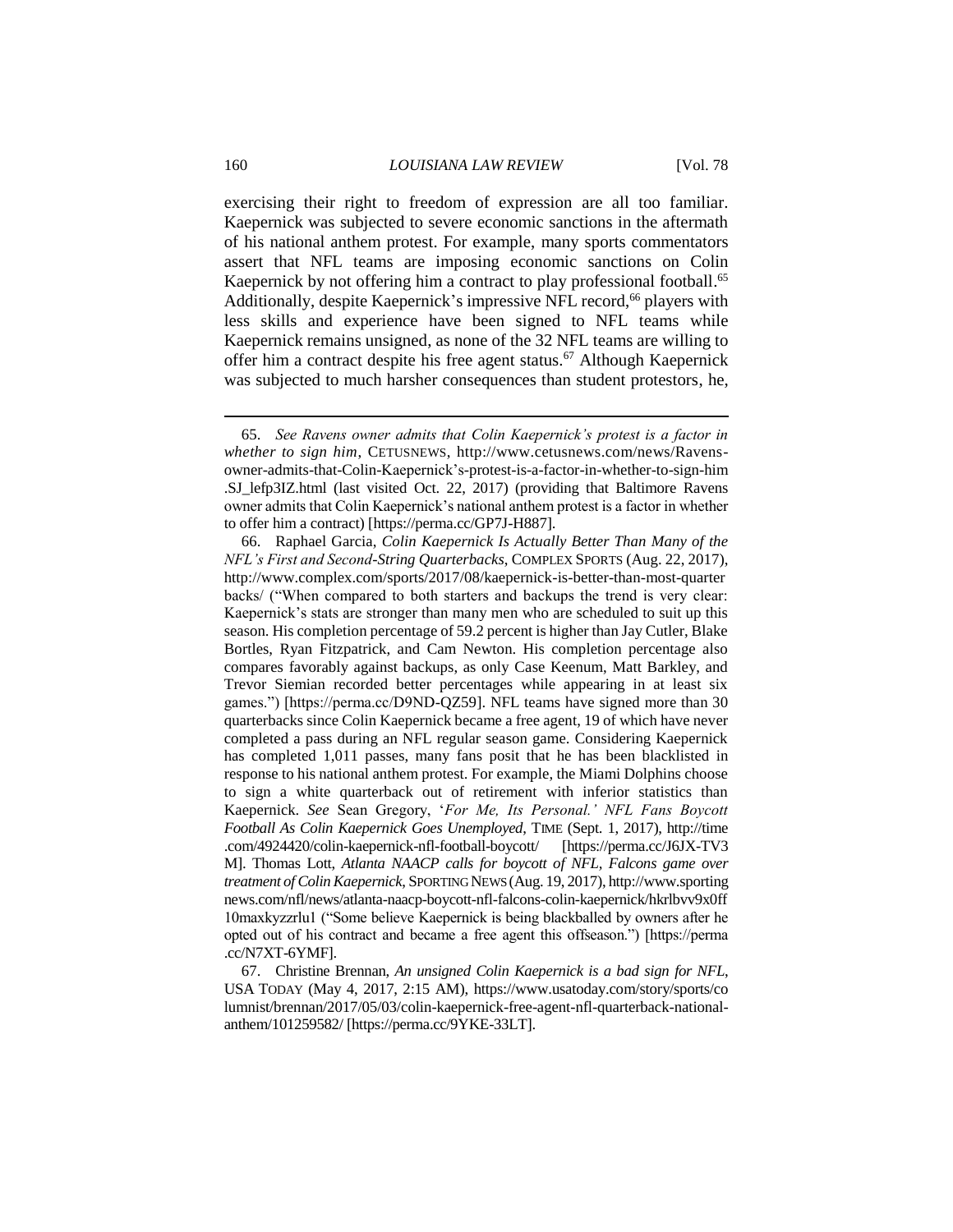unlike the students, was afforded First Amendment protections and permitted to continue his national anthem protests.<sup>68</sup>

As previously mentioned, a great deal of opposition by school administrators to student protests during the national anthem stems from a concern that allowing this symbolic speech teaches students to be disrespectful, especially in relation to honoring the men and women who have served in the military.<sup>69</sup> It is a well-established American tradition and patriotic ritual to play the national anthem at sporting events and for spectators to stand to show respect for the flag and the soldiers who sacrificed their lives to uphold the freedom the American flag represents.<sup>70</sup> Therefore, kneeling—as opposed to standing—during the national anthem is considered disrespectful and offensive by many individuals in the military and the public at large, which encompasses some school administrators.<sup>71</sup> For example, the principal of Lely High School in Naples, Florida informed students that any student-athlete who refuses to

 $\overline{a}$ 

69. David B. Larter, *Legendary SEAL Leader: National Anthem Protests Disrespect the Military*, NAVY TIMES (Aug. 26, 2017), http://www.navytimes.com /news/your-navy/2016/09/09/legendary-seal-leader-national-anthem-protests-dis respect-the-military/ [https://perma.cc/P9GM-PNQZ].

70. *See* Mark Strasser, *Establishing the Pledge: On Coercion, Endorsement, and the Marsh Wild Card*, 40 IND. L. REV. 529, 534 (2007) ("'[A]rising to a standing position upon hearing the national anthem being played,' but merely 'an act showing one's respect for the government.'").

71. Melissa Jacobs, *Week Under Review: Don't take Kaepernick's protest as disrespect for military*, SPORTS ILLUSTRATED (Aug. 29, 2016), https://www.si.com /nfl/2016/08/29/colin-kaepernick-national-anthem-protest-49ers [https://perma.cc /58VE-RG7K]; *see also* Kevin L. Burke, *Sports and Patriotism: Why We Stand for the National Anthem*, SPORTING NEWS (Oct. 12, 2016), http://www.sporting news.com/nfl/news/sports-patriotism-national-anthem-protests-athletes-colin-kaep ernick/1u5n4asb5tujz138i101evbdju ("From MLB, the tradition spread to other sports throughout the United States. According to Ferris, sports fans adopted the military's reverence for the anthem by standing to show respect for the flag.") [https://perma.cc/SFT6-THSH]; 36 U.S.C. § 301 (2012) ("[A]ll other persons present should face the flag and stand at attention with their right hand over the heart, and men not in uniform, if applicable, should remove their headdress with their right hand and hold it at the left shoulder, the hand being over the heart; and (2) when the flag is not displayed, all present should face toward the music and act in the same manner they would if the flag were displayed.").

<sup>68.</sup> Chris Yuscavage, *HS and College Football Players Are Being Unfairly Penalized for National Anthem Protests*, COMPLEX SPORTS (Oct. 11, 2017), http://www.complex.com/sports/2017/10/hs-college-football-players-penalized-for -kneeling-during-national-anthem (highlighting how high school and college football players are being punished unfairly for engaging in national anthem protests, unlike their NFL counterparts) [https://perma.cc/N4JG-N5DU].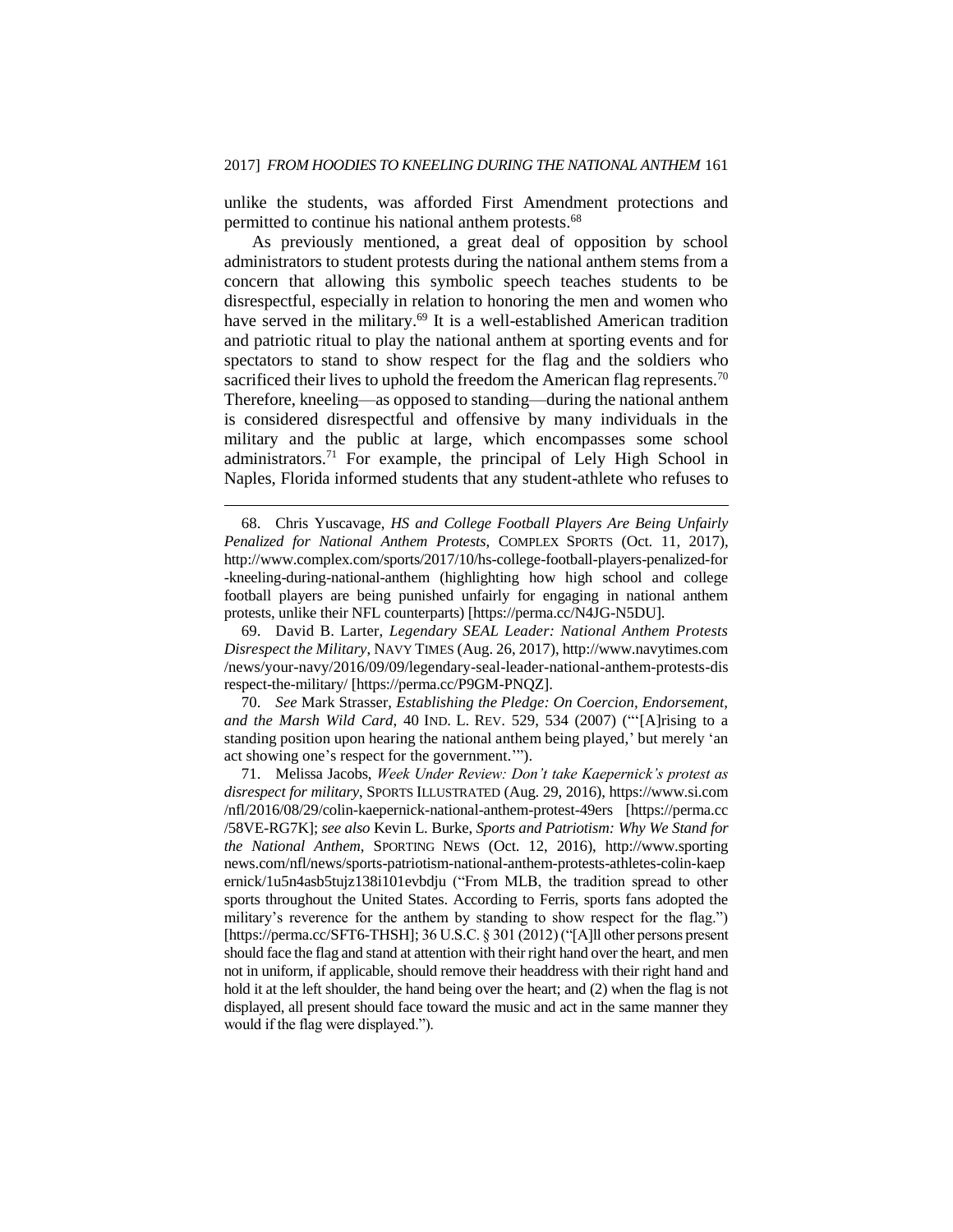stand during the national anthem would be removed from the game.<sup>72</sup> The principal stated, "'[W]hen that anthem is being played, you are to stand and you are to be quiet."<sup>73</sup>

Likewise, a principal at a high school in Honolulu, Hawaii responded to students kneeling during the national anthem by issuing the following statement in a letter to the faculty and staff:

The behavior of that small group of students was disrespectful to our school and our country. It was particularly unfortunate that this occurred over Memorial Day weekend, knowing that thousands of KS Kapalama family members, faculty, staff and alumni have served our country's military to defend and uphold the freedoms we enjoy today.<sup>74</sup>

These examples of school administrators' reactions to student national anthem protests demonstrate the immense disparity in how schools respond to students' social protests. Currently, students' First Amendment rights in K-12 schools reside in a sea of ambiguity. The Supreme Court has acknowledged that students are considered "persons" under the Constitution and thus are entitled to fundamental rights, such as freedom of expression. <sup>75</sup> The Court, however, marginalizes those same rights in subsequent decisions by permitting school authorities to limit freedom of speech under certain circumstances.<sup>76</sup> Instead of safeguarding students' constitutional freedoms, the Court has left the preservation of students' rights to the discretion of overzealous school administrators who utilize the Court's deference to usurp student rights under the guise of school

<sup>72.</sup> Carli Teproff, *Principal to Students about the anthem: 'You are to stand and you are to be quiet'*, MIAMI HERALD (Sept. 15, 2016, 10:17 PM), http://www.miami herald.com/news/state/florida/article102151582.html [https://perma.cc/WNK8- 6LV8].

<sup>73.</sup> Annika Hammerschlag, *SWFL students react to Collier principal's anthem order*, NAPLES DAILY NEWS (Sept. 16, 2016, 9:58 PM), http://www.naples news.com/story/news/education/2016/09/16/swfl-students-react-collier-principals -anthem-order/90507656/ [https://perma.cc/5LKR-6TQL].

<sup>74.</sup> Mileka Lincoln, *Graduating Kamehameha students refuse to stand for national anthem*, HAWAII NEWS NOW (June 16, 2016, 1:36 PM), http://www.hawaii newsnow.com/story/32234076/kamehameha-schools-seniors-spark-debate-by-pro testing-national-anthem-at-graduation-ceremony [https://perma.cc/BW2A-VP3K].

<sup>75.</sup> Frank D. LoMonte, *Shrinking* Tinker*: Students Are 'Persons' Under Our Constitution-Except When They Aren't*, 58 AM. U.L. REV. 1323, 1339 (2009) (citing Tinker v. Des Moines Indep. Cmty. Sch. Dist., 393 U.S. 503, 511 (1969)).

<sup>76.</sup> *Id.* at 1324.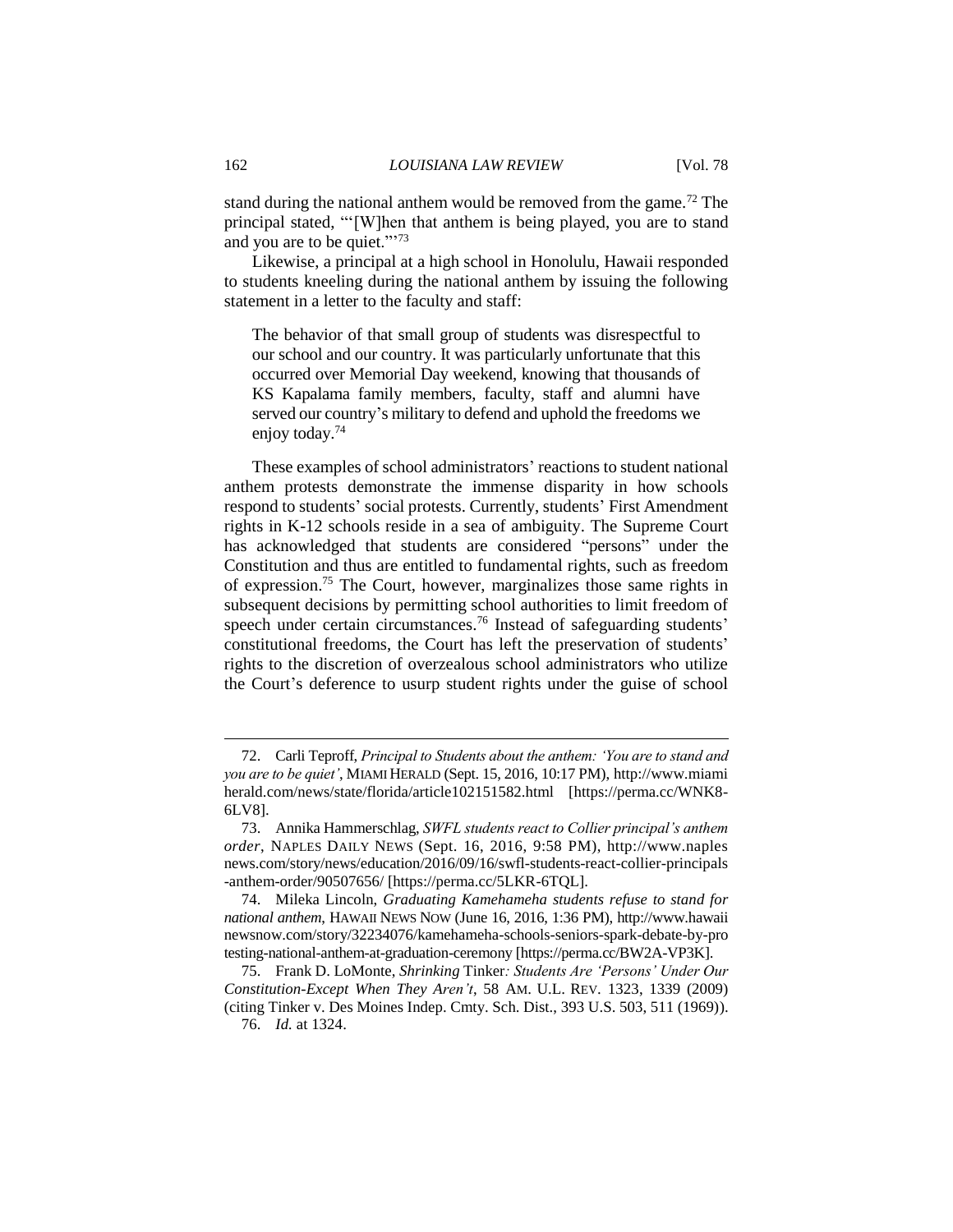order.<sup>77</sup> Furthermore, there is no Supreme Court precedent that directly addresses what freedom of expression rights, if any, high school athletes have during school-sponsored sporting events. In light of the gross disparities in relation to whether students are disciplined for kneeling during the national anthem, it is of paramount importance to address the quandary surrounding the scope of students' freedom of expression rights outside the traditional school learning environment.

#### II. FREEDOM OF EXPRESSION JURISPRUDENCE: K-12 PERSPECTIVE

The First Amendment provides that "Congress shall make no law . . . abridging the freedom of speech."<sup>78</sup> In assessing whether students attending K-12 public schools have the constitutional right to engage in social protests during school-sponsored events, such as sports, one must examine freedom of expression jurisprudence.

The First Amendment right to freedom of speech and expression is arguably one of the most cherished rights guaranteed by the Constitution.<sup>79</sup> As a nation built on democracy, citizens must be afforded the opportunity to express themselves freely without fear of repercussions in order to participate fully in the democratic process.<sup>80</sup> Therefore, many legal scholars view First Amendment protections as one of the pillars of democracy.<sup>81</sup> Although the express language of the Constitution only

 $\overline{a}$ 

80. Nicole McLaughlin, *Spectrum of Defamation of Religion Laws and the Possibility of A Universal International Standard*, 32 LOY. L.A. INT'L & COMP. L. REV. 395, 419 (2010) ("When a country stifles freedom of expression, it threatens democracy because democracy thrives under transparency and freedom of speech.").

81. Ashutosh Bhagwat, *The Democratic First Amendment*, 110 NW. U.L. REV. 1097, 1102 (2016); Tabatha Abu El-Haj, *Friends, Associates, and Associations: Theoretically and Empirically Grounding the Freedom of Association*, 56 ARIZ. L. REV. 53, 66 (2014).

<sup>77.</sup> Anna Boksenbaum, *Shedding Your Soul at the Schoolhouse Gate: The Chilling of Student Artistic Speech in the Post-Columbine Era*, 8 N.Y. CITY L. REV. 123, 135 (2005) ("The Court's decision that sexually suggestive speech was unprotected by the First Amendment dealt a serious blow to *Tinker*'s liberal approach, as it gave deference to school administrators to decide what kind of speech is permissible in school and gave schools responsibility for inculcating students into community morals and standards of behavior.").

<sup>78.</sup> U.S. CONST. amend. I.

<sup>79.</sup> Nina Petraro, *Harmful Speech and True Threats:* Virginia v. Black *and the First Amendment in an Age of Terrorism*, 20 ST. JOHN'S J. LEGAL COMMENT. 531, 563 (2006) ("There is no doubt that Americans' First Amendment right to free speech is fundamental and cherished within our United States Constitution . . .").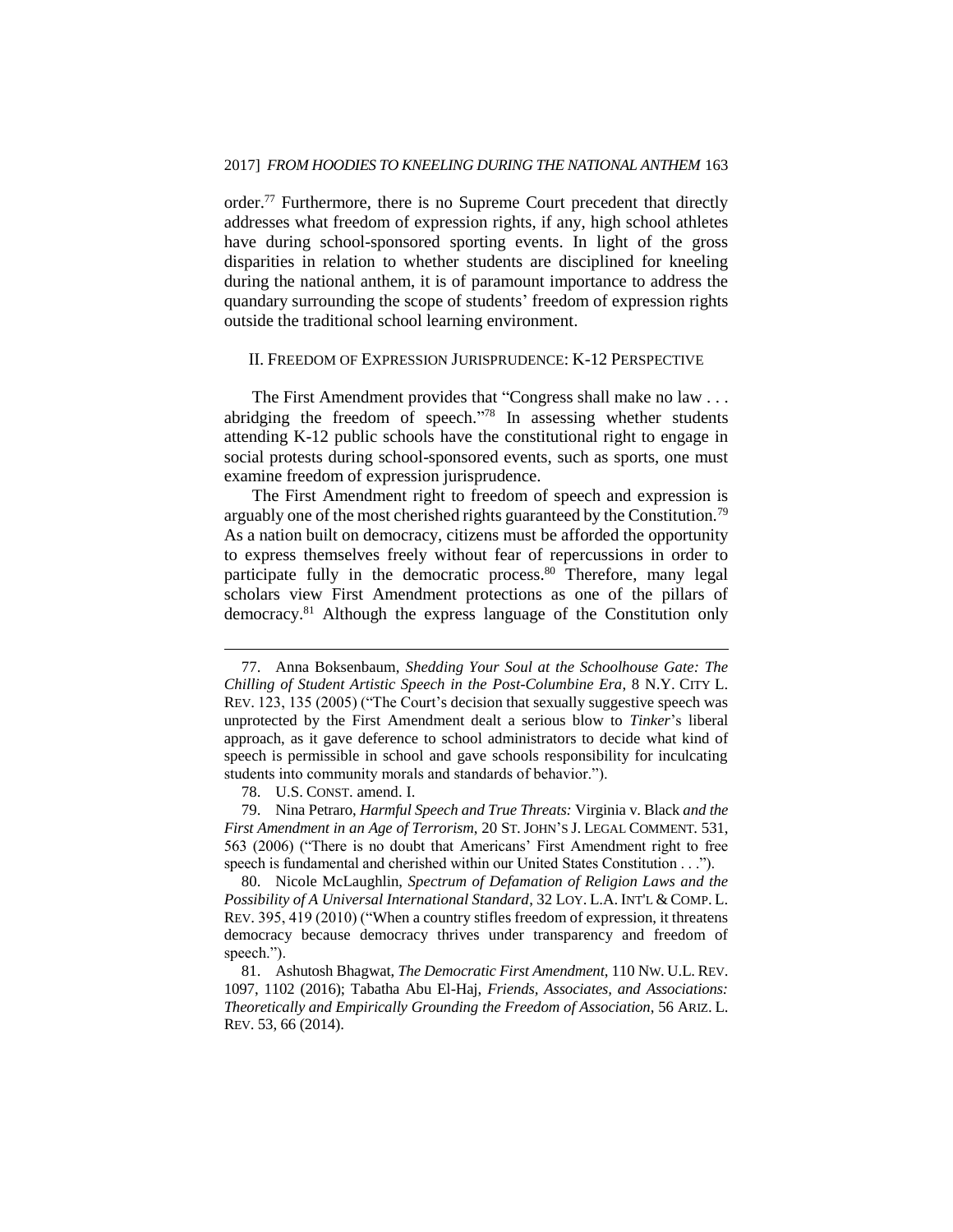protects freedom of speech, several different categories of protected speech fall within its periphery.<sup>82</sup> The Supreme Court has interpreted the broad language of the First Amendment to include protection of symbolic gestures and conduct because people often communicate ideas through both verbal and non-verbal means.<sup>83</sup> Over the years, some justices have recognized two distinct types of speech in evaluating First Amendment protections: (1) pure speech, which is afforded the full protections of the Constitution; and (2) symbolic speech, which may receive only partial protections because it includes speech plus conduct.<sup>84</sup> An example of pure speech is a protest or demonstration, whereas symbolic speech includes conduct such as burning a flag or kneeling during the national anthem to convey a particular message.<sup>85</sup> The Court has established that when pure speech and symbolic speech are part of the same conduct, the government may limit First Amendment protections if there is an important governmental interest in regulating the non-speech element.<sup>86</sup> For

84. McGoldrick, Jr., *supra* note 25, at 3–4 ("An example of symbolic speech in action is when David O'Brien burned his draft card to protest the Vietnam War. The Court assumed that the illegal act of destroying his draft card was symbolic speech, but unprotected because of the government's overriding interest in protecting the Selective Service System . . . . And then there is mere conduct that, though expressive, receives no protection as speech at all and can be regulated for any rational reason."); s*ee also* Amalgamated Food Emp.'s Union Local 590 v. Logan Valley Plaza, Inc., 391 U.S. 308 (1968). The majority only referred to pure speech. *Id.* at 313 ("To be sure, this Court has noted that picketing involves elements of both speech and conduct, i.e., patrolling, and has indicated that because of this intermingling of protected and unprotected elements, picketing can be subjected to controls that would not be constitutionally permissible in the case of pure speech."). The concurring opinion, however, referenced speech plus. *Id.* at 326 (Douglas, J., concurring) ("Picketing is free speech plus, the plus being physical activity that may implicate traffic and related matters. Hence the latter aspects of picketing may be regulated.").

85. McGoldrick, *supra* note 25, at 5.

86. United States v. O'Brien, 391 U.S. 367, 376 (1968) ( "[W]hen 'speech' and 'nonspeech' elements are combined in the same course of conduct, a sufficiently important governmental interest in regulating the nonspeech element can justify incidental limitations on First Amendment freedoms."). The *O'Brien* Court emphasized the importance of distinguishing expressive conduct protected

<sup>82.</sup> Christopher Cavaliere, *Category Shopping: Cracking the Student Speech Categories*, 40 STETSON L. REV. 877, 879 (2011).

<sup>83.</sup> In *West Virginia State Board of Education v. Barnette*, the Court said, "Symbolism is a primitive but effective way of communicating ideas. The use of an emblem or flag to symbolize some system, idea, institution, or personality, is a short cut from mind to mind." W. Va. State Bd. of Educ. v. Barnette, 319 U.S. 624, 632 (1943).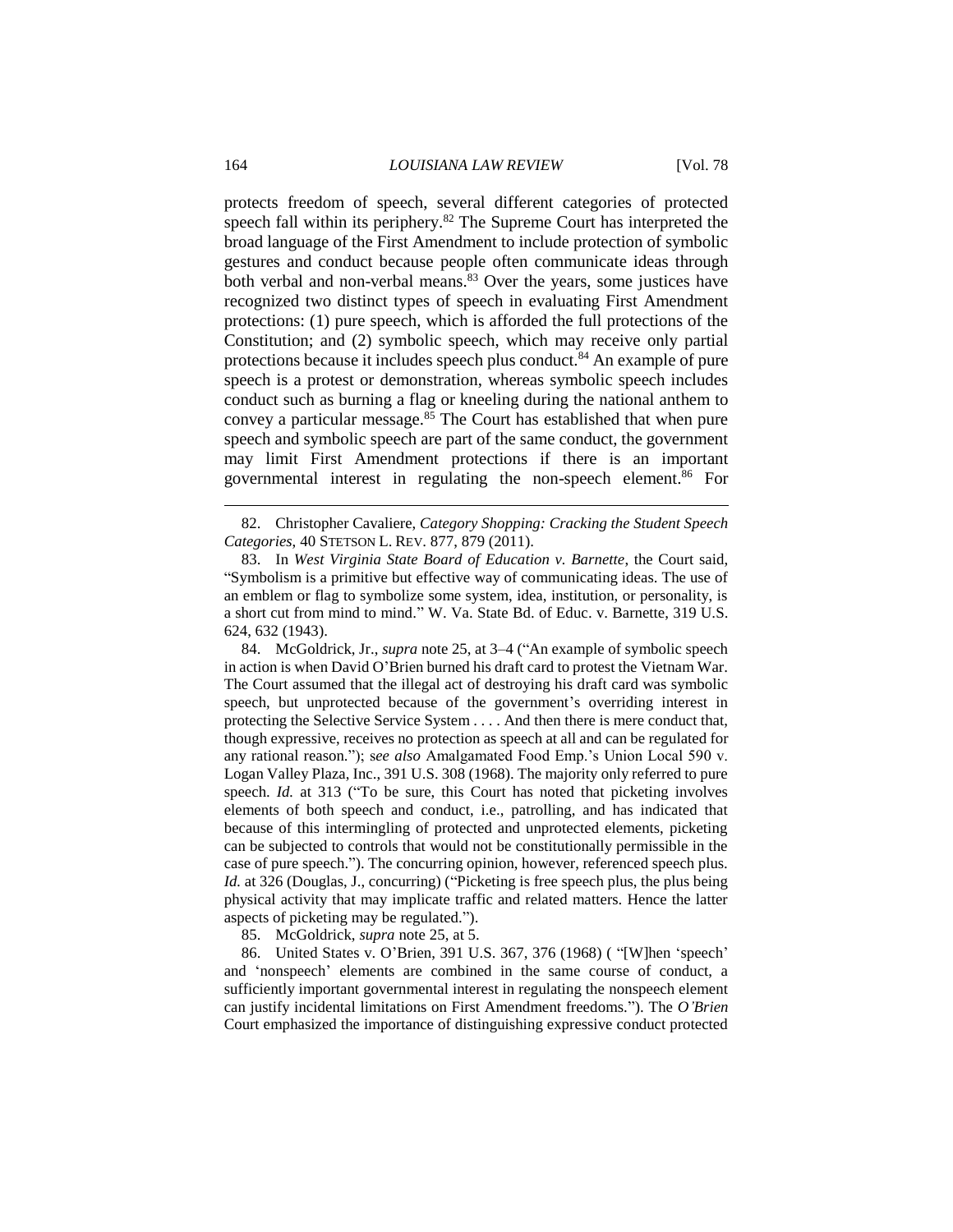example, in *United States v. O'Brien*, the Court held that the First Amendment did not afford protection to the plaintiff's act of burning his draft registration card in protest of the Vietnam War.<sup>87</sup> The Court reasoned that although O'Brien's symbolic speech was protected speech, the government's important interest in prohibiting the destruction of registration cards justified narrowly construed limitations on O'Brien's First Amendment freedoms.<sup>88</sup> The guiding principles set forth in *O'Brien* for ascertaining whether symbolic speech is protected under the First Amendment apply exclusively to adults.<sup>89</sup> Although children do not relinquish their constitutional rights while attending public schools,<sup>90</sup> the Court employs a different constitutional framework for evaluating freedom of expression rights in K-12 schools.

It is well established that students in K-12 schools possess First Amendment rights.<sup>91</sup> The Supreme Court has noted that "[t]he vigilant protection of constitutional freedoms is nowhere more vital than in the

87. *O'Brien*, 391 U.S. at 376–77.

88. *Id.* at 376 ("The registration certificate serves as proof that the individual described thereon has registered for the draft. The classification certificate shows the eligibility classification of a named but undescribed individual. Voluntarily displaying the two certificates is an easy and painless way for a young man to dispel a question as to whether he might be delinquent in his Selective Service obligations. Correspondingly, the availability of the certificates for such display relieves the Selective Service System of the administrative burden it would otherwise have in verifying the registration and classification of all suspected delinquents.").

89. The Court did not even reference the *O'Brien* Test in its *Tinker* decision. *See* Tinker v. Des Moines Indep. Cmty. Sch. Dist., 393 U.S. 503 (1969).

90. *Id.* at 506 ("First Amendment rights, applied in light of the special characteristics of the school environment, are available to teachers and students. It can hardly be argued that either students or teachers shed their constitutional rights to freedom of speech or expression at the schoolhouse gate.").

91. *Id.*

by the First Amendment from conduct that is expressive, but is not afforded First Amendment protections. *Id.* The Court provided the following criteria to determine when a restriction on conduct that involved speech and nonspeech elements—that is, nonverbal expression—is constitutionally permissible: (1) the restriction is within the government's constitutional powers; (2) the intent of the governmental actions is to pursue a legitimate governmental action; (3) the governmental interest is not related to restricting expression; and (4) the restriction that results is tailored narrowly to meet the government interest. *See id.*  It is important to note that many legal scholars criticize the *O'Brien* Court for delineating between symbolic speech and conduct, arguing that it is impossible to make such a distinction. *See* Joshua Waldman, *Symbolic Speech and Social Meaning*, 97 COLUM. L. REV. 1844, 1844–45 (1997); *see also* McGoldrick, Jr., *supra* note 25.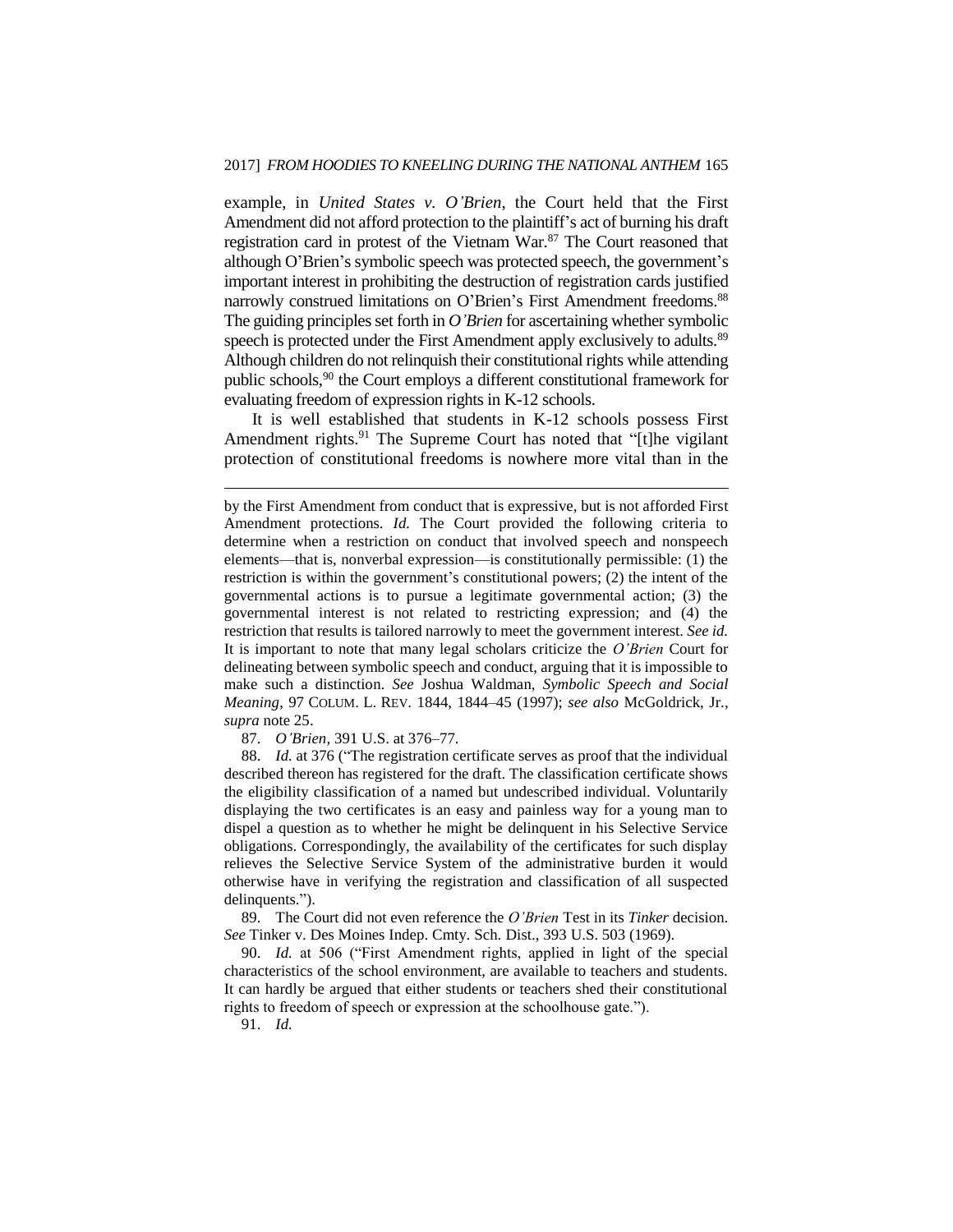community of American schools." <sup>92</sup> To this end, the Supreme Court has issued a series of decisions upholding students' constitutional rights in K-12 schools. The 1943 Supreme Court decision in *West Virginia State Board of Education v. Barnette* provided the legal framework for assessing students' First Amendment rights in K-12 schools for more than 25 years.<sup>93</sup> *Barnette* solidified not only students' First Amendment right to free speech but also the right not to be compelled by school authorities to express adherence to a particular viewpoint.<sup>94</sup> Although *Barnette* made a significant contribution to freedom of expression jurisprudence, the landmark *Tinker v. Des Moines* case and the subsequent trilogy of First Amendment cases provide a modern legal framework for free speech rights in today's K-12 schools.<sup>95</sup> Many scholars view *Tinker* as the pinnacle of student free speech protections because the Court granted unbridled First Amendment protections to students as long as their expression did not materially disrupt the school learning environment.<sup>96</sup>

95. Andrew D. M. Miller, *Balancing School Authority and Student Expression*, 54 BAYLOR L. REV. 623, 626 (2002).

96. Sean R. Nuttall, *Rethinking the Narrative on Judicial Deference in Student Speech Cases*, 83 N.Y.U. L. REV. 1282, 1282 (2008) ("Scholars view *Tinker v. Des Moines Independent Community School District* as the high-water mark of student speech protection and the Supreme Court's subsequent decisions, *Bethel School District No. 403 v. Fraser*, *Hazelwood School District v. Kuhlmeier*, and *Morse v. Frederick* (the Bong Hits case) as a considerable retreat from this mark."); Abby Marie Mollen, *In Defense of the "Hazardous Freedom" of Controversial Student Speech*, 102 NW. U. L. REV. 1501, 1502, 1506 (2008) ("The high water point for students' First Amendment rights came in the first case directly on the question that the Supreme Court decided, *Tinker v. Des Moines Independent Community School District*."); Stephanie Klupinski, *Getting Past the Schoolhouse Gate: Rethinking Student Speech in the Digital Age*, 71 OHIO ST. L.J. 611, 618 (2010) ("*Tinker* is generally hailed by scholars as the high-water mark

<sup>92.</sup> Keyishian v. Bd. of Regents of Univ. of N.Y., 385 U.S. 589, 603 (1967) ("[T]he First Amendment . . . does not tolerate laws that cast a pall of orthodoxy over the classroom."); *see also* Shelton v. Tucker, 364 U.S. 479, 487 (1960); W. Va. State Bd. of Educ. v. Barnette, 319 U.S. 624, 637 (1943) ("That they are educating the young for citizenship is reason for scrupulous protection of Constitutional freedoms of the individual, if we are not to strangle the free mind at its source and teach youth to discount important principles of our government as mere platitudes.").

<sup>93.</sup> W.Va. State Bd. of Educ. v. Barnette, 319 U.S. 624 (1943).

<sup>94.</sup> *Id.* at 642, 644 ("If there is any fixed star in our constitutional constellation, it is that no official, high or petty, can prescribe what shall be orthodox in politics, nationalism, religion, or other matters of opinion or force citizens to confess by word or act their faith therein. If there are any circumstances which permit an exception, they do not now occur to us.").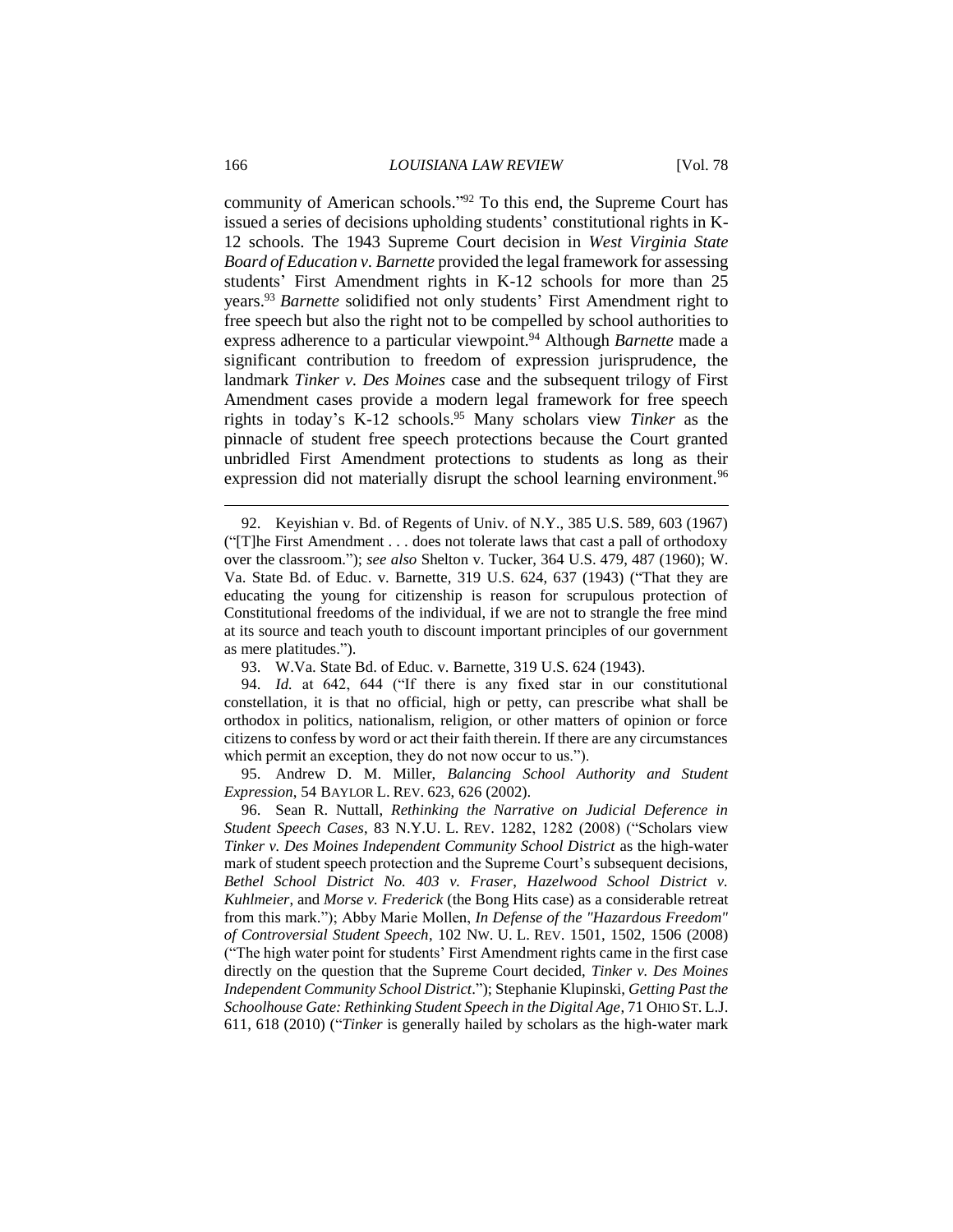The subsequent Supreme Court decisions incrementally diminished the *Tinker* Court's stance regarding students' free speech rights by carving out a series of exceptions that severely limited students' free speech rights in K-12 schools.<sup>97</sup> The following discussion highlights the complex landscape of free speech jurisprudence in the context of K-12 schools.

#### *A. Mind to Mind Framework:* West Virginia v. Barnette

In *West Virginia State Board of Education v. Barnette*, the West Virginia Legislature amended a statute to require schools to offer courses in both history and civics for the purpose of "teaching, fostering, and perpetuating the ideals, principles and spirits of Americanism . . . ." <sup>98</sup> The local Board of Education responded to the statutory amendments by adopting a resolution making the flag salute part of the regular school program and activities.<sup>99</sup> The flag salute mandate required students to give a stiff-arm salute while reciting the Pledge of Allegiance out of honor and respect for the nation or be subjected to disciplinary action.<sup>100</sup> Although the compulsory flag salute policy appeared neutral on its face, in practice it had a significant impact on certain groups of students because it conflicted with their religious beliefs.<sup>101</sup> Two students at Slip Grade School in West Virginia, Marie and Gathie Barnette, refused to salute the flag because it conflicted with their religious beliefs as Jehovah's Witness. <sup>102</sup> As a result, the Barnettes and several other children who practiced the Jehovah's Witness faith were expelled from school for their

of student free speech"); Matthew Sheffield, *Stop with the Exceptions: A Narrow Interpretation of* Tinker *for All Student Speech Claims*, 10 CARDOZO PUB. L. POL'Y & ETHICS J. 175, 176 (2011).

<sup>97.</sup> Aaron J. Hersh, Note, *Rehabilitating* Tinker*: A Modest Proposal to Protect Public-School Students' First Amendment Free Expression Rights in the Digital Age*, 98 IOWA L. REV. 1309, 1321 (2013) ("While *Tinker* remains the foundational precedent of student free expression doctrine, it has not gone unchanged. The Supreme Court has invoked its underlying principles as guides in three subsequent decisions –*Bethel School District No. 403 v. Fraser*, *Hazelwood School District v. Kuhlmeier*, and *Morse v. Frederick* . . . . These opinions reflect a degradation of *Tinker*'s First Amendment principles . . . ."); Alison Hofheimer, *Saved by the Bell? Is Online, Off-Campus Student Speech Protected by the First Amendment?*, 40 FLA. ST. U. L. REV. 971, 976 (2013).

<sup>98.</sup> *Barnette*, 319 U.S. at 625.

<sup>99.</sup> *Id.* at 626.

<sup>100.</sup> *Id.* 

<sup>101.</sup> *Id.* at 629.

<sup>102.</sup> *Id.*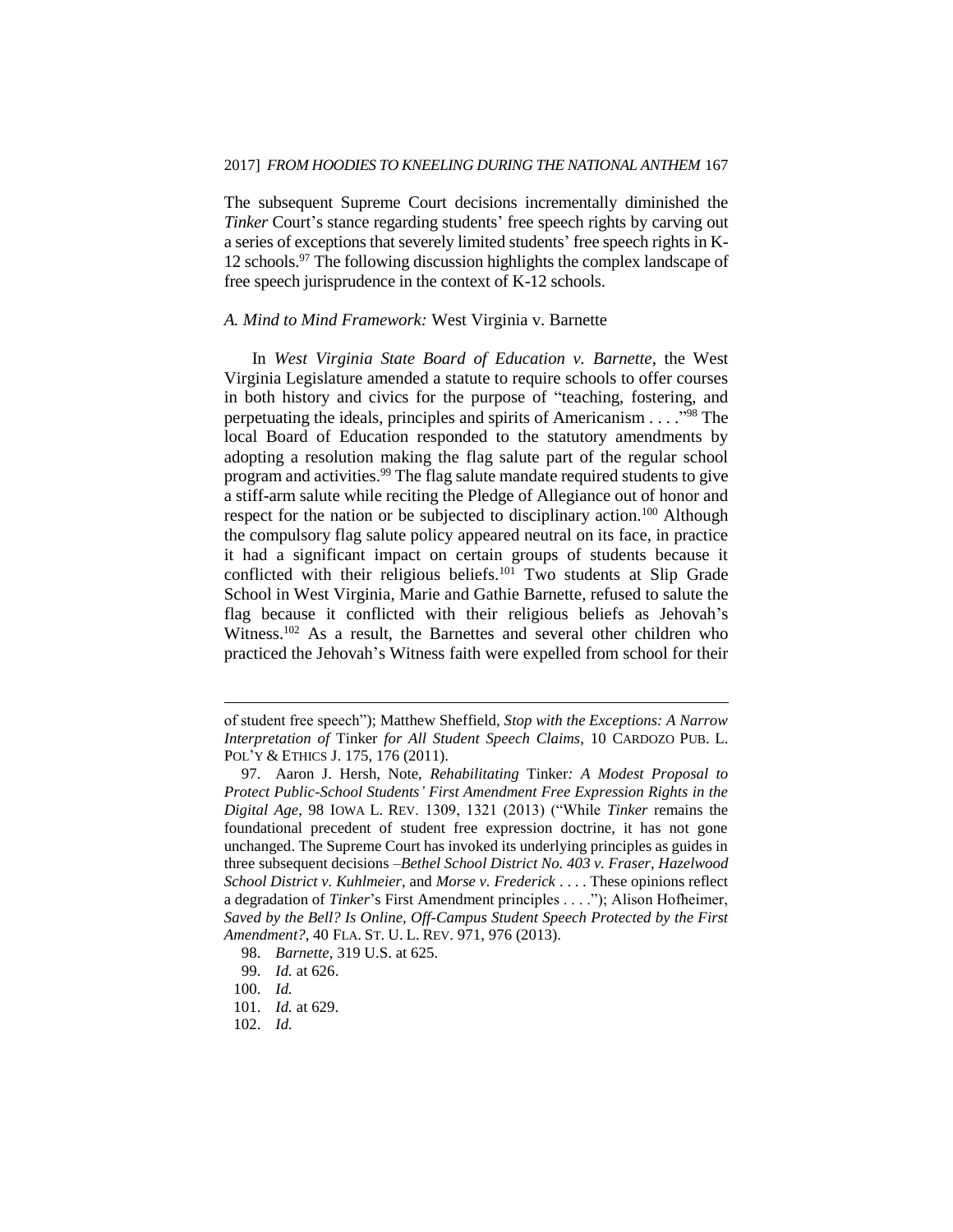refusal to participate in the flag salute.<sup>103</sup> Furthermore, the expelled children's parents also experienced adverse consequences for their children's religious stance.<sup>104</sup> Many of the parents either were prosecuted or threatened with prosecution for violating state truancy laws, which categorize a child that is expelled as unlawfully absent, thus subjecting their parents or guardians to criminal penalties, including fines and imprisonment for up to 30 days.<sup>105</sup> School authorities also threatened to send the children practicing the Jehovah's Witness faith to reformatories for juvenile delinquents.<sup>106</sup> The Barnettes, on behalf of their children and other citizens, responded to the harsh disciplinary actions by filing suit in district court, seeking an injunction to restrain the enforcement of the Board of Education's flag salute mandate and regulations against Jehovah's Witnesses attending West Virginia public schools.<sup>107</sup>

*Barnette* exemplifies the ongoing struggle many courts experience as they attempt to strike a balance between constitutionalism and patriotism. The *Barnette* Court explicitly acknowledged that "the case is made difficult not because the principles of its decision are obscure but because the flag involved is our own." <sup>108</sup> Thus, although a member of the judiciary may feel a civic duty to uphold the principles of the Constitution, he also may feel a moral obligation to preserve socially-constructed notions of patriotism.<sup>109</sup> Because the American flag is at the heart of the *Barnette* decision, dichotomizing personal and political allegiance from constitutional analysis is an arduous task. This moral quandary continues to persist more than 70 years after *Barnette* as school administrators attempt to reconcile the societal pressure of requiring student-athletes to stand during the national anthem while still preserving the athletes' constitutional freedom of expression rights.<sup>110</sup>

 $\overline{a}$ 

109. *See generally* Ronald C. Den Otter, *The Place of Moral Judgment in Constitutional Interpretation*, 37 IND. L. REV. 375 (discussing the required constitutional analysis by judges in morally and factually complicated cases).

110. Russell, *supra* note 54 ("High school athletes, coaches and administrators across Maine are grappling with the increasingly bitter debate over whether kneeling during the national anthem is an acceptable form of protest."); *see also* Scott Berson, *These schools will punish athletes who protest the anthem. Is that against the law?*, MIAMI HERALD (Sept. 29, 2017, 10:02 AM), http://www.miami herald.com/news/nation-world/national/article176084591.html (highlighting the challenges school administrators, like Superintendent Scott Smith, face as they find themselves forced to choose between preserving students' First Amendment rights

<sup>103.</sup> *Id.*

<sup>104.</sup> *Id.* at 630.

<sup>105.</sup> *Id.* at 629; W. VA. CODE § 4904(4) (Supp. 1941).

<sup>106.</sup> *Barnette*, 319 U.S. at 630.

<sup>107.</sup> *Id.* at 629.

<sup>108.</sup> *Id.* at 641.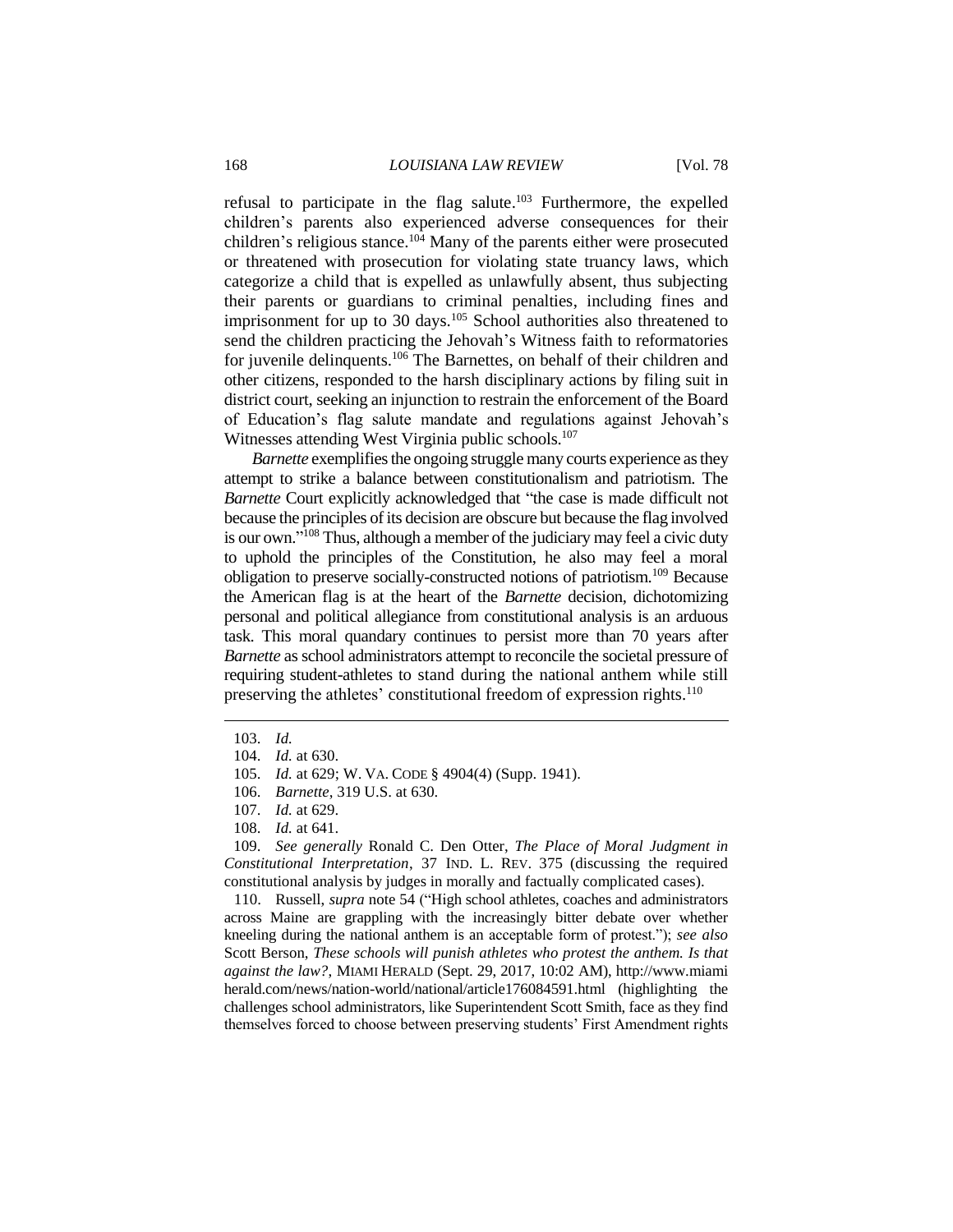#### 2017] *FROM HOODIES TO KNEELING DURING THE NATIONAL ANTHEM* 169

The *Barnette* decision served as the catalyst for a significant paradigm shift in First Amendment constitutional jurisprudence. In *Barnette*, the Supreme Court overruled earlier per curiam Pledge of Allegiance decisions, including the landmark *Minersville School District v. Gobitis*<sup>111</sup> decision, and held that a state no longer could infringe upon students' First Amendment freedom of speech and religious rights under the guise of nationalism.<sup>112</sup> The Court described symbolic speech as a "short cut from mind to mind" because it encompasses the use of a symbol to communicate a particular message.<sup>113</sup> Although *Barnette* may be categorized as a free exercise of religion case, the Court emphasized that the students' right not to speak was part of their First Amendment freedoms under the Freedom of Speech Clause; therefore, the state did not have the constitutional right to compel students to profess any particular matter of opinion.<sup>114</sup> As Justice Jackson eloquently stated, "If there is any fixed star in our constitutional constellation, it is that no official, high or petty, can prescribe what shall be orthodox in politics, nationalism, religion, or other matters of opinion or force citizens to confess by word or act their faith therein." 115

Although *Barnette* involved a religious rejection to a patriotic ritual school mandate, striking similarities exist between the flag salute mandate in *Barnette* and the modern-day school mandate for students to stand during the national anthem. First, in both scenarios students refused to follow a school mandate to participate in a patriotic ritual. In *Barnette*, the Jehovah's Witness students refused to salute the flag and recite the Pledge of Allegiance; in the current education milieu, students are refusing to stand during the national anthem.<sup>116</sup> Second, in both scenarios students asserted that their decision to engage or not engage in symbolic speech

and requiring them to stand for the national anthem as a sign of respect for the United States) [https://perma.cc/V96Y-2QXL].

<sup>111.</sup> Minersville Sch. Dist. v. Gobitis, 310 U.S. 586 (1940) (holding that a state statute requiring K-12 students to salute the national flag during their daily school exercises is constitutional). Justice Frankfurter, relying on substantive due process principles, reasoned that a state has a rational basis to require students to recite the Pledge of Allegiance and the allowance of any exemptions, including on religious grounds, would undermine school discipline and send a negative message to students about the importance of respecting the American flag. The Court further reasoned that a statute requiring a Pledge of Allegiance mandate in public schools is a rational means of teaching patriotism in schools. *See id.*

<sup>112.</sup> *Barnette*, 319 U.S. at 642; John J. Concannon III, *The Pledge of Allegiance and the First Amendment*, 23 SUFFOLK U. L. REV. 1019, 1030 (1989).

<sup>113.</sup> *Barnette*, 319 U.S. at 632.

<sup>114.</sup> *Id.* at 633–34.

<sup>115.</sup> *Id.* at 642.

<sup>116.</sup> *Id.* at 628–29; *see also* discussion *supra* Part. I.B.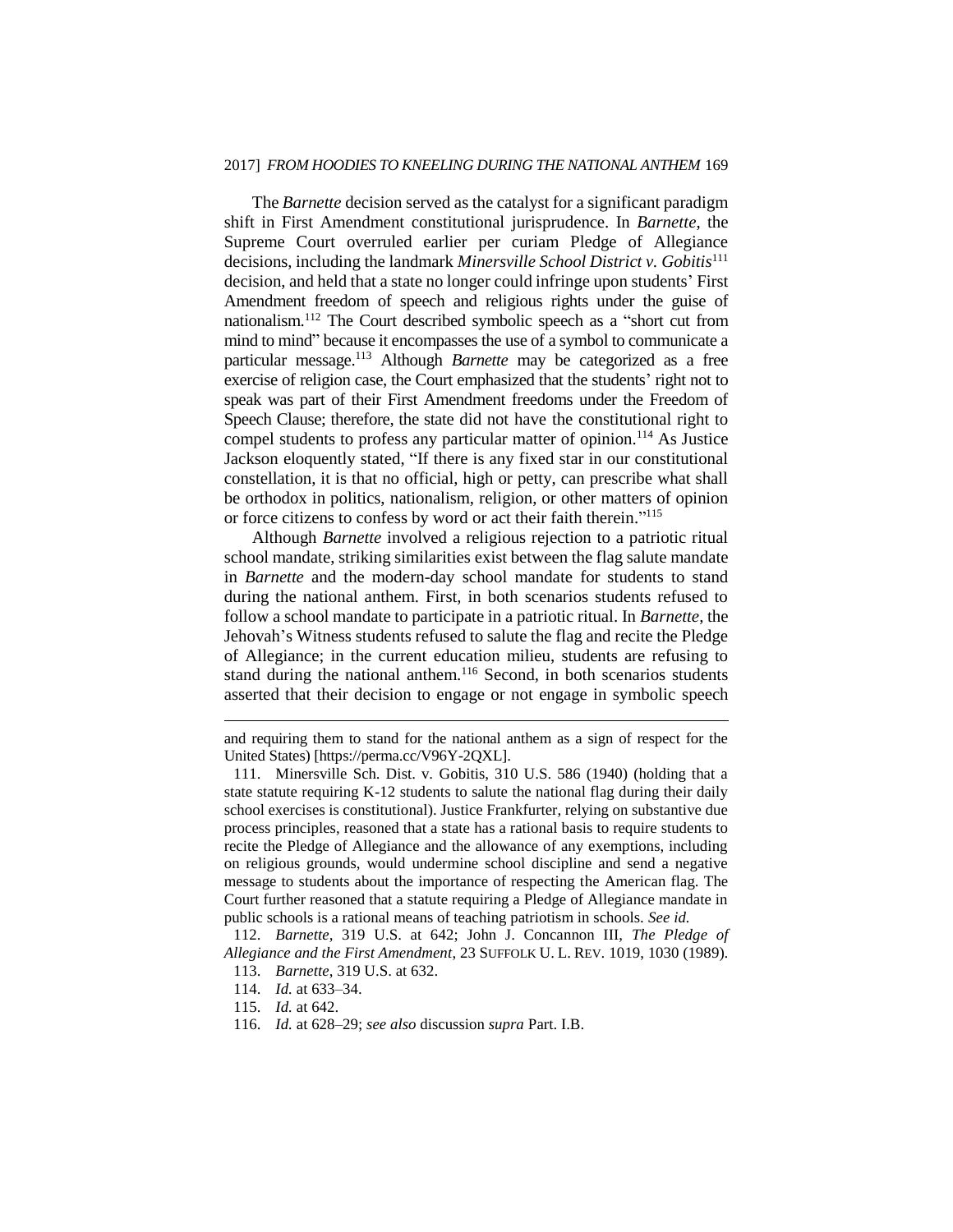was protected under the First Amendment. Finally, both situations involve authoritative figures trying to reconcile the challenge of balancing students' freedom of expression rights with fostering a spirit of patriotism among students. Based on these similarities, one can argue that students' symbolic conduct of kneeling during the national anthem to protest police brutality is protected speech because *Barnette* clearly established that it is unconstitutional for the state to compel students to participate in symbolic speech or profess any particular matter of opinion.<sup>117</sup> Therefore, one can infer that if it is impermissible for students to be compelled by the state to profess any particular matter of opinion, then students also may not be restricted from expressing their opinions through symbolic speech.

#### *B. The Gold Standard:* Tinker v. Des Moines

*Tinker v. Des Moines* is considered the cornerstone of freedom of expression jurisprudence in the context of K-12 schools.<sup>118</sup> *Tinker* solidified the idea that children do not "shed their constitutional rights to freedom of expression or speech at the schoolhouse" door.<sup>119</sup> This profound statement conveys the importance of recognizing and preserving the constitutional freedoms of students to the greatest extent possible while attending K-12 public schools. The central issue in *Tinker* was whether the prohibition of students wearing armbands in protest of the Vietnam War violated students' First Amendment freedom of expression rights.<sup>120</sup> The facts in this case involved a group of students who attended Des Moines public schools and who planned on wearing black armbands to school as a symbolic protest against the Vietnam War.<sup>121</sup> The principals in the school district became aware of the planned student protests and adopted a policy banning students from wearing armbands to school.<sup>122</sup> Under the new policy, a student found wearing an armband to school would be asked to remove it or be suspended from school until the student returned without the armband in compliance with the school policy.<sup>123</sup> Despite knowledge

<sup>117.</sup> *Barnette*, 319 U.S. at 642.

<sup>118.</sup> Erwin Chemerinsky, *Students Do Leave Their First Amendment Rights at the Schoolhouse Gates: What's Left of* Tinker*?*, 48 DRAKE L. REV. 527, 527 (2000) ("*Tinker v. Des Moines Independent Community School District* is the most important Supreme Court case in history protecting the constitutional rights of students.").

<sup>119.</sup> Tinker v. Des Moines Indep. Cmty. Sch. Dist., 393 U.S. 503, 506 (1969).

<sup>120.</sup> *Id.* at 507–08.

<sup>121.</sup> *Id.* at 504.

<sup>122.</sup> *Id.*

<sup>123.</sup> *Id.*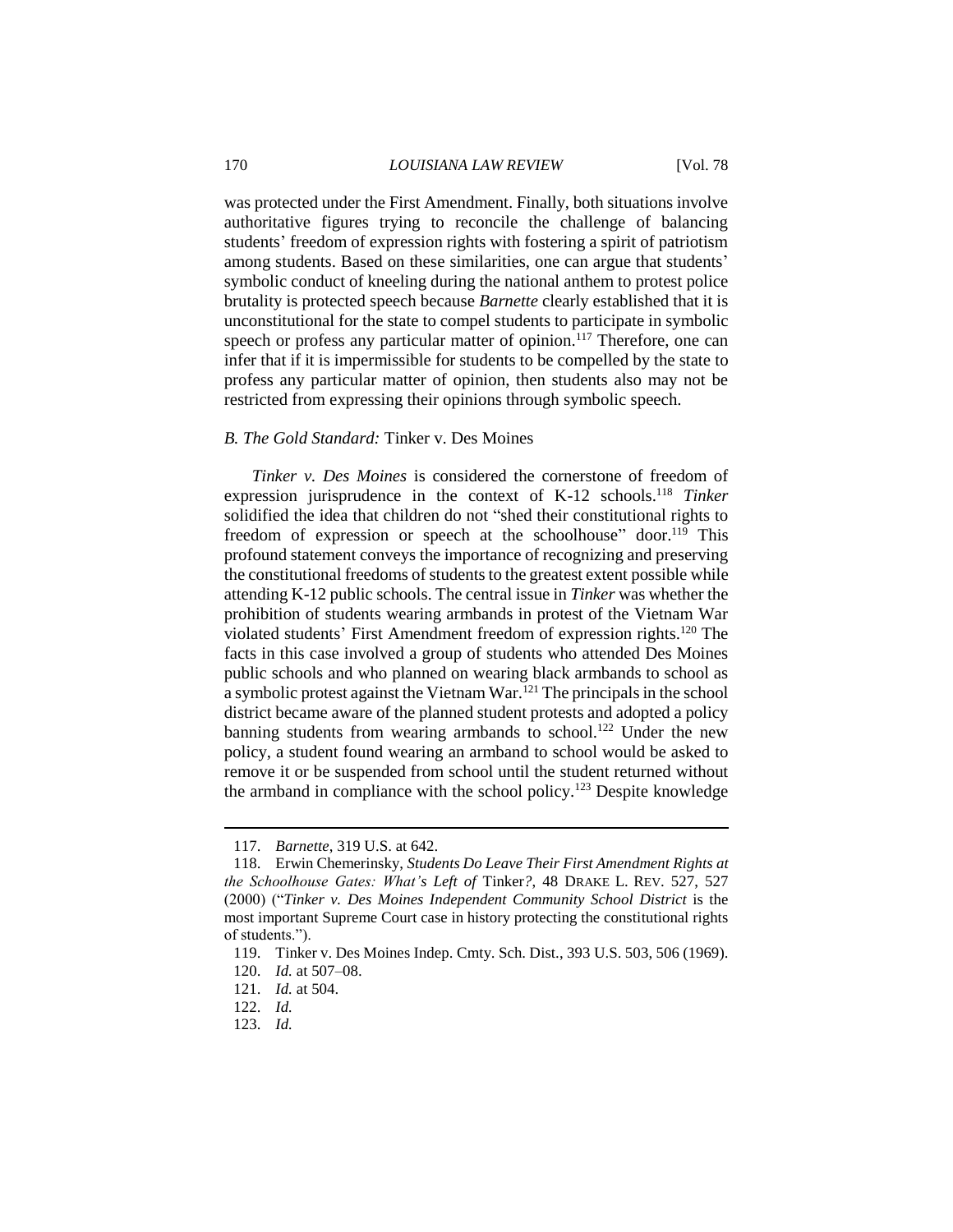of the school's policy, students Mary Beth Tinker and Christopher Eckhardt wore the armbands to school.<sup>124</sup> As a result, they were suspended from school and not permitted to return until either they complied with the policy or the period for the armband protest expired.<sup>125</sup> A complaint was filed in the United States District Court for the Southern District of West Virginia on behalf of the students under Section 1983 of Title 42 of the United States Code, seeking an injunction to prevent the school district from disciplining the students for their symbolic expression.<sup>126</sup> The district court dismissed the complaint, reasoning that the students' First Amendment freedom of expression rights were not infringed when school leaders forbade the students' expression to prevent disturbing the school environment.<sup>127</sup> The Eighth Circuit Court of Appeals affirmed the district court's decision. 128

In reviewing the appellate court decision, the Supreme Court relied heavily on the guiding principle that states and school officials should be afforded great deference to prescribe and control student conduct in schools as long as their actions are consistent with fundamental constitutional safeguards.<sup>129</sup> The Court emphasized that "undifferentiated fear or apprehension of disturbance is not enough to overcome the right to freedom of expression," but rather the expressive conduct must materially and substantially interfere with the school learning environment.<sup>130</sup> In applying these guiding principles to the facts in *Tinker*, the Court opined that there was no indication that school authorities reasonably could forecast a material disruption of the school learning environment or a substantial disruption.<sup>131</sup> To the contrary, no disruptions to the school environment occurred as a result of the student armband protests nor were there any efforts by the student protestors to infringe on the rights of others. <sup>132</sup> Justice Fortas, writing for the majority, reasoned that although the students' symbolic armband protest caused discussions to occur outside of the classroom, there were no instances of disorderly conduct or interference with classwork.<sup>133</sup> Furthermore, the Court reasoned that unless school authorities can provide an evidentiary

- 124. *Id.*
- 125. *Id.*

- 126. *Id.*
- 127. *Id.* at 505.
- 128. *Id.*
- 129. *Id.* at 507.
- 130. *Id.* at 508.
- 131. *Id.* at 514.
- 132. *Id.*
- 133. *Id.*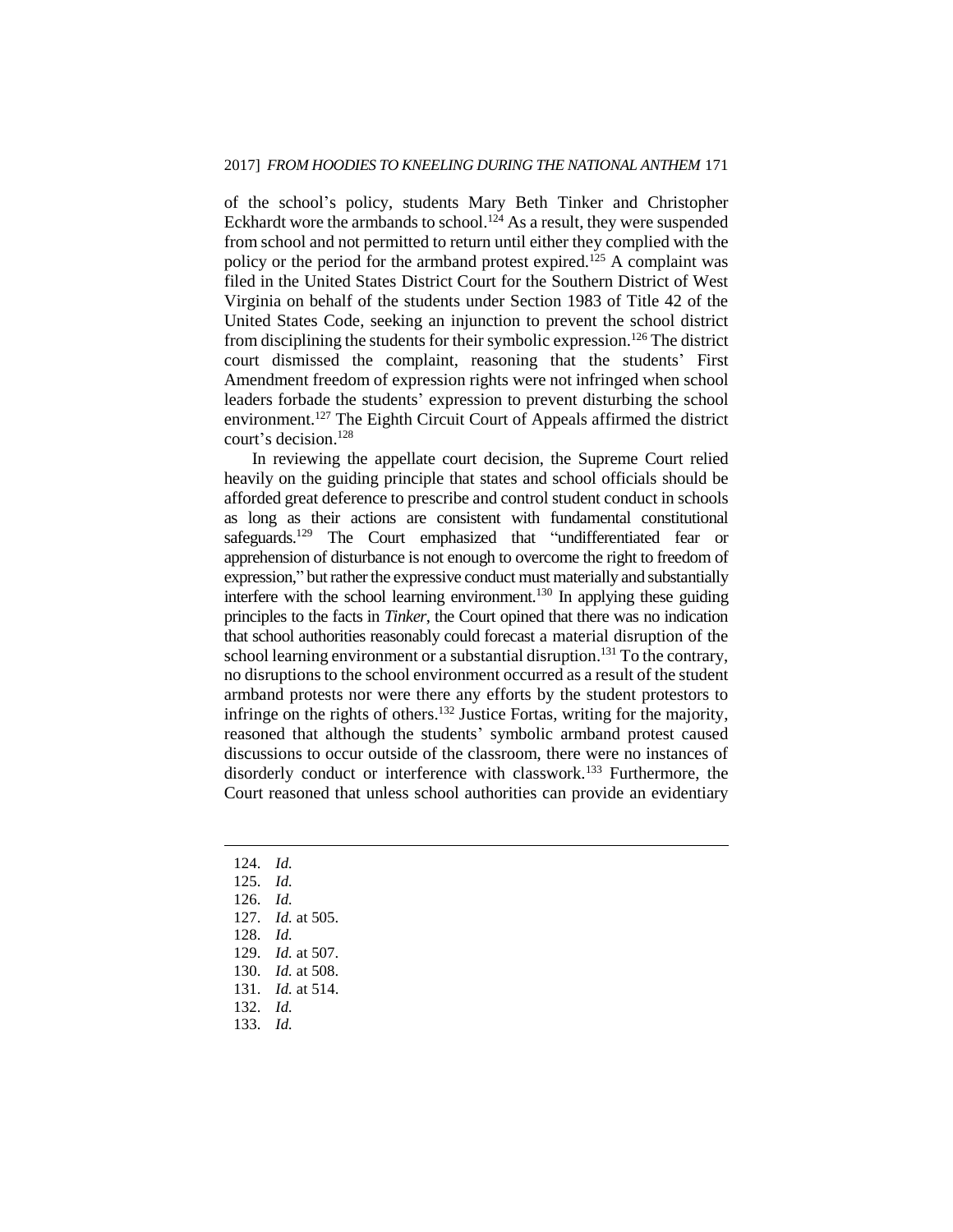basis for constitutionally valid reasons to regulate their speech, students must be afforded their constitutional right to freedom of speech.<sup>134</sup>

This landmark Supreme Court case established the Material Disruption Standard, which prohibits school authorities from infringing upon students' freedom of expression rights unless such conduct causes a material and substantial disruption to the school environment.<sup>135</sup> For many years the *Tinker* Material Disruption Standard has been the gatekeeper for students' First Amendment rights in schools. The educational landscape, however, has changed immensely since the Court's decision 48 years ago. For instance, some parents now are sending their children to charter schools or homeschooling them, bullying is more prevalent, and technology and the Internet are embedded heavily within school environments. Significant changes in education such as these have created formidable challenges as school leaders and lower courts express differing views regarding the appropriate application of the *Tinker* Material Disruption Standard in today's schooling context.<sup>136</sup> Although this Article focuses on revamping *Tinker*'s standard to provide better protections for students' symbolic speech rights, it is important to note other areas of concern regarding *Tinker*'s effectiveness in safeguarding students' First Amendment rights. For example, school leaders are unsure of their authority over student speech that occurs off-campus on social media sites, such as Facebook and

<sup>134.</sup> *Id.* at 511.

<sup>135.</sup> *Id.*

<sup>136.</sup> Rory Allen Weeks, Note, *The First Amendment, Public School Students, and the Need for Clear Limits on School Officials' Authority over Off-Campus Student Speech*, 46 GA. L. REV. 1157, 1192–93 (2012) ("[C]ourts should not interpret *Tinker* so that it applies to all off-campus student speech that could offend other students or even devastate their well-being. By interpreting *Tinker* this way, school officials' authority to regulate off-campus speech will be analogous to that which parents have over a visiting child."); Shannon M. Raley, Note, *Tweaking* Tinker*: Redefining an Outdated Standard for the Internet Era*, 59 CLEV. ST. L. REV. 773, 775 (2011) ("[T]he *Tinker* standard cannot adequately encompass situations that arise in today's Internet-centered world because a great deal of Internet-originated speech does not occur 'on-campus' and courts are unsure of what exactly constitutes a 'substantial disruption' as required by *Tinker*."); Matthew I. Schiffhauer, Note, *Uncertainty at the 'Outer Boundaries' of the First Amendment: Extending the Arm of School Authority Beyond the Schoolhouse Gate into Cyberspace*, 24 ST. JOHN'S J. LEGAL COMMENT. 731, 733 (2010) (advocating for the adoption of a new free speech standard for K-12 schools to evaluate the constitutionality of student Internet speech. The proposed new standard integrates both prongs of *Tinker* to evaluate students' constitutional rights in Internet speech cases).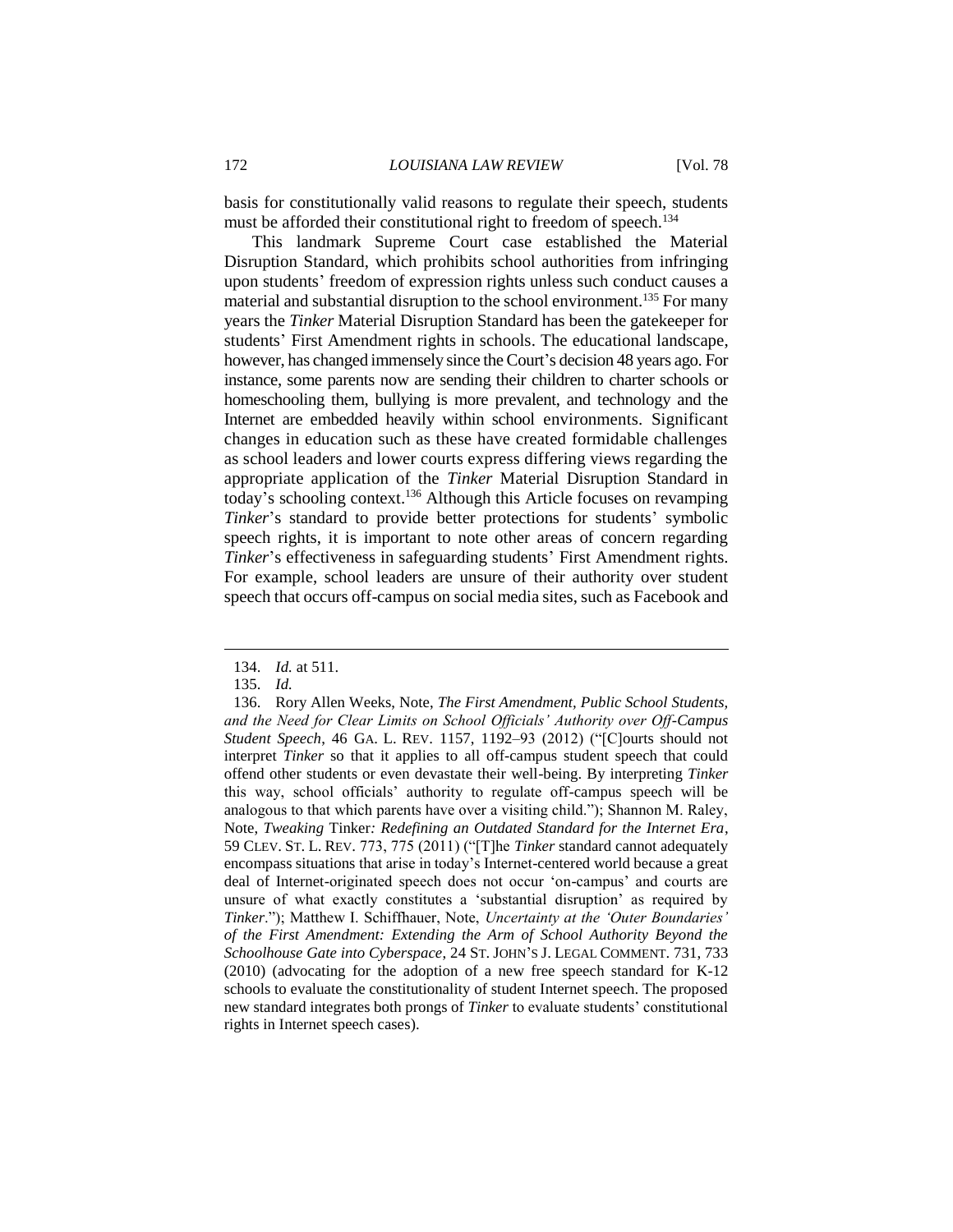Snapchat, yet causes a material disruption on campus.<sup>137</sup> Additionally, school authorities are trying to reconcile the tension between peer sexual harassment law and students' freedom of expression rights.<sup>138</sup> Specifically, many school leaders are finding themselves in a doctrinal quandary when speech that is protected under the *Tinker* standard also triggers Title IX sexual harassment liability.<sup>139</sup> All of the aforementioned issues regarding the application of *Tinker*'s Material Disruption Standard in today's educational milieu illuminate the standard's limited utility in today's educational environment as well as the need to consider revising the standard to improve its effectiveness in safeguarding students' First Amendment rights.

#### *C. Birth of Censorship:* Bethel School District No. 43 v. Fraser

*Bethel School District No. 43 v. Fraser* addresses an important area in freedom of expression jurisprudence in K-12 schools—administrative censorship of lewd or offensive speech.<sup>140</sup> Although the Court in *Tinker* established that school authorities may not infringe upon the freedom of expression rights of students unless their conduct causes a material disruption to the school's operation and discipline, the Court failed to address the appropriate action when a student's conduct does not cause a material disruption but violates a school rule. The question remains whether students in K-12 public schools are granted unbridled freedom of expression rights as long as they do not cause a material disruption to the school learning environment. The Supreme Court granted certiorari to review *Fraser* to address this legal conundrum.

In *Fraser*, a high school student, Matthew Fraser, was suspended from school for lewd remarks he made during a speech in which he nominated a classmate for student elective office.<sup>141</sup> Fraser discussed the contents of

<sup>137.</sup> *See supra* note 96.

<sup>138.</sup> Lynn Mostoller, *Freedom of Speech and Freedom from Student-on-Student Sexual Harassment in Public Schools: The Nexus Between* Tinker v. Des Moines Independent Community School District *and* Davis v. Monroe County Board of Education, 33 N.M. L. REV. 533, 534 (2003).

<sup>139.</sup> *Id.* at 556–57.

<sup>140.</sup> Bethel Sch. Dist. No. 403 v. Fraser, 478 U.S. 675 (1986).

<sup>141.</sup> *Id.* at 677. Fraser's explicit speech stated:

I know a man who is firm—he's firm in his pants, he's firm in his shirt, his character is firm—but most . . . of all, his belief in you, the students of Bethel, is firm. Jeff Kuhlman is a man who takes his point and pounds it in. If necessary, he'll take an issue and nail it to the wall. He doesn't attack things in spurts—he drives hard, pushing and pushing until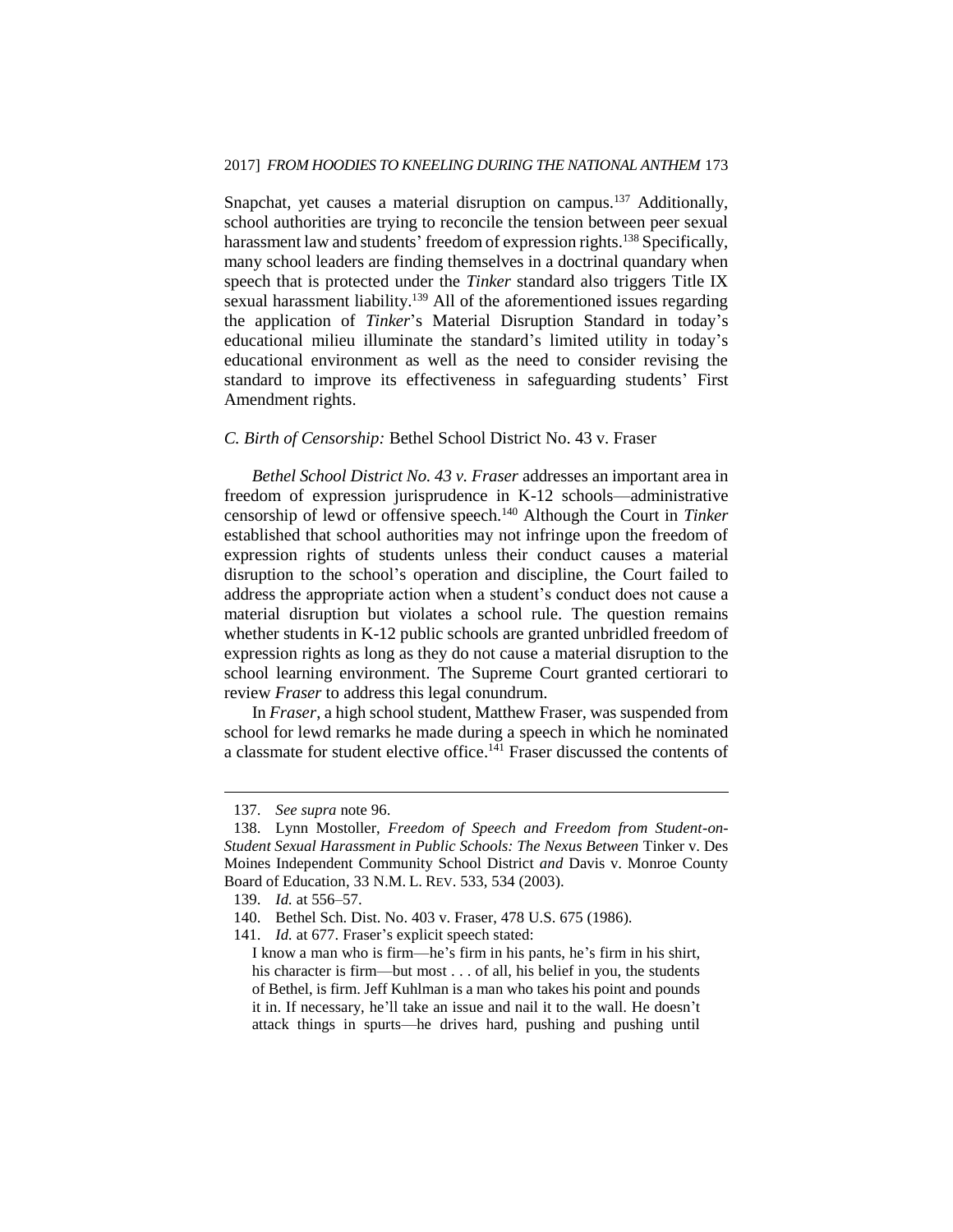the speech beforehand with two of his teachers, both of whom forewarned him that the content was inappropriate and that he would be in violation of the school's offensive speech policy if he delivered the speech without making their suggested changes.<sup>142</sup> Bethel High School's disciplinary policy for inappropriate language stated that "[c]onduct which materially and substantially interferes with the educational process is prohibited, including the use of obscene, profane language or gestures."<sup>143</sup> Fraser delivered the speech without making any changes and was suspended for three days.<sup>144</sup> Fraser challenged his suspension through the school district's grievance process.<sup>145</sup> The hearing officer, however, upheld the school's disciplinary action, concluding that Fraser's speech violated the school policy because it was lewd, indecent, and offensive.<sup>146</sup>

Fraser's father filed suit on his behalf in district court, alleging that the school's disciplinary action violated Fraser's First Amendment freedom of speech rights.<sup>147</sup> The district court found that the school's offensive speech policy was unconstitutionally vague and overbroad and that the school's disciplinary actions violated Fraser's First Amendment freedom of speech rights.<sup>148</sup> The Ninth Circuit Court of Appeals affirmed the district court's decision, rejecting the school district's stance that disciplinary action is necessary to protect a captive audience of minors from being exposed to lewd and indecent speech.<sup>149</sup> The Supreme Court, however, took a different stance and overruled the lower court decisions by holding that it is permissible constitutionally for school authorities to impose disciplinary sanctions upon students for lewd and indecent speech.<sup>150</sup> The Court addressed Fraser's argument that his speech was protected under the *Tinker* Material Disruption Standard<sup>151</sup> by distinguishing between the protected political speech from *Tinker v. Des Moines* and Fraser's unprotected

finally—he succeeds. Jeff is a man who will go to the very end—even the climax, for each and every one of you. So vote for Jeff for A.S.B. vice-president—he'll never come between you and the best our high school can be.

*Id.* at 687 (Brennan, J., concurring).

142. *Id.*

 $\overline{a}$ 

- 147. *Id.* at 679 (majority opinion).
- 148. *Id.*

150. *Id.* at 685.

151. *Id.* at 680–85; *see also* Tinker v. Des Moines Indep. Cmty. Sch. Dist., 393 U.S. 503, 514 (1969); *supra* notes 8–9 and accompanying text.

<sup>143.</sup> *Id.*

<sup>144.</sup> *Id.*

<sup>145.</sup> *Id.*

<sup>146.</sup> *Id.*

<sup>149.</sup> *Id.* at 680.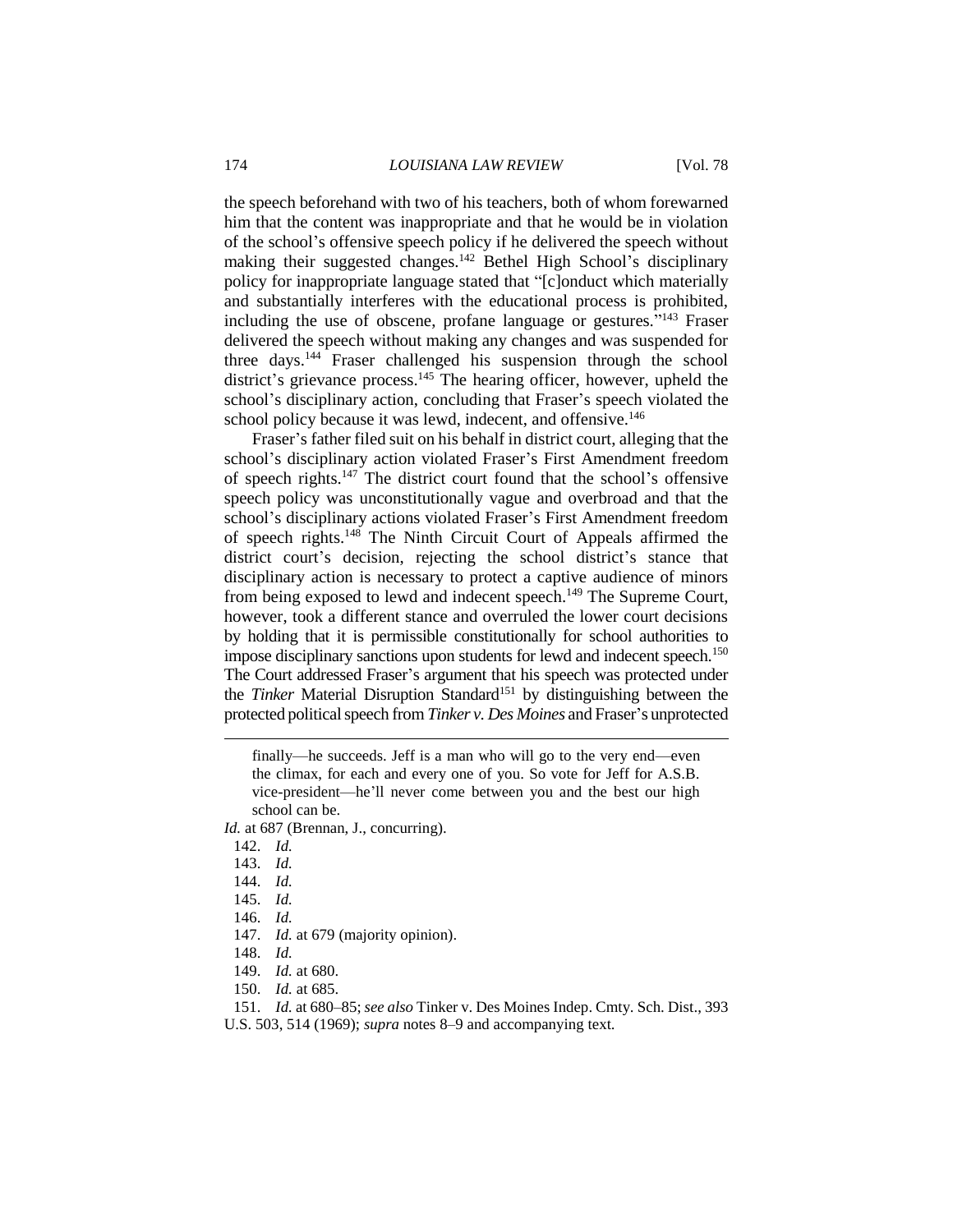sexually explicit speech.<sup>152</sup> Specifically, the Court asserted that the First Amendment does not protect the type of indecent and lewd language present in Fraser's graduation speech because such discourse undermines the fundamental values that public schools are trying to instill among students, such as understanding socially appropriate behavior.<sup>153</sup> The Court reasoned that Fraser's use of sexually explicit language to an audience that included younger students demonstrated his lack of discretion in determining not only the boundaries of socially appropriate behavior but the potential harmful consequences of his actions.<sup>154</sup>

Although the *Fraser* Court did not overturn *Tinker*, it did narrow substantially its reach by carving out an exception for lewd and offensive speech. For these reasons, one of the most profound proclamations made by the *Fraser* Court is that "the constitutional rights of students in public school are not automatically coextensive with the rights of adults in other settings."<sup>155</sup> This statement diminishes the power behind the *Tinker* Court's robust promulgation that "[i]t can hardly be argued that either students or teachers shed their constitutional rights to freedom of speech or expression at the schoolhouse gate."<sup>156</sup> On the one hand, the Court is establishing the importance of not treating students as second-class citizens and preserving their constitutional protections to the greatest extent possible in K-12 school settings. On the other hand, the Court is undermining that very position by emphasizing that, although students maintain some constitutional protections in K-12 schools, they are not the full rights afforded to adults in other settings.

A great deal of the *Fraser* decision's scholarly critiques focus on the Court's dramatic departure from *Tinker*'s speech-protective jurisprudence and the challenges associated with defining the scope of Fraser's reach.<sup>157</sup> *Fraser* is viewed as part of a growing trend of courts diminishing students' free speech rights by affording school administrators greater deference in determining protected speech.<sup>158</sup> As Justice Burger enunciated in *Fraser*, "The determination of what manner of speech in the classroom or in school assembly is inappropriate properly rests with the school board."<sup>159</sup> It is this

<sup>152.</sup> *Fraser*, 478 U.S. at 686.

<sup>153.</sup> *Id.* at 681.

<sup>154.</sup> *Id*. at 683.

<sup>155.</sup> *Id.* at 682.

<sup>156.</sup> *Tinker*, 393 U.S. at 506.

<sup>157.</sup> *See* Nina Zollo, Comment, *Constitutional Law: School Has Broad Discretion to Prohibit Offensive Student Speech*, 39 U. FLA. L. REV. 193, 203 (1987).

<sup>158.</sup> David L. Hudson & John E. Ferguson, *The Courts' Inconsistent Treatment of* Bethel v. Fraser *and the Curtailment of Student Rights*, 36 J. MARSHALL L. REV. 181, 182 (2002).

<sup>159.</sup> *Fraser*, 478 U.S. at 683.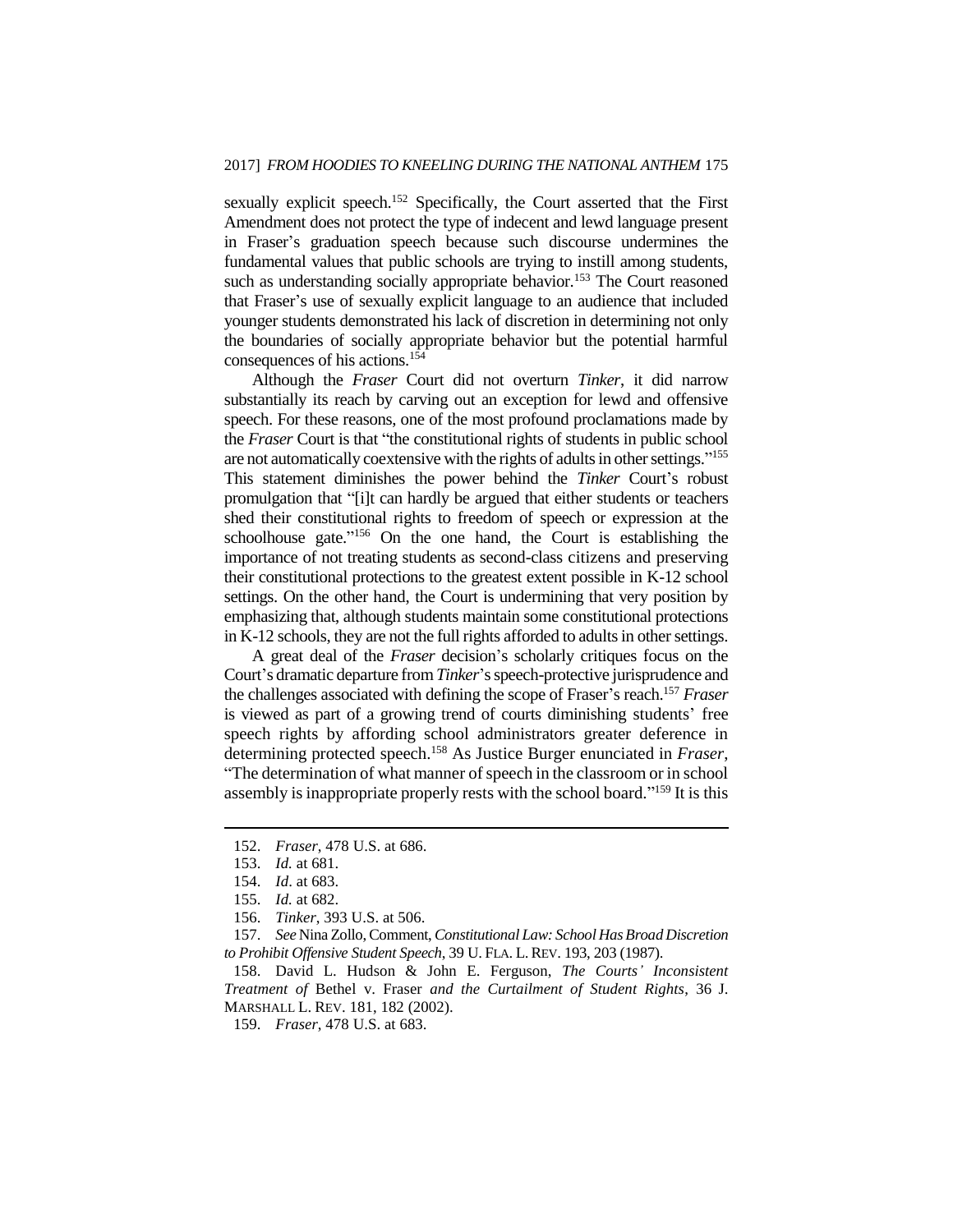expansive discretionary authority granted to school administrators by the *Fraser* Court that has received the greatest criticism among free speech advocates who predict that the Court's departure from *Tinker*'s speechprotective jurisprudence will have a "chilling effect" on student free speech rights.<sup>160</sup> In response to this prediction, Jonathan Pyle argues that *Fraser* should be overturned and the *Tinker* Material Disruption Standard should govern school censorship of student speech.<sup>161</sup> If the Court had applied the *Tinker*standard in *Fraser*, as Pyle suggests, the outcome would have been considerably different because the facts in *Fraser* do not support *Tinker*'s requisite material disruption of the educational process to warrant infringing on students' free speech rights.<sup>162</sup> The likelihood of *Fraser* being overturned, however, is improbable in light of the current conservative make-up of the Court and the cases that preceded *Fraser* that support curtailing student free speech rights.<sup>163</sup> Another area of scholarly critique of *Fraser* focuses on the intended scope of the standard. How broad is *Fraser*'s reach in terms of what lewd or offensive speech may be censored? Specifically, some scholars question whether lower courts should apply a broad application of *Fraser*that permits school authorities to censor any speech they deem lewd or offensive

<sup>160.</sup> *See* Zollo, *supra* note 157 ("By giving schools broad discretion, the instant Court ignores its own warnings of the chilling effects inherent in prohibiting speech offensive to some members of society."); s*ee also* Therese Thibodeaux, Note, Bethel School District No. 403 v. Fraser*: The Supreme Court Supports School in Sanctioning Student for Sexual Innuendo in Speech*, 33 LOY. L. REV. 516, 525 (1987) (noting that the *Fraser* decision represents a retreat from the Court's "progressive stance" to the pre-*Tinker* ideology of allowing school authorities unbridled deference supporting the in loco parentis role of schools); Phoebe Graubard, Note, *The Expanded Role of School Administrators and Governing Boards in First Amendment Student Speech Disputes:* Bethel School District v. Fraser, 17 GOLDEN GATE U.L. REV. 257, 271 (1987) (highlighting *Fraser*'s departure from *Tinker*'s expansive student free speech rights).

<sup>161.</sup> Pyle, *supra* note 23, at 633 ("[T]he *Tinker* disruption standard, and nothing more, should govern the school's regulation of independent student speech.").

<sup>162.</sup> Sara Slaff, *Silencing Student Speech:* Bethel School District No. 403 v. Fraser, 37 AM. U.L. REV. 203, 217–18 (1987).

<sup>163.</sup> *See* Morse v. Frederick, 551 U.S. 393, 403 (2007) ("[A] principal may, consistent with the First Amendment, restrict student speech at a school event, when that speech is reasonably viewed as promoting illegal drug use."); *see also* Hazelwood Sch. Dist. v. Kuhlmeier, 484 U.S. 260, 273 (1988) (establishing that public school officials can censor school-sponsored expression for legitimate educational purposes).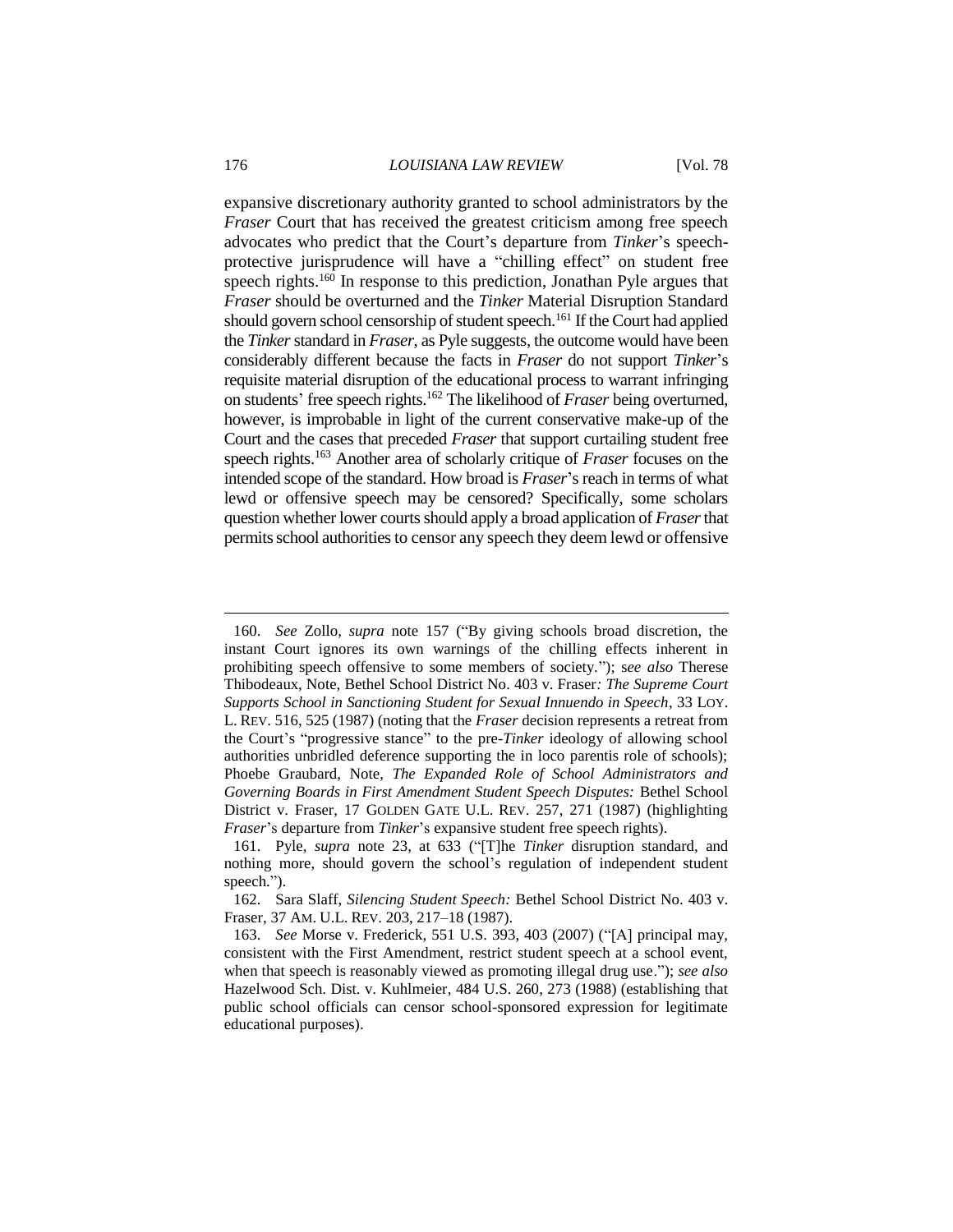or a narrower reading that only permits censorship of speech that is sponsored by the school.<sup>164</sup>

The uncertainty surrounding the scope of *Fraser* is evident by the varied lower court interpretations of the standard articulated by the Court for censoring inappropriate speech. For example, in a Sixth Circuit case, *Boroff v. Van Wert City Board of Education*, the court broadly interpreted *Fraser* to permit censorship of student expression that does not align with the school's educational mission or conflicts with the fundamental values of public schools.<sup>165</sup> This broad interpretation of *Fraser* enhances the school's role as *in loco parentis* while simultaneously minimizing students' free speech protections.<sup>166</sup> In a similar case, however, the Second Circuit took a very different doctrinal stance and narrowly interpreted *Fraser* to permit school censorship for expression involving profanity or sexual innuendos only if it occurs during a school-sponsored activity.<sup>167</sup> Thus, under the Second Circuit's narrow interpretation of *Fraser* the focus is on the context in which the language occurred as opposed to whether the speech is lewd or offensive.<sup>168</sup> The lack of consensus among the judiciary regarding the scope of *Fraser* illustrates the ongoing tension between affording school administrators enough discretionary power to maintain school discipline and order and preserving students' free speech rights. This conundrum continues in the next

<sup>164.</sup> Hudson & Ferguson, *supra* note 158, at 191 ("The problem originates in the way *Fraser* is interpreted by some lower courts. The issue that has caused a split in the First Amendment's application is whether *Fraser* allows schools to censor any speech deemed vulgar or offensive (broad reading), or whether *Fraser* only allows the regulation of speech that is sponsored by the school (narrow reading)."); *see also* Sarah Tope Reise, *"Just Say No" to Pro-Drug and Alcohol Student Speech: The Constitutionality of School Prohibitions of Student Speech Promoting Drug and Alcohol Use*, 57 EMORY L.J. 1259, 1287–88 (2008) (explaining that some courts reject a broad reading of *Fraser* because it essentially would overrule the principles set forth in *Tinker*. Specifically, *Tinker*'s disruption requirement is intended to prevent school authorities from prohibiting any expression simply because they find it disagreeable. Thus, a broad interpretation of *Fraser* would undermine this principle by allowing school authorities to circumvent *Tinker*'s Material Disruption Standard to censor protected speech unlawfully.).

<sup>165.</sup> Boroff v. Van Wert City Bd. of Educ*.*, 220 F.3d 465, 469–70 (6th Cir. 2000).

<sup>166.</sup> Reise, *supra* note 164, at 1279.

<sup>167.</sup> Guiles v. Marineau, 461 F.3d 320, 326 (2nd Cir. 2006) ("To summarize: Under *Fraser*, a school may categorically prohibit lewd, vulgar or profane language. Under *Hazelwood*, a school may regulate school-sponsored speech . . . . Speech falling outside of these categories is subject to *Tinker*'s general rule . . . ." (quoting Saxe v. State Coll. Area Sch. Dist., 240 F.3d 200, 214 (3d Cir. 2001))).

<sup>168.</sup> *Id*. at 326.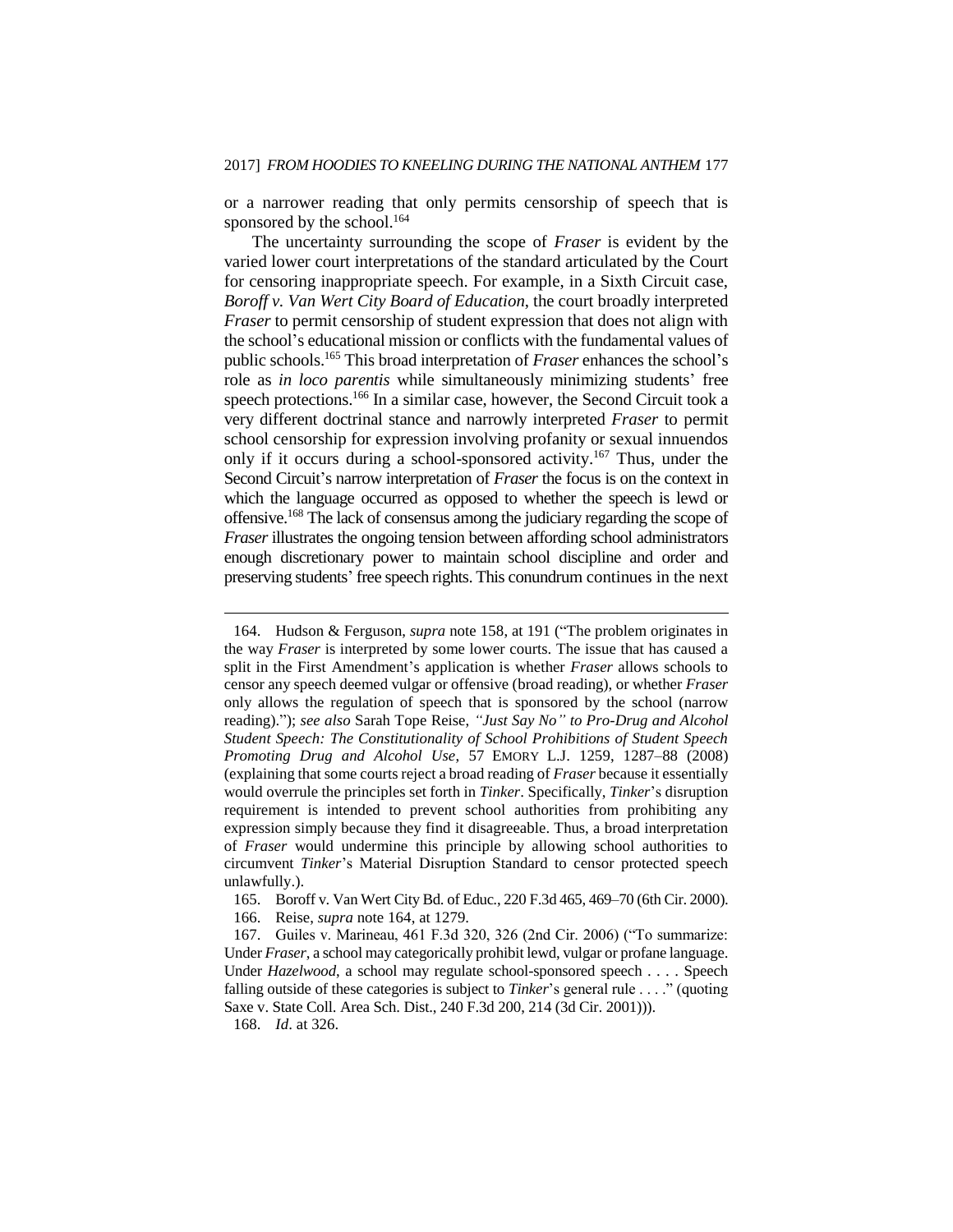student free speech case before the Supreme Court, *Hazelwood School District et al. v. Kuhlmeier*. 169

#### *D. Curriculum Matters:* Hazelwood School District et al. v. Kuhlmeier

The Court's ruling in *Hazelwood School District v. Kuhlmeier* represents yet another exception to *Tinker*'s Material Disruption Standard and permits school administrators to limit students' freedom of expression rights, even in the absence of a material disruption.<sup>170</sup> The Court in *Hazelwood* established that educators did not offend the First Amendment by exercising editorial control over the content of student speech so long as their actions were "reasonably related to legitimate pedagogical concerns."<sup>171</sup> The facts in *Hazelwood* involve a group of students that challenged the constitutionality of a principal's censorship of a student newspaper that was part of a student journalism class at Hazelwood East High School.<sup>172</sup> Each semester, before the student newspaper went to print, page proofs had to be submitted to the principal for final approval.<sup>173</sup> The students submitted the page proofs to the principal, who rejected two of the articles for publication.<sup>174</sup> In regards to the first article, the principal had privacy concerns regarding concealing the identity of the pregnant students featured in the article.<sup>175</sup> Additionally, the principal was concerned that some of the sexual references in the article were too advanced for some of the younger members of the student body.<sup>176</sup> The second article rejected by the principal discussed the impact of divorce on students, in which a student criticized his father for not being around enough and made other negative comments regarding his parents.<sup>177</sup> The principal reasoned that the parents should be allowed to respond to their son's assertions prior to the article being published.<sup>178</sup> As a result of a tight publication deadline, the principal decided not to publish the two articles of concern. <sup>179</sup> The high school journalism students filed

<sup>169.</sup> Hazelwood Sch. Dist. v. Kuhlmeier, 484 U.S. 260 (1988).

<sup>170.</sup> *Id.* at 289.

<sup>171.</sup> *Id.* at 273.

<sup>172.</sup> *Id.* at 263.

<sup>173.</sup> *Id.*

<sup>174.</sup> *Id*.

<sup>175.</sup> *Id.* at 265.

<sup>176.</sup> *Id.* at 263.

<sup>177.</sup> *Id.*

<sup>178.</sup> *Id.*

<sup>179.</sup> *Id.* at 263–64.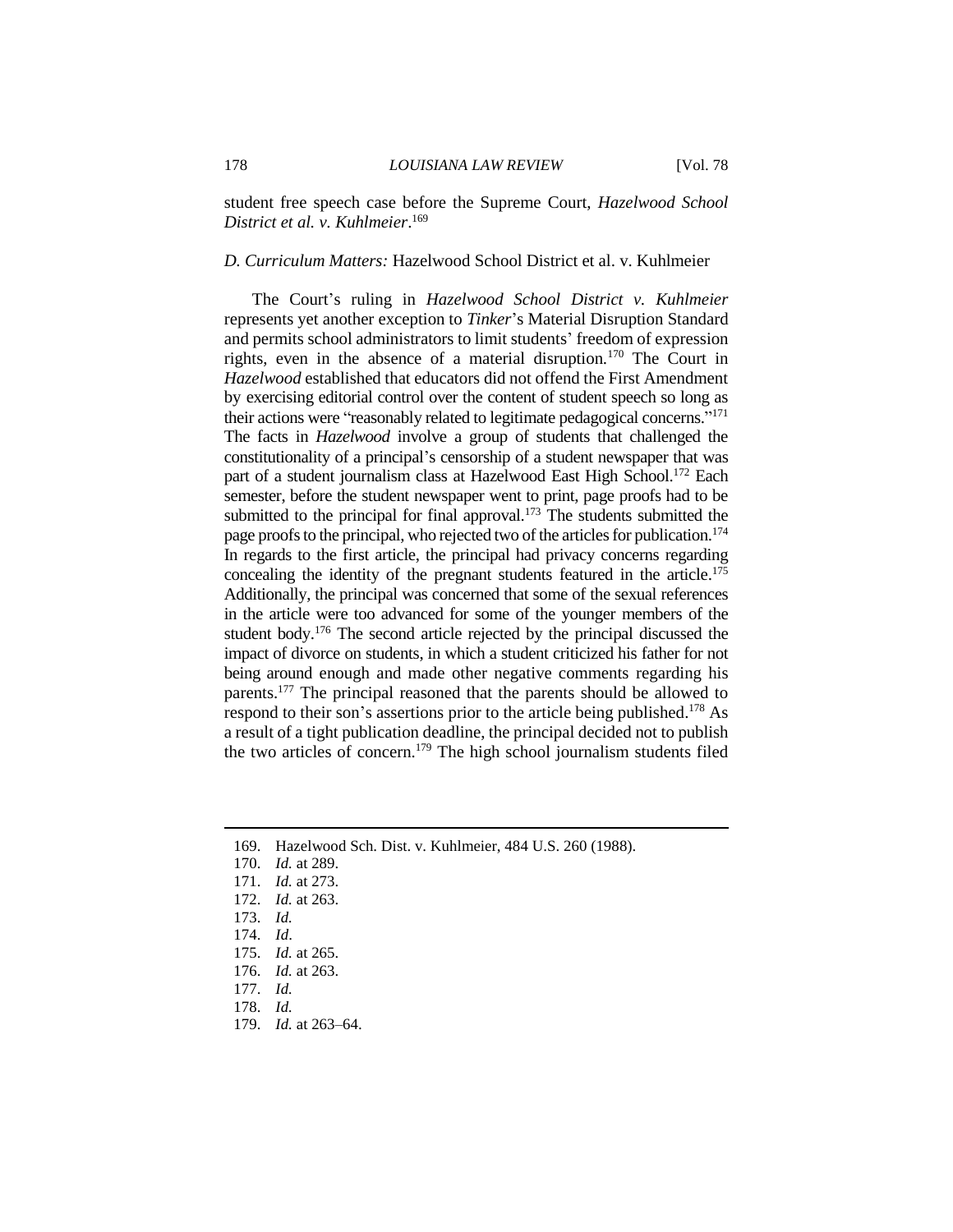suit, alleging that the principal's actions violated their constitutional free speech rights.<sup>180</sup>

*Hazelwood* was the first student free speech case before the Supreme Court by which the Court critically evaluated students' free speech rights in the context of school-sponsored activities. $181$  The Court, by a 5-3 vote, held that the principal's censorship of the school-sponsored newspaper did not violate students' free speech rights.<sup>182</sup> The Court based its decision on a public forum analysis that evaluated whether the school newspaper may be categorized as a forum for public expression.<sup>183</sup> The Court reasoned that the school newspaper could not be categorized as a public forum because the school never deviated from its policy that designated the student newspaper as part of the educational curriculum and not a vehicle for public expression.<sup>184</sup> Significantly, the Court distinguished the speech at issue in *Hazelwood* from the speech in *Tinker*to illustrate the need to adopt a new standard governing students' free speech rights in the context of school-sponsored curriculum activities.<sup>185</sup> In *Hazelwood*, the Court considered the educator's control over school-sponsored expressive activities, such as student newspapers, that might be perceived as bearing the "imprimatur of the school." <sup>186</sup> In *Tinker*, however, the Court's inquiry examined whether it is constitutionally permissible for school authorities to limit a student's individual freedom of expression that happens to occur

<sup>180.</sup> *Id.* at 264. Respondents filed suit in the United States District Court for the Eastern District of Missouri. "The District Court concluded that school officials may impose restraints on students' speech in activities that are 'an integral part of the school's educational function—including the publication of a school-sponsored newspaper by a journalism class—so long as their decision has 'a substantial and reasonable basis.'" *Id.* (internal citations omitted).

<sup>181.</sup> *Id.* at 266–76.

<sup>182.</sup> *Id*. at 276.

<sup>183.</sup> William M. Howard, *Constitutionality of Restricting Public Speech in Street, Sidewalk, Park, or Other Public Forum – Manner of Restriction*, 71 A.L.R.6th 471 (2012). It is well established in constitutional jurisprudence that content-based restrictions that occur in traditional public forums are subject to strict scrutiny. The government normally can impose only content-neutral time, place, and manner restrictions on speech in a public forum. Examples of public forums are city parks and sidewalks. *See also* Alan Brownstein, *The Nonforum As A First Amendment Category: Bringing Order Out of the Chaos of Free Speech Cases Involving School-Sponsored Activities*, 42 U.C. DAVIS L. REV. 717, 722 (2009) ("The traditional public forum doctrine content-based speech restrictions in a designated public forum are subject to strict scrutiny.").

<sup>184.</sup> *Hazelwood*, 484 U.S. at 269.

<sup>185.</sup> *Id.* at 272.

<sup>186.</sup> *Id.* at 271.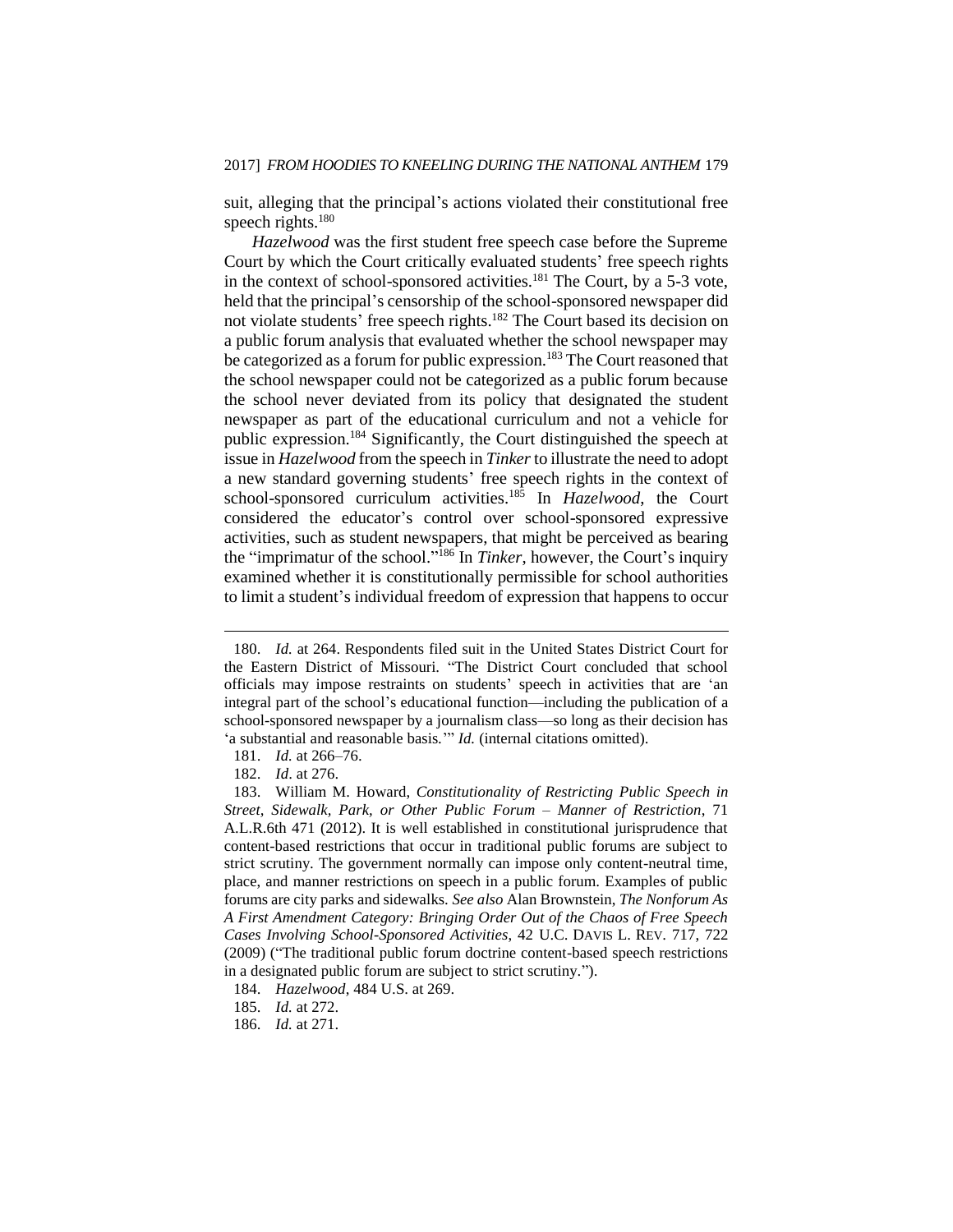in school.<sup>187</sup> In evaluating the record, the Court concluded that educators should have the authority to censor free speech that is part of the educational curriculum to ensure that the speech is age-appropriate and accomplishes the desired learning objectives.<sup>188</sup>

The *Hazelwood* decision, like many of the free speech cases following the *Tinker* decision, has been met with stark criticism from free speech advocates for carving out yet another exception that limits student speech.<sup>189</sup> Constitutional law expert Erwin Chemerinsky asserts that the *Hazelwood* decision is historic because it ushers in a paradigm shift from *Tinker*'s speech-protective rhetoric to an authoritative approach that affords great deference to school authorities to punish student speech.<sup>190</sup> Chemerinsky's assertion is supported by several other scholars who criticize the *Hazelwood* decision for diminishing students' First Amendment rights by increasing the deference given to school authorities

<sup>187.</sup> *Id.* at 270–71 ("The question whether the First Amendment requires a school to tolerate particular student speech—the question that we addressed in *Tinker*—is different from the question whether the First Amendment requires a school affirmatively to promote particular student speech. The former question addresses educators' ability to silence a student's personal expression that happens to occur on the school premises. The latter question concerns educators' authority over school-sponsored publications, theatrical productions, and other expressive activities that students, parents, and members of the public might reasonably perceive to bear the imprimatur of the school."); *see also* Tinker v. Des Moines Indep. Cmty. Sch. Dist, 393 U.S. 503, 509 (1969).

<sup>188.</sup> *Hazelwood,* 484 U.S. at 272.

<sup>189.</sup> *See, e.g.*, Frank D. LoMonte, "*The Key Word Is Student":* Hazelwood *Censorship Crashes the Ivy-Covered Gates*, 11 FIRST AMEND. L. REV. 305, 306 (2013) ("In *Hazelwood*, the Supreme Court carved out a category of 'curricular' speech that, in the majority's view, was entitled to minimal First Amendment protection."); Cavaliere, *supra* note 82, at 885 ("Whatever general rule the Court may have attempted to create in *Tinker* has been chiseled away by the Court's subsequent student speech decisions. Now, whether a school may silence student speech depends on whether the speech falls within any one of four categories of unprotected expression: a school may limit student speech if it is disruptive under *Tinker*, ugly under *Fraser*, school sponsored under *Hazelwood*, or drugpromoting under *Morse*."); Shari Golub, Note, Tinker *to* Fraser *to* Hazelwood*– Supreme Court's Double Play Combination Defeats High School Students' Rally for First Amendment Rights:* Hazelwood School Dist. v. Kuhlmeier, 38 DEPAUL L. REV. 487, 504–05 (1989) (explaining that the *Hazelwood* Court "conveniently evaded" the "appropriate balance" struck by the *Tinker* Court.).

<sup>190.</sup> Erwin Chemerinsky, *The Hazelwooding of the First Amendment: The Deference to Authority*, 11 FIRST AMEND. L. REV. 291, 292 (2013).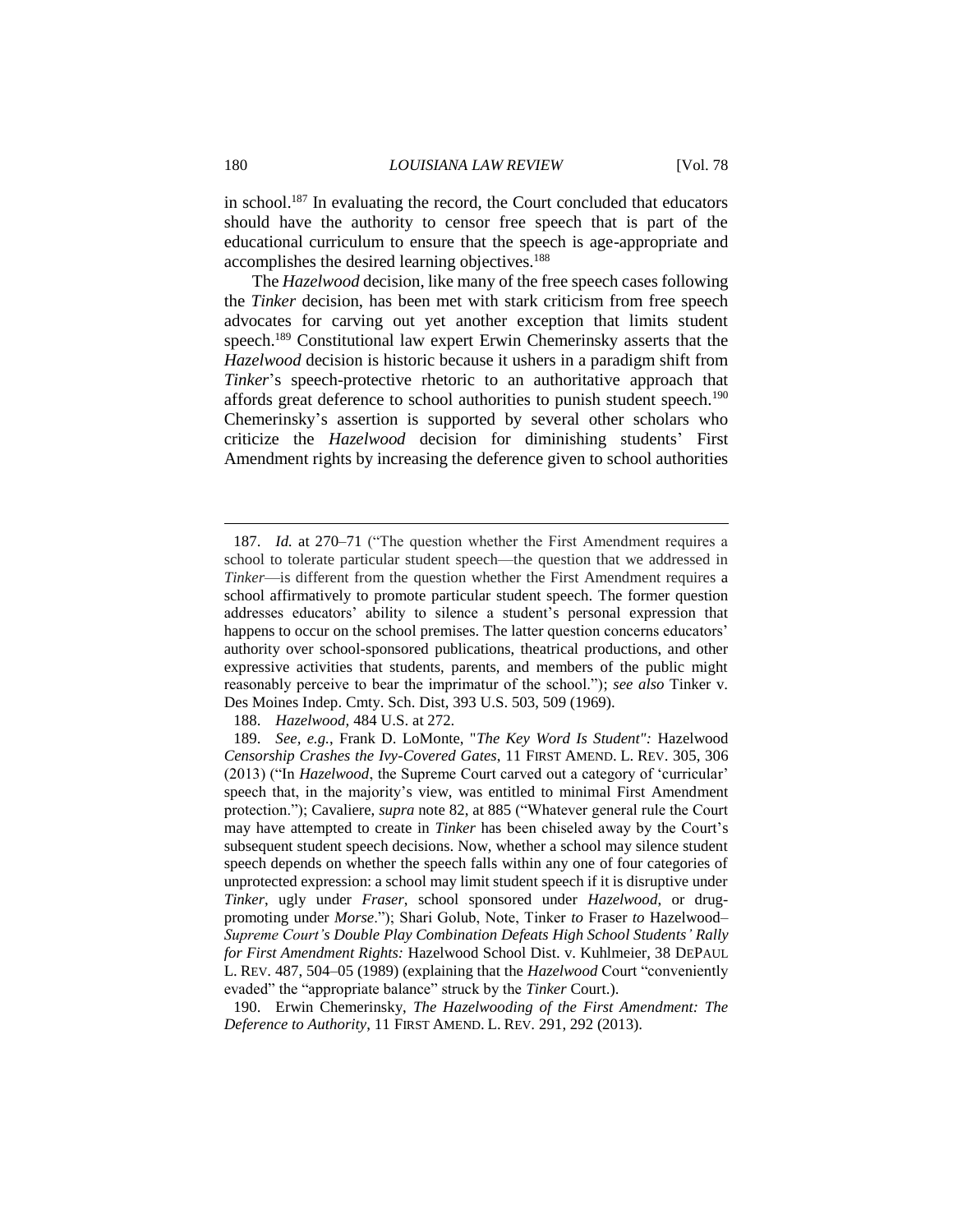to limit free speech.<sup>191</sup> For example, one scholar contends that *Hazelwood* undermines students' First Amendment rights by allowing school authorities to use their discretionary power to categorize student speech freely and suppress it without any fear of judicial oversight.<sup>192</sup> Some states have responded to the *Hazelwood* decision by passing legislation to extend students' constitutional protections for school newspapers in hopes of avoiding a chilling effect on free speech.<sup>193</sup>

#### *E. Guiding the Moral Compass:* Morse v. Frederick

In *Morse v. Frederick*, the Supreme Court examined whether prohibiting students from displaying messages that support the use of illegal drugs during a school-supervised event violates the First Amendment.<sup>194</sup> In *Morse*, students at Juneau-Douglas High School were permitted to observe the Olympic Torch Relay scheduled to proceed along the street in front of the high school as part of a school-sponsored event.<sup>195</sup> This was a monumental event because it was the first time in American history that the Olympic Torch Relay passed through Alaska.<sup>196</sup> Therefore, the principal reasoned that permitting students to leave class and observe the Olympic torchbearers from the street had educational value and allowed students to

<sup>191.</sup> Mark J. Fiore, *Trampling the "Marketplace of Ideas": The Case Against Extending* Hazelwood *to College Campuses*, 150 U. PA. L. REV. 1915, 1929 (2002) ("As a result of the *Hazelwood* decision, secondary schools have censored student speech far more rampantly in the past decade than in previous years."); *see also* Scott Andrew Felder, *Stop the Presses: Censorship and the High School Journalist*, 29 J.L. & EDUC. 433, 451 (2000) ("Perhaps the most obvious criticism of *Hazelwood* is that the standard 'translates into essentially no judicial review of the school authorities' conduct.'").

<sup>192.</sup> S. Elizabeth Wilborn, *Teaching the New Three Rs-Repression, Rights, and Respect: A Primer of Student Speech Activities*, 37 B.C. L. REV. 119, 137 (1995).

<sup>193.</sup> *See* MASS. GEN. LAWS ch. 71, § 82 (2017) ("The right of students to freedom of expression in the public schools of the commonwealth shall not be abridged, provided that such right shall not cause any disruption or disorder within the school."); COLO. REV. STAT.  $\S$  22-1-120(2) (2017) ("If a publication written substantially by students is made generally available throughout a public school, it shall be a public forum for students of such school."); IOWA CODE § 280.22 (2017) ("[S]tudents of the public schools have the right to exercise freedom of speech, including the right of expression in official school publications.").

<sup>194.</sup> Morse v. Frederick, 551 U.S. 393 (2007).

<sup>195.</sup> *Id.* at 397.

<sup>196.</sup> *Id.* at 434 (Stevens, J., dissenting).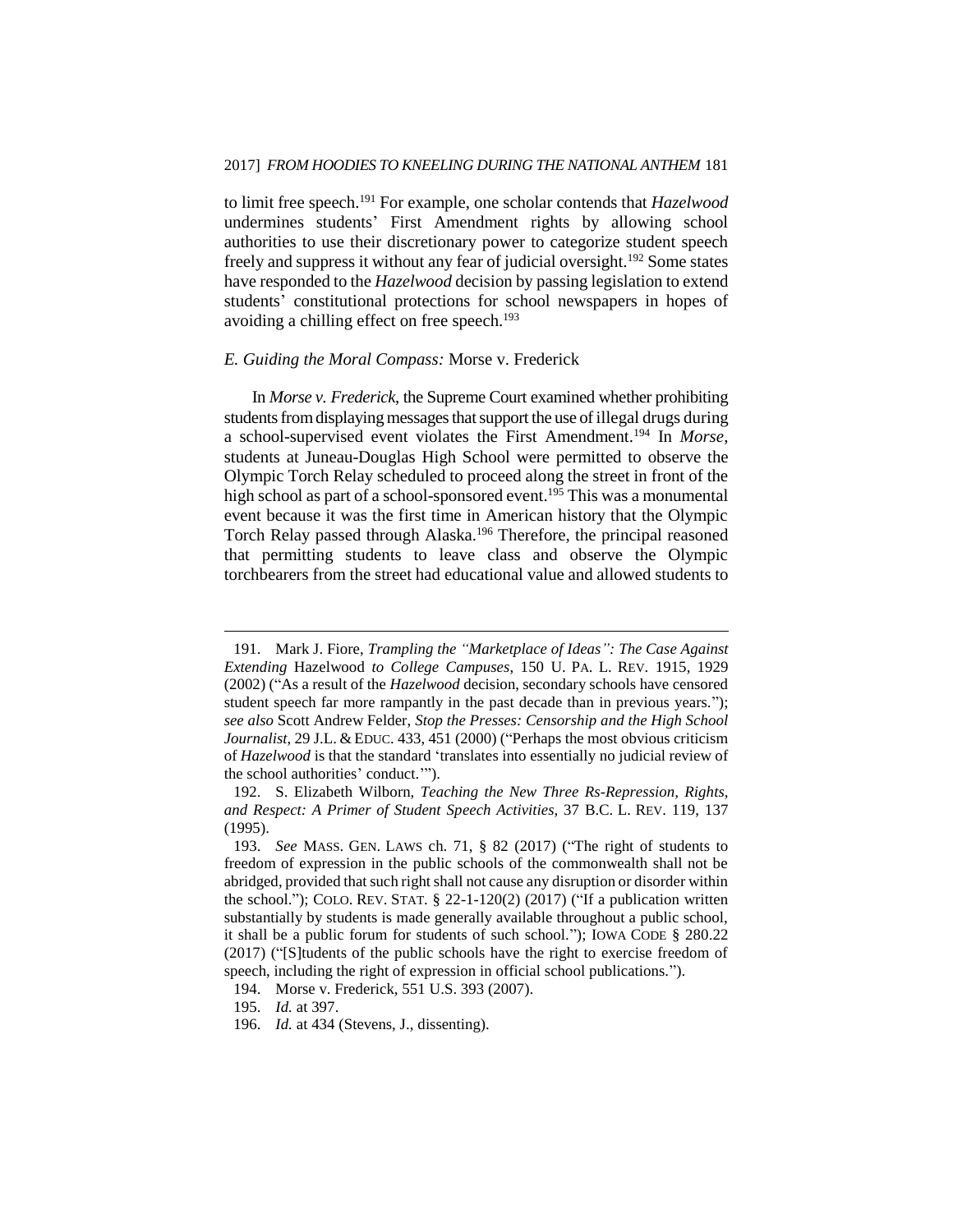be a part of a historic event.<sup>197</sup> The controversy that ensued revolved around the plaintiff, Joseph Frederick, a senior at Juneau-Douglas High School.<sup>198</sup> He and his friends decided to watch the Olympic Torch Relay across the street from the school.<sup>199</sup> As the torchbearers and media crew passed by, Frederick and his friends unveiled a 14-foot banner that read "BONG HITS 4 JESUS." <sup>200</sup> Principal Morse demanded that the students take down the banner immediately because it promoted illegal drug use.<sup>201</sup> Every student complied except for Frederick.<sup> $202$ </sup> The principal confiscated the banner and instructed Frederick to come to his office.<sup>203</sup> Frederick defiantly relinquished the banner and walked in the other direction.<sup>204</sup> Principal Morse suspended Frederick for ten days for violating the schools anti-drug policy by promoting illegal drug use during a school-sponsored activity.<sup>205</sup> The school's anti-drug policy stated: "The Board specifically prohibits any assembly or public expression that . . . advocates the use of substances that are illegal to minors."<sup>206</sup> Additionally, the school's policy explicitly stated that "pupils who participate in approved social events and class trips" are subject to the disciplinary consequences for violating any such policies.<sup>207</sup>

Frederick filed a suit in the United States District Court of Alaska against the school district under 42 U.S.C. § 1983, alleging that both the school board and principal violated his First Amendment rights.<sup>208</sup> The district court ruled in favor of the principal and school board, finding that their actions did not violate Frederick's First Amendment freedom of expression rights.<sup>209</sup> The court reasoned that the principal was reasonable in interpreting the "BONG HITS 4 JESUS" banner as promoting illegal drug use, and, thus, disciplinary action was appropriate for Frederick's violation of the school board's anti-drug policy.<sup>210</sup> The district court

<sup>197.</sup> *Id.* at 397 (majority opinion).

<sup>198.</sup> *Id.*

<sup>199.</sup> *Id.*

<sup>200.</sup> *Id.* It is common knowledge that the phrase "bong hits" refers to smoking marijuana.

<sup>201.</sup> *Id.* at 397–98.

<sup>202.</sup> *Id.* at 398.

<sup>203.</sup> *Id.*

<sup>204.</sup> *Id.*

<sup>205.</sup> *Id*.

<sup>206.</sup> *Id.*

<sup>207.</sup> *Id.*

<sup>208.</sup> *Id.* at 399.

<sup>209.</sup> *Id*.

<sup>210.</sup> *Id.* at 402.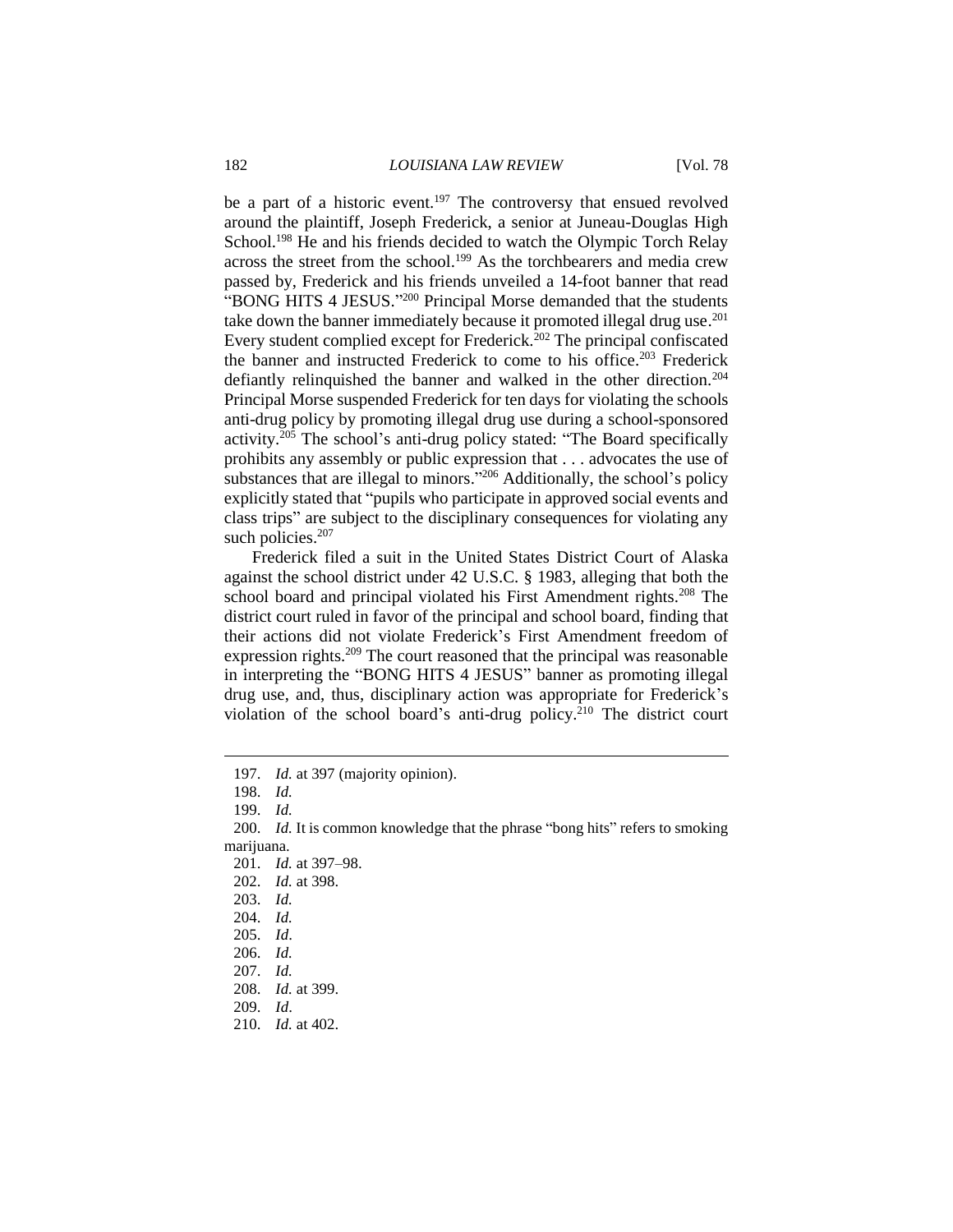emphasized that Principal Morse had the authority to stop such messages during a school-sponsored activity.<sup>211</sup> The plaintiff appealed the district court's finding that the principal's actions did not violate his First Amendment rights.<sup>212</sup> On appeal, the Ninth Circuit ruled that despite the banner advocating for illegal drug use, Principal Morse violated Frederick's First Amendment rights because he preemptively disciplined Frederick without demonstrating that his symbolic speech waslikely to cause a material disruption to the school activity.<sup>213</sup>

The Supreme Court overturned the Ninth Circuit's decision by a 6-3 vote and held that the principal's confiscation of Frederick's banner, which promoted illegal drug use, was not a violation of his First Amendment free speech rights.<sup>214</sup> The Court reasoned that schools must be permitted to regulate speech that encourages illegal drug use to students entrusted in their care.<sup>215</sup> The Court found the principal's response reasonable in light of Frederick's actions of brandishing a pro-drug banner in front of his peers and the school staff at a school-sponsored event.<sup>216</sup> The Court referenced the Safe and Drug-Free Schools and Communities Act, which requires schools receiving federal funds to make a concerted effort to promote a drug-free environment.<sup>217</sup> Therefore, the principal's actions not only were reasonable but part of his responsibility in the management of the school.<sup>218</sup> The Court also cited previous Supreme Court decisions that illuminated the important role schools play in deterring illegal drug use.<sup>219</sup> Ultimately, the Court concluded that schools should not be required to turn a blind eye to the promotion of illegal drug use under the auspices of First Amendment freedom of expression rights.<sup>220</sup>

211. *Id.* at 410.

 $\overline{a}$ 

220. *Morse*, 551 U.S. at 409.

<sup>212.</sup> *Id.* at 399–400.

<sup>213.</sup> *Id.* at 396.

<sup>214.</sup> *Id.* at 397.

<sup>215.</sup> *Id.*

<sup>216.</sup> *Id.*

<sup>217.</sup> *Id.* at 395; *see also* Safe and Drug-Free Schools and Communities Act, 20 U.S.C. § 7114(d)(6) (2017).

<sup>218.</sup> *Morse*, 551 U.S. at 408.

<sup>219.</sup> Vernonia Sch. Dist. 47J v. Acton, 515 U.S. 646, 661–62 ("School years are the time when the physical, psychological, and addictive effects of drugs are most severe. 'Maturing nervous systems are more critically impaired by intoxicants than mature ones are; childhood losses in learning are lifelong and profound'; 'children grow chemically dependent more quickly than adults, and their record of recovery is depressingly poor.' And of course, the effects of a drug-infested school are visited not just upon the users, but upon the entire student body and faculty, as the educational process is disrupted.") (internal citations omitted).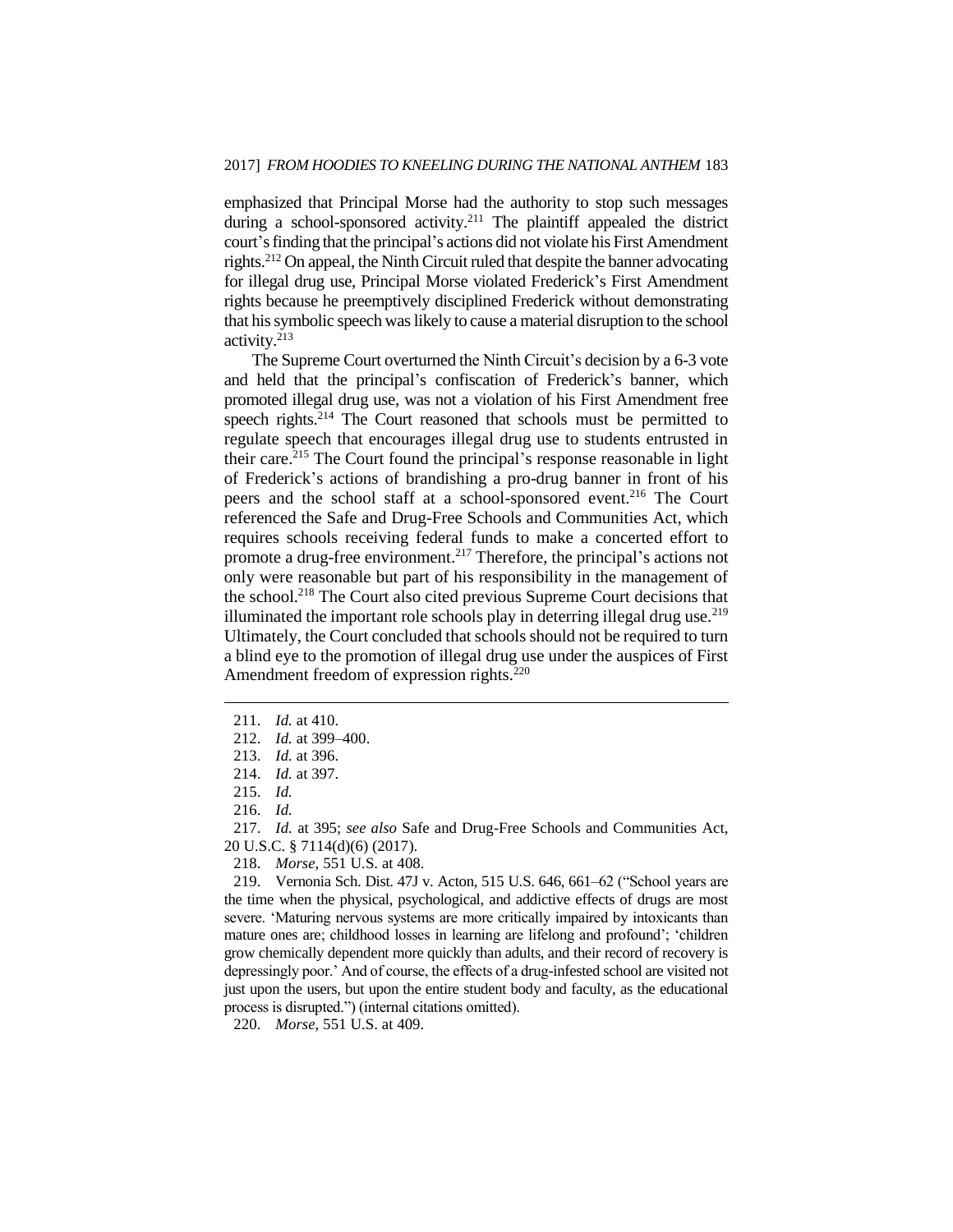The criticism of *Morse* has been especially harsh because the Court created more uncertainty in the already muddled waters of freedom of expression jurisprudence in schools. One scholar encapsulates what is described as the intellectual puzzle created by *Morse* for lower courts, citing four different possible interpretations of how to assess whether speech advocating drug use may be censored in schools.<sup>221</sup> First, one may interpret that Justice Roberts created a narrow drug exception that permits limiting student speech that promotes illegal drug use.<sup>222</sup> A second view is that the *Morse* Court simply applied the *Tinker* standard by finding that drugs constitute a material disruption to schools.<sup>223</sup> A third interpretation of the legal standard put forth in *Morse* is that the Court expanded the authority of school administrators by permitting them to decide what qualifies as constitutionally protected speech in schools.<sup>224</sup> Lastly, the fourth doctrinal interpretation of *Morse* is that although the decision did not overrule *Tinker*, it substantially restricted *Tinker*'s ability to protect student rights by carving out yet another exception to *Tinker*'s Material Disruption Standard.<sup>225</sup> Although the aforementioned list of *Morse* interpretations are not exhaustive, the scholar's critique illuminates the need for clarity regarding the proper application of the *Tinker* standard in regulating speech in K-12 schools. Some scholars have responded to the ambiguity in *Morse* by suggesting the adoption of a new four-part test for assessing the constitutionality of any censored student speech.<sup>226</sup>

The *Morse* case illuminates the ongoing trend of courts struggling to protect students' free speech rights without impeding school administrators' ability to maintain a school environment conducive to learning. In light of the continuously changing contexts of today's schools, courts likely will continue to face the endemic challenges associated with students' free speech rights in K-12 schools.

In sum, *Barnette*, *Tinker*, *Hazelwood*, *Fraser*, and *Morse* collectively create the framework for evaluating students' free speech rights in K-12 schools.<sup>227</sup> Although *Tinker*'s speech-protective rhetoric was intended to

<sup>221.</sup> Joyce Dindo, *The Various Interpretations of* Morse v. Frederick*: Just A Drug Exception or A Retraction of Student Free Speech Rights?*, 37 CAP. U. L. REV. 201, 221 (2008).

<sup>222.</sup> *Id.*

<sup>223.</sup> *Id.*

<sup>224.</sup> *Id.*

<sup>225.</sup> *Id.*

<sup>226.</sup> Melinda Cupps Dickler, *The* Morse *Quartet: Student Speech and the First Amendment*, 53 LOY. L. REV. 355, 362 (2007).

<sup>227.</sup> *See* West Va. State Bd. of Educ. v. Barnette, 319 US. 624 (1943) (asserting that the First Amendment gives students not only the right to speak, but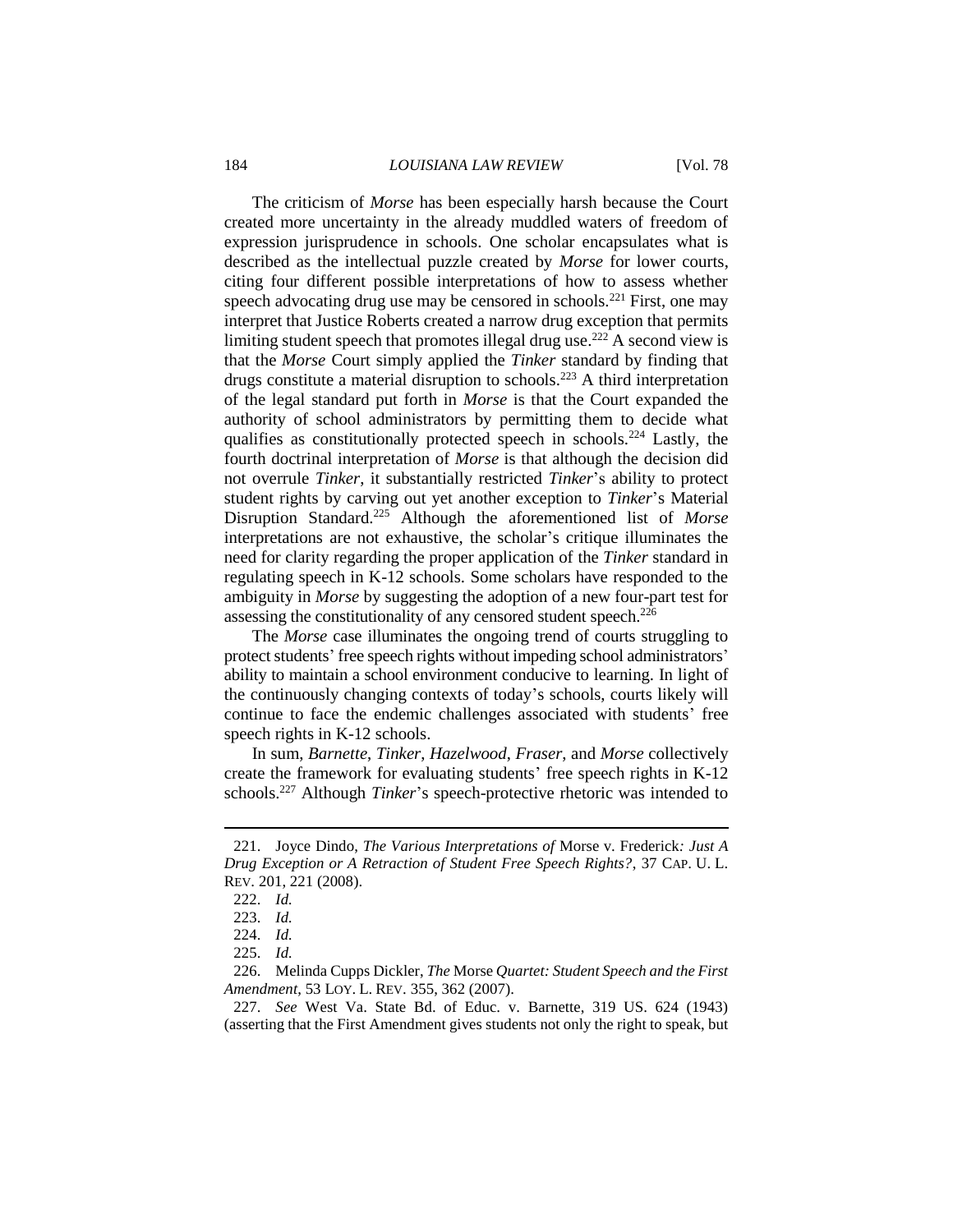solidify students' First Amendment rights in schools, it is evident by the Court's dismantling of *Tinker*'s protections through a series of exceptions<sup>228</sup> that students shed a substantial portion of their First Amendment rights at the schoolhouse door.<sup>229</sup> The impact of the current paradigm shift from speechprotective rhetoric to speech-limiting rhetoric is especially apparent in the treatment of students' symbolic speech in the context of national anthem protests. Instead of protecting students' symbolic speech during national anthem protests, school authorities are using the discretionary power bestowed upon them by the Court to silence student voices.<sup>230</sup> The aforementioned legal framework for protecting students' free speech rights in K-12 schools does not adequately shield students participating in national anthem protests from impermissible encroachments on their constitutional rights. The existing legal framework for symbolic speech in schools must be evaluated and restructured to safeguard students' rights.

## III. UNCHARTED WATERS: SAFEGUARDING STUDENTS' FREE SPEECH RIGHTS

The insurgence of student national anthem protests at school-sponsored athletic events has raised concerns regarding the effectiveness of existing free speech doctrine in safeguarding students' First Amendment rights. The legal doctrine established in *Tinker*, *Fraser*, *Morse*, and *Hazelwood* concomitantly creates today's modern legal framework for evaluating students' free speech rights. The current free speech jurisprudence established in these cases, however, fails to provide students with adequate protection of their First Amendment rights, especially in the context of student national anthem protests. As a result, students across the country attempting to exercise their freedom of expression rights are being disciplined for kneeling

the right not to speak; school authorities may not compel students to salute the flag); Morse v. Frederick, 551 U.S. 393 (2007) (asserting that student symbolic speech promoting illegal drug use my be limited); Bethel Sch. Dist. No. 403 v. Fraser, 478 U.S. 675 (1986) (asserting that lewd and offensive student speech during school-sponsored activities may be censored); Hazelwood Sch. Dist. v. Kuhlmeier, 484 U.S. 260 (1988) (asserting that school authorities may limit school-sponsored activities that are part of the educational curriculum).

<sup>228.</sup> Sheffield, *supra* note 96, at 176 ("The *Tinker* decision has been treated by many as the high-water mark for the First Amendment rights of students in public schools. Accordingly, the subsequent Supreme Court decisions on the issue of students' free speech rights in public schools, each of which found for the respective school district, are treated as substantial retreats from the First Amendment protections that students received under the *Tinker* decision.").

<sup>229.</sup> *See id.*

<sup>230.</sup> Blad, *supra* note 19; *see also* discussion *supra* Part I.B.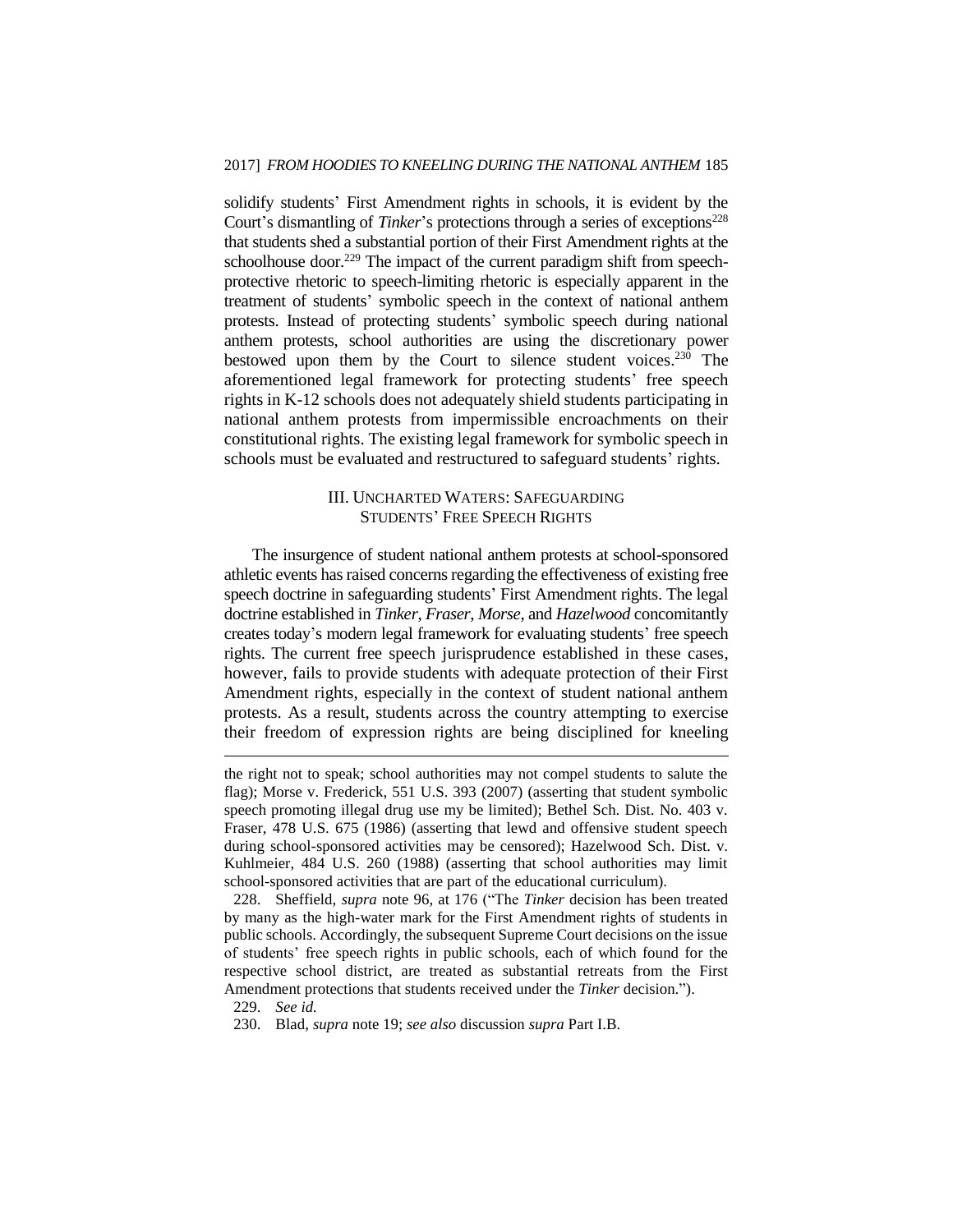during the national anthem.<sup>231</sup> This section highlights the shortfalls of existing First Amendment jurisprudence and charts a path forward to safeguarding students' free speech rights in K-12 schools.

## *A. Free Speech Shortfalls: A Call for Change*

The judicial decisions in *Hazelwood*, *Fraser,* and *Morse* do not provide any constitutional protections to students participating in national anthem protests. In all three cases, the Supreme Court carved out narrow exceptions that permit school authorities to censor student speech, none of which are applicable to the type of symbolic speech at issue in national anthem protests.<sup>232</sup> For instance, the school-sponsored expressive activity addressed in *Hazelwood* is distinct from the extra-curricular sporting events at issue in national anthem protests. First, the school-sponsored activity in *Hazelwood*, a student newspaper, was part of the educational curriculum<sup>233</sup> whereas school athletic teams are not a part of the curriculum. Second, the free speech at the center of the controversy in *Hazelwood* occurred during the regular school day<sup>234</sup> whereas high school sporting events typically are held outside of the regular school hours, thereby removing any threat of a material disruption to the school learning environment.

Although some individuals may argue that extra-curricular school athletic events are implicitly part of the educational curriculum—and thus should be analyzed under the aforementioned free speech jurisprudence because they are designed to teach values like teamwork, conflict management skills, and responsibility, those sentiments should be rejected adamantly. Student participation in extra-curricular activities, such as football, are voluntary activities in which students do not receive academic credit for participation and thus are outside the scope of *Hazelwood*. Furthermore, the performance of students who play on school-sponsored athletic teams are not part of the educational curriculum because their athletic performance is not used to evaluate academic achievement. Similarly, the *Fraser* standard is not applicable to national anthem protests because its narrow rule only permits school authorities to censor lewd and indecent speech.<sup>235</sup> The symbolic speech students are conveying by kneeling during the national anthem is not lewd or indecent but rather political speech intended to communicate the need to address police

<sup>231.</sup> *See* Blad, *supra* note 19; *see also* discussion *supra* Part I.B.

<sup>232.</sup> *See* discussion *supra* Part I.B.; Blad, *supra* note 19.

<sup>233.</sup> Hazelwood Sch. Dist. v. Kuhlmeier, 484 U.S. 260, 271 (1988).

<sup>234.</sup> *Id.* at 262–65.

<sup>235.</sup> Bethel Sch. Dist. No. 403 v. Fraser, 478 U.S. 675, 685 (1986).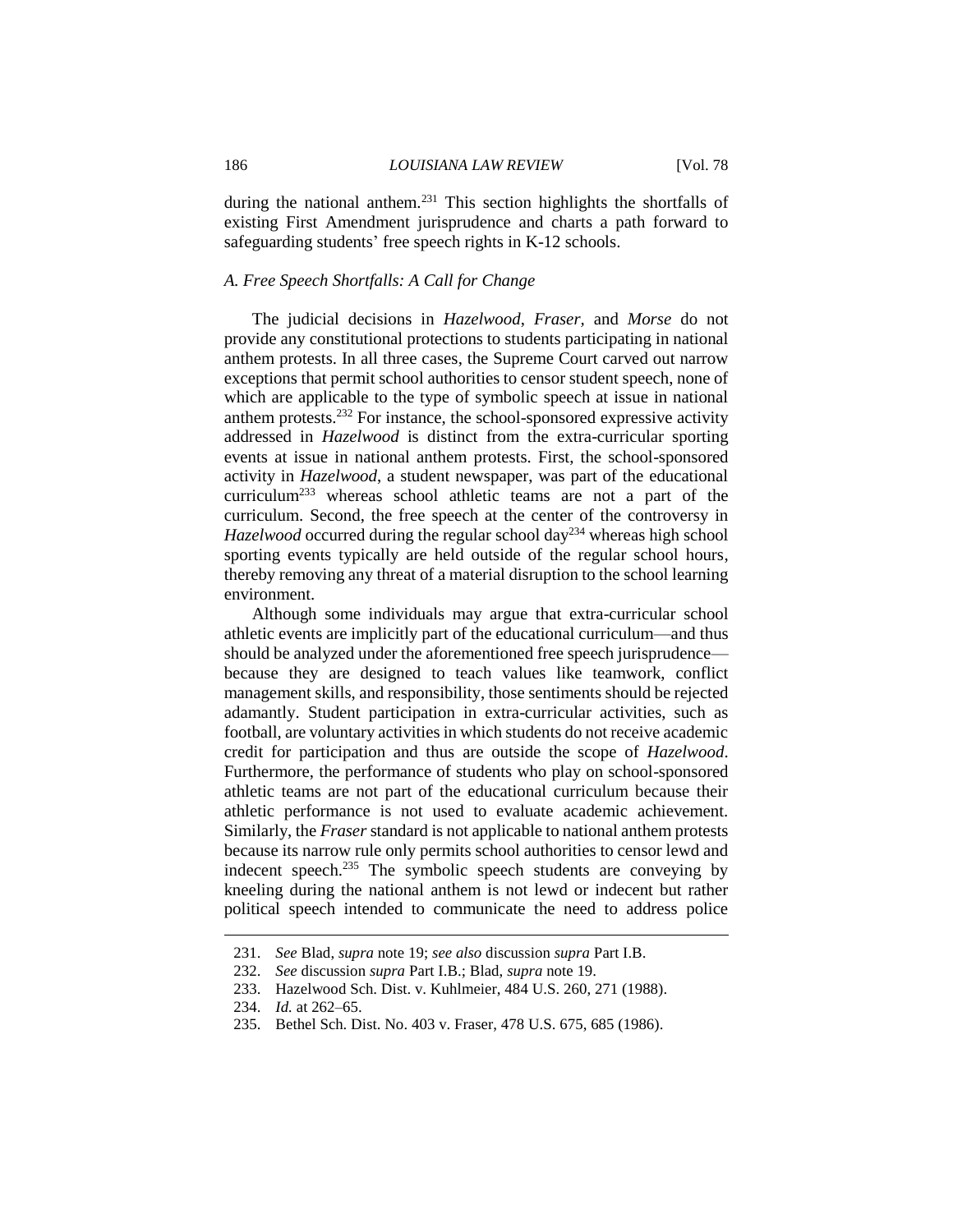brutality against black Americans. Likewise, the *Morse* standard, which established that school authorities may regulate student speech that promotes illegal drug use during school-sponsored events, is distinct from the symbolic speech expressed in national anthem protests because the message is intended to speak out against police brutality, not promote illegal drug use.

The speech-protective standard espoused in *Tinker* serves as a catchall for regulating students' free speech rights in schools because the scope of First Amendment protections in *Morse*, *Frazer*, and *Hazelwood* are so limited.<sup>236</sup> Despite *Tinker*'s speech-protective rhetoric, however, it too falls short of adequately safeguarding students' First Amendment rights in schools. First, the Material Disruption Standard, as interpreted by the lower courts, gives too much deference to school authorities.<sup>237</sup> Scholars like Professor Andrew Miller argue that school authorities have almost unbridled discretion in regulating student speech.<sup>238</sup> The expansive deference given to school authorities is problematic, especially in the context of national anthem protests, because it fails to shield students from school authorities using their discretionary power to limit student speech simply because they disagree with the content of the message. For example, the principal of Lely High School in Naples, Florida mandated that students stand during the national anthem or be removed from athletic games.<sup>239</sup> Similarly, students choosing to participate in national anthem protests were suspended at Doherty High School in Worcester, Massachusetts.<sup>240</sup> Both instances demonstrate how affording school authorities too much deference allows them to engage in viewpoint discrimination, which is prohibited by the First Amendment.<sup>241</sup> Thus, in the context of national anthem protests, the *Tinker* standard serves as a breeding ground for viewpoint discrimination because of the expansive deference given to school authorities. Viewpoint discrimination undermines

<sup>236.</sup> Bernard James, Tinker *in the Era of Judicial Deference: The Search for Bad Faith*, 81 UMKC L. REV. 601, 613 (2013).

<sup>237.</sup> *Id.* at 615.

<sup>238.</sup> Miller, *supra* note 95, at 626.

<sup>239.</sup> Blad, *supra* note 19.

<sup>240.</sup> Cindy Boren, *High school rethinks decision to suspend player for national anthem protest*, WASH. POST (Sept. 12, 2016), https://www.washingtonpost.com /news/early-lead/wp/2016/09/12/high-school-rethinks-decision-to-suspend-playerfor-national-anthem-protest/?utmterm=.f3829cb7a19e [https://perma.cc/M864-9Z YA].

<sup>241.</sup> Viewpoint discrimination refers to the idea that state actors may not censor speech based on its content or the viewpoint of the speaker. *See* Rosenberger v. Rector & Visitors of Univ. of Va., 515 U.S. 819, 829 (1995).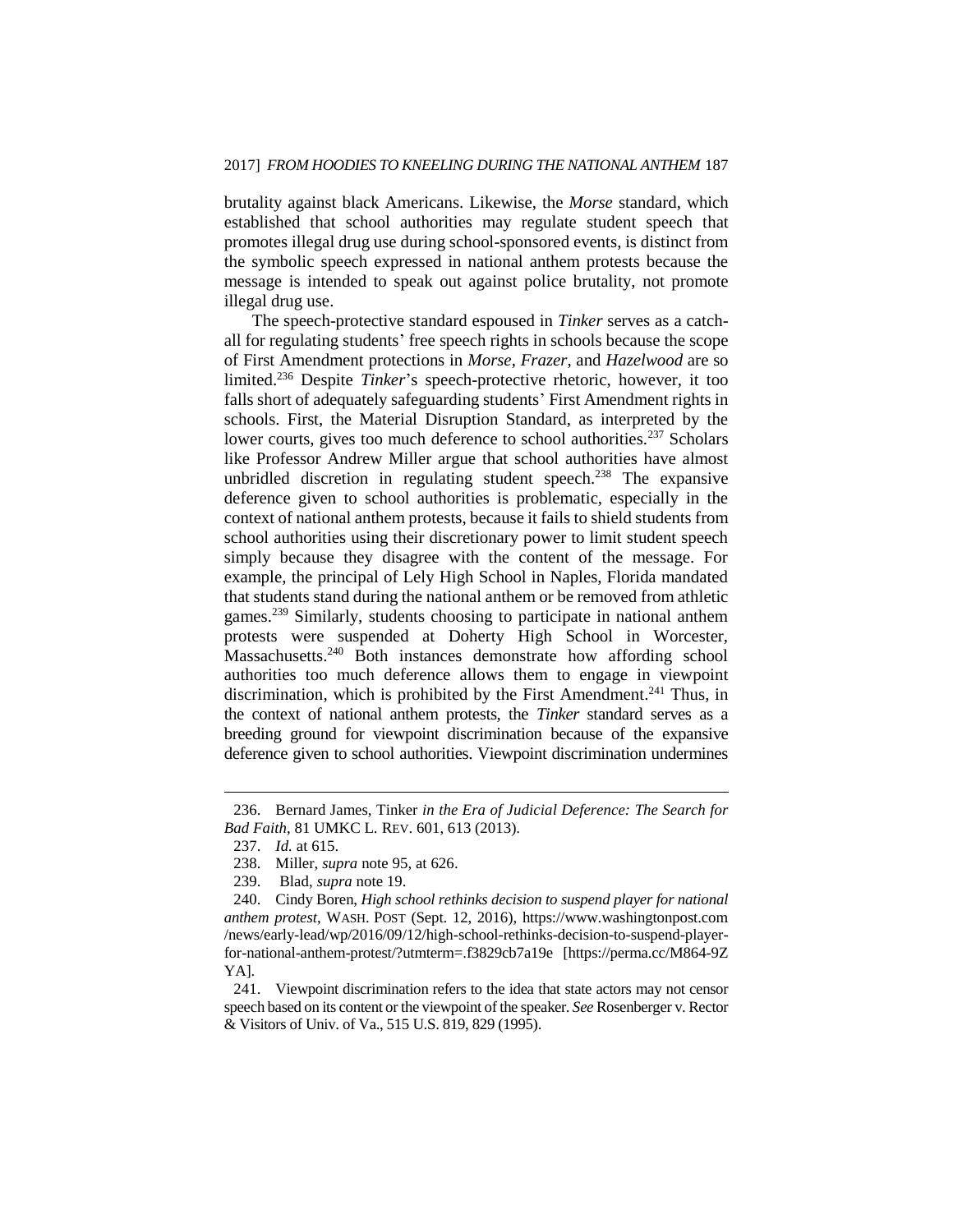one of the key purposes of the First Amendment, which is to promote a marketplace of ideas.<sup>242</sup>

The school environment should be a quintessential marketplace of ideas where students are trained on how to participate actively in democracy through vast exposure to robust exchanges of ideas that challenge and critique existing ideologies. $243$  This sentiment is captured in a prominent educational theory—"The Open Classroom Model"—in which students are introduced to objective conceptions of diverse perspectives and theories that allow them to critique the validity of the various positions.<sup>244</sup> According to this theory, the purpose of education is to equip students with the skills, knowledge, and critical thinking skills to make informed decisions and actively participate in democracy.<sup>245</sup> This notion is illustrated in the following quote from *Tinker*: "Students may not be regarded as closed-circuit recipients of only that which the State chooses to communicate." <sup>246</sup> Therefore, student national anthem protests to express opposition to the treatment of black Americans in the United States, particularly by police officers, contribute to the marketplace of ideas regarding minority relations and critique existing practices. The students like Kaepernick are exercising their constitutional right to participate actively in public discourse and the free exchange of ideas. It is illogical to acknowledge Kaepernick's right to freedom of expression yet allow the State to deny citizens-in-training—students—the same opportunity. Because school sporting events are open to the general public, it is more difficult for school officials to filter what types of political and social messages students receive from spectators. Therefore, notions of equity demand that students, like sporting event attendees, are permitted the same constitutional freedoms to express themselves freely as long as they are not infringing on the rights of others. Moreover, it is well established in First Amendment jurisprudence that students are considered "persons"

<sup>242.</sup> Stephen C. Jacques, Reno v. ACLU*: Insulating the Internet, the First Amendment, and the Marketplace of Ideas*, 46 AM. U.L.REV. 1945, 1949–50 (1997).

<sup>243.</sup> Keyishian v. Bd. Of Regents, 385 U.S. 589, 603 (1967) ("The classroom is peculiarly the 'marketplace of ideas.' The Nation's future depends upon leaders trained through wide exposure to that robust exchange of ideas which discovers truth 'out of a multitude of tongues, [rather] than through any kind of authoritative selection.'" (citing United States v. Associated Press, 52 F. Supp. 362, 372 (1943))).

<sup>244.</sup> Deborah A. Churton-Hale, Tinker *Goes to the Theater: Student First Amendment Rights and High School Theatrical Productions in* Seyfried v. Walton, 11 HASTINGS CONST. L.Q. 247, 273 (1984).

<sup>245.</sup> *Id.*

<sup>246.</sup> Tinker v. Des Moines Indep. Cmty. Sch. Dist, 393 U.S. 503, 511 (1969).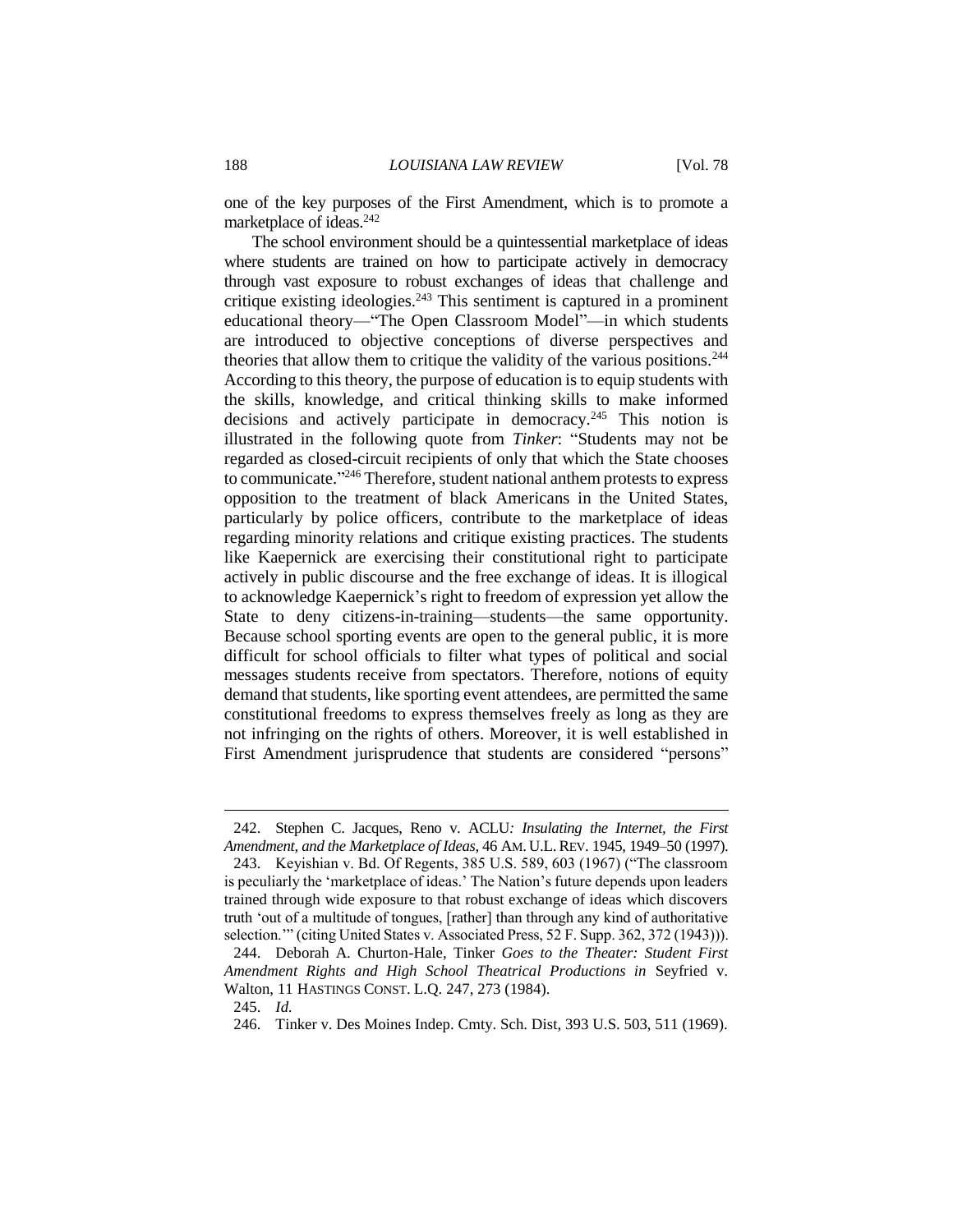under the Constitution both in an outside of school.<sup>247</sup> Therefore, students should be afforded the same level of constitutional protections as adults to the greatest extent possible. As the Court stated in *Tinker*, "Students in school as well as out of school are 'persons' under our Constitution. They are possessed of fundamental rights which the State must respect, just as they themselves must respect their obligations to the State."248

Because democracy and free speech are inextricably linked, laws must be developed that safeguard free speech rights in our nation's public schools. One scholar has supported this notion by stating that "[i]nstead of offering them the government of 'The Brave New World,' young people need help to empower themselves. It's not enough for the coming generation to know old ideas, they must be able to develop their own."<sup>249</sup> This goal can be accomplished only by prioritizing the preservation of students' free speech rights in K-12 schools and dismantling efforts to stifle the free exchange of ideas. The vigilant protection of First Amendment freedoms is nowhere more vital than our nation's public schools.<sup>250</sup> For these reasons, the current *Tinker* standard needs to be revamped to better protect students' free speech rights.

## *B.* Tinker*-*Spence *Standard: A New Constitutional Standard for Free Speech in K-12 Schools*

The proposed new K-12 standard applies the full protections of the *Spence* Test<sup>251</sup> for student-initiated symbolic speech during non-academic, school-sponsored events. The *Spence* case is part of numerous symbolic speech cases that provide a framework for First Amendment freedom of expression jurisprudence.<sup>252</sup> Currently, the criterion established to

<sup>247.</sup> LoMonte, *Shrinking* Tinker*: Students Are 'Persons' Under Our Constitution-Except When They Aren't*, *supra* note 75, at 1339.

<sup>248.</sup> *Tinker*, 393 U.S. at 511.

<sup>249.</sup> *The Brave New World of Fear: Public Education*, *supra* note 16.

<sup>250.</sup> Shelton v. Tucker, 364 U.S. 479, 487 (1960).

<sup>251.</sup> Spence v. Washington, 418 U.S. 405, 415 (1974).

<sup>252.</sup> *See* Texas v. Johnson, 491 U.S. 397, 405–06 (1989) (holding that the defendant's act of burning the American flag during a protest is expressive conduct that is afforded First Amendment protections); Hurley v. Irish-Am. Gay, Lesbian & Bisexual Group of Boston, Inc*.*, 515 U.S. 557, 569 (1995) ("[A] narrow, succinctly articulable message is not a condition of constitutional protection, which if confined to expressions conveying a 'particularized message' . . . would never reach the unquestionably shielded painting of Jackson Pollock, music of Arnold Schoenberg, or Jabberwocky verse of Lewis Carroll."); United States v. Eichman, 496 U.S. 310, 318 (1990) (holding that the Flag Burning Act was subject to strict scrutiny and could not be upheld under the First Amendment).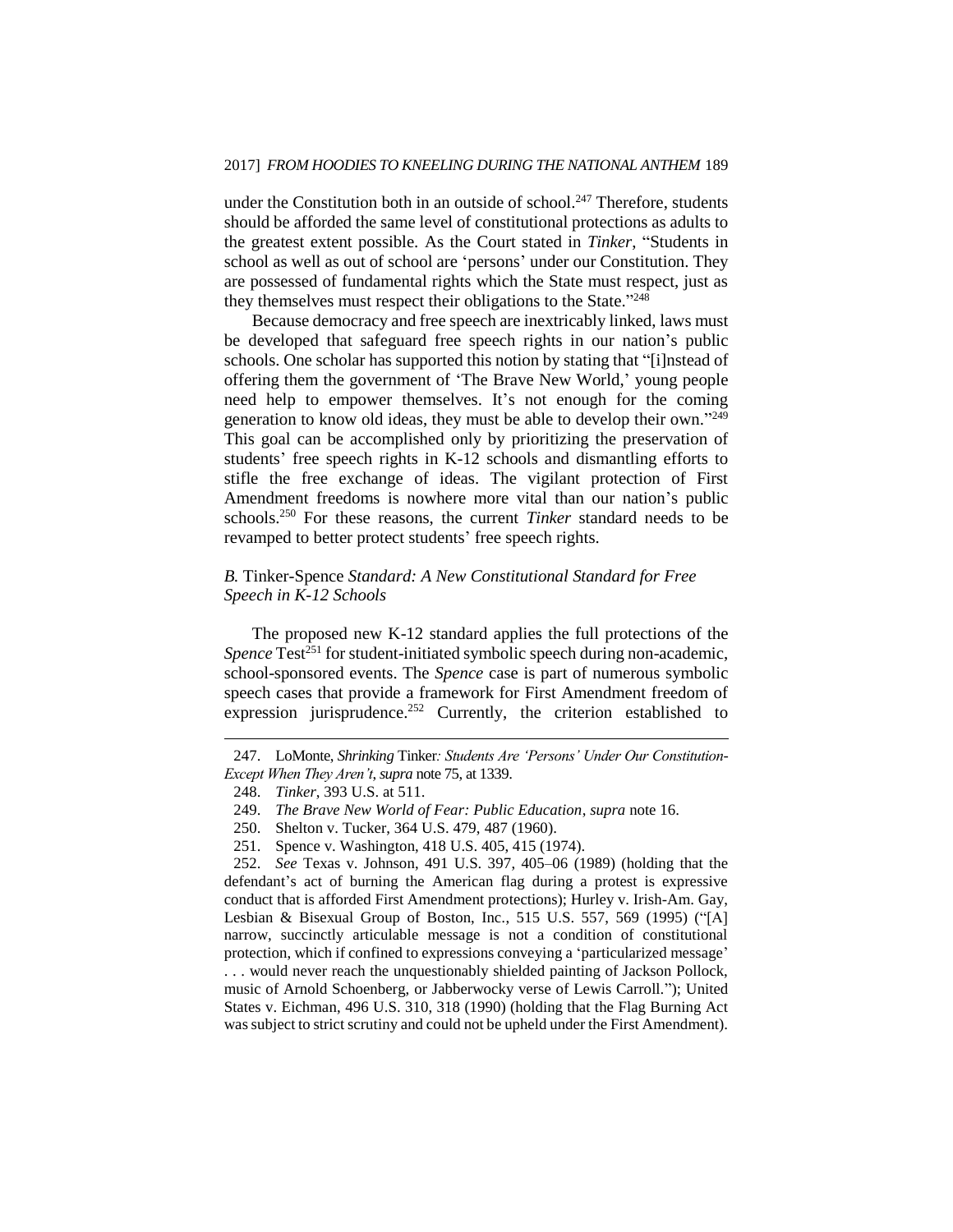determine protected speech in *Spence v. Washington* is used exclusively in the context of adult freedom of expression cases and is thus not applicable to K-12 settings.<sup>253</sup> The *Spence* Test, however, is a great starting point for developing a new constitutional standard to ensure that students' freedom of expression rights are protected in K-12 schools because it is considered the seminal case in symbolic speech. In *Spence*, the defendant displayed an upside-down flag with a peace symbol affixed on both sides outside his apartment window in protest of the killings at Kent State University and the invasion of Cambodia during the Vietnam War.<sup>254</sup> Three police officers observed the flag and arrested the defendant for violating the Washington Flag-Desecration Statute, which made it a misdemeanor to place "any word, figure, mark, picture, design, drawing or advertisement" upon the flag of the United States and to display such flag in its superimposed state.<sup>255</sup> At trial, the defendant argued that he used black tape intentionally to affix the peace symbol to the flag so it could be removed without damaging the flag.<sup>256</sup> He asserted that because he did not damage the flag, he was not in violation of the statute.<sup>257</sup> Furthermore, the defendant contended that the flag desecration statute was an impermissible violation of his First Amendment rights because it was overbroad on its face and, thus, invalid.<sup>258</sup> The lower court rejected the defendant's

254. *Spence,* 418 U.S. at 406.

<sup>253.</sup> Students in K-12 public schools do not receive the same constitutional protections as adults, as evidenced by the Supreme Court decisions in *Tinker*, *Morse*, *Hazelwood* and *Fraser*, which, collectively, govern students' free speech rights. Unlike the broad free speech rights established in *Spence v. Washington* for adults, student free speech jurisprudence allows school administrators to limit students' First Amendment rights if the speech causes a material disruption or meets one of the exceptions established by the court; *see supra* note 227. *See generally* Colleen Creamer Fielkow, *Bullies, Words, and Wounds: One State's Approach in Controlling Aggressive Expression Between Children*, 46 DEPAUL L. REV. 1057, 1074, 1077 (1997) ("In general, the U.S. Supreme Court has determined that children receive less constitutional protection than adults . . . . the Court has carved out other categories of expression from First Amendment protection for student speech—modeled after the First Amendment doctrine as applied to adults . . . . These categories are more easily invoked in the public school setting than for adults since the school authorities have a lower constitutional threshold to satisfy than a state attempting to curb adult expression.").

<sup>255.</sup> *Id.*

<sup>256.</sup> *Id.*

<sup>257.</sup> *Id.* at 408.

<sup>258.</sup> State v. Spence, 490 P.2d 1321, 1322 (1971), *rev'd*, 506 P.2d 293 (1973), *rev'd sub nom.* Spence v. Washington*.*, 418 U.S. 405 (1974) ("The instant case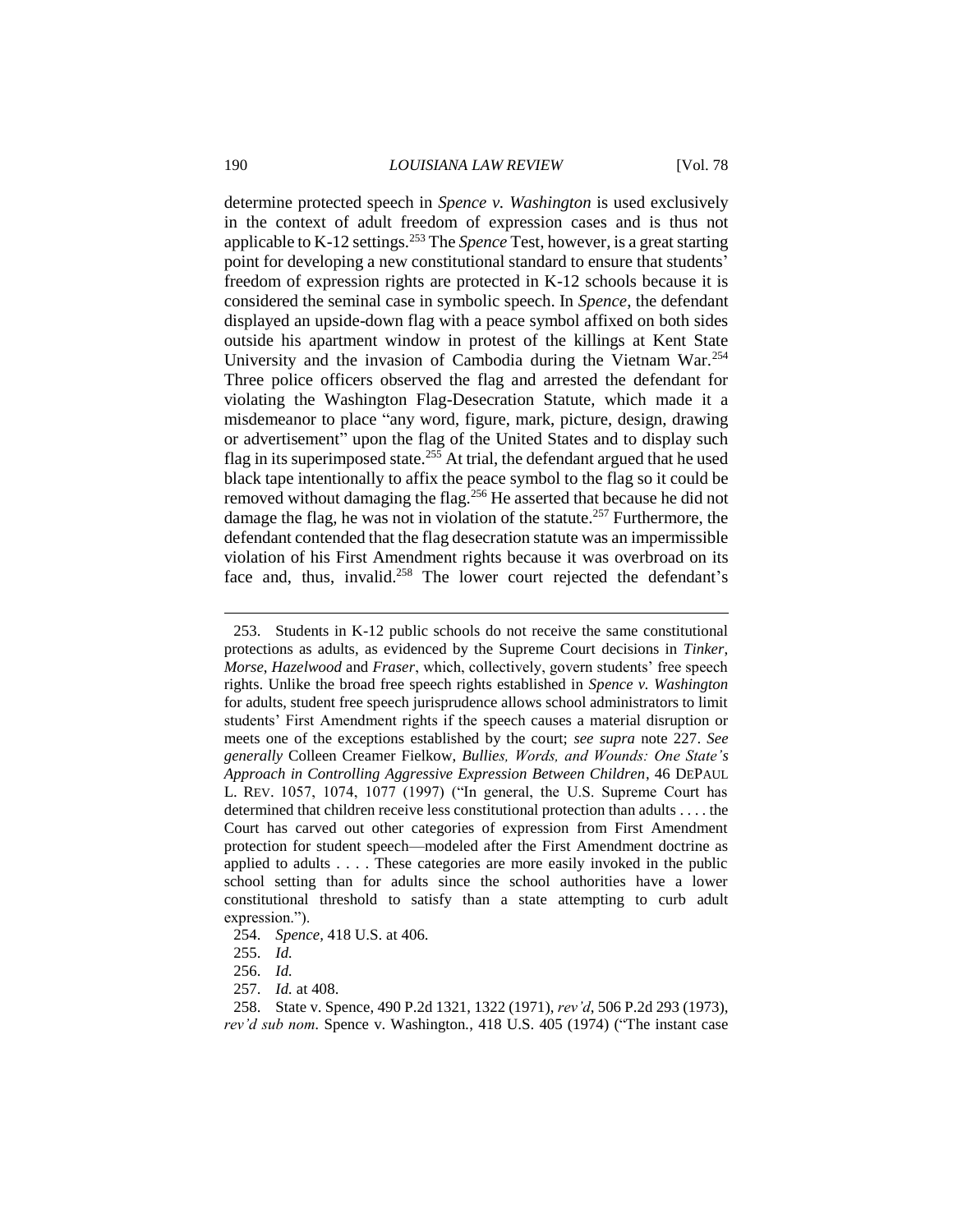argument and sentenced him to jail and a fine for violating the statute.<sup>259</sup> The defendant unsuccessfully appealed the trial court decision to the Washington Supreme Court, which upheld the defendant's conviction and rejected any claims to free speech rights.<sup>260</sup> The Washington Supreme Court reasoned, "The statute does not purport to inhibit speech of any kind whether actual or symbolic, printed or auditory; it merely says that one cannot use the flag of the United States as the material upon which to print his utterance."<sup>261</sup> This victory for the State of Washington, however, was short lived.<sup>262</sup> The Supreme Court reversed the Washington Supreme Court decision, ruling in favor of the defendant.<sup>263</sup>

In reaching its decision, the Supreme Court focused on ascertaining whether the conduct "was sufficiently imbued with elements of communication to fall within the scope of the First . . . Amendment<sup>[]</sup>."<sup>264</sup> To this end, the Court for the first time attempted to define which symbolic acts are protected under the First Amendment.<sup>265</sup> Prior to the *Spence* case, there was pervasive uncertainty among the lower courts regarding how to delineate which symbolic acts are protected under the First Amendment.<sup>266</sup> In response to the split in the circuit courts, the *Spence* Court established that the following criteria must be met for a determination that symbolic speech is protected under the First Amendment: (1) the actor/speaker intends to convey a particular message; and (2) it must be likely that those who witness the activity will understand what the speaker intends to convey by his or her behavior.<sup>267</sup> These criteria, combined with the *Tinker* Material Disruption Standard, serve as the guiding principles for the proposed new constitutional standard for evaluating whether a student's symbolic speech is protected under the First Amendment.

Under the proposed *Tinker-Spence* Standard, student symbolic speech qualifies for First Amendment protections if all of the following occur:

(1) The actor/speaker intends to convey a particular message;

- 262. *See Spence*, 418 U.S. at 408.
- 263. *Id.* at 412.
- 264. *Spence*, 506 P.2d at 797.
- 265. *Spence*, 418 U.S. at 409–10.
- 266. *See* McGoldrick, Jr., *supra* note 25, at 33.
- 267. *Spence*, 418 U.S. at 415.

illustrates overbreadth on the face of RCW  $9.86.020(1)$  and (2), not only with respect to the American flag itself, but also with respect to the items included in the statutory definition of the flag.").

<sup>259.</sup> *Spence*, 418 U.S. at 407 (1974).

<sup>260.</sup> *Id.* at 408.

<sup>261.</sup> *Spence*, 506 P.2d at 299.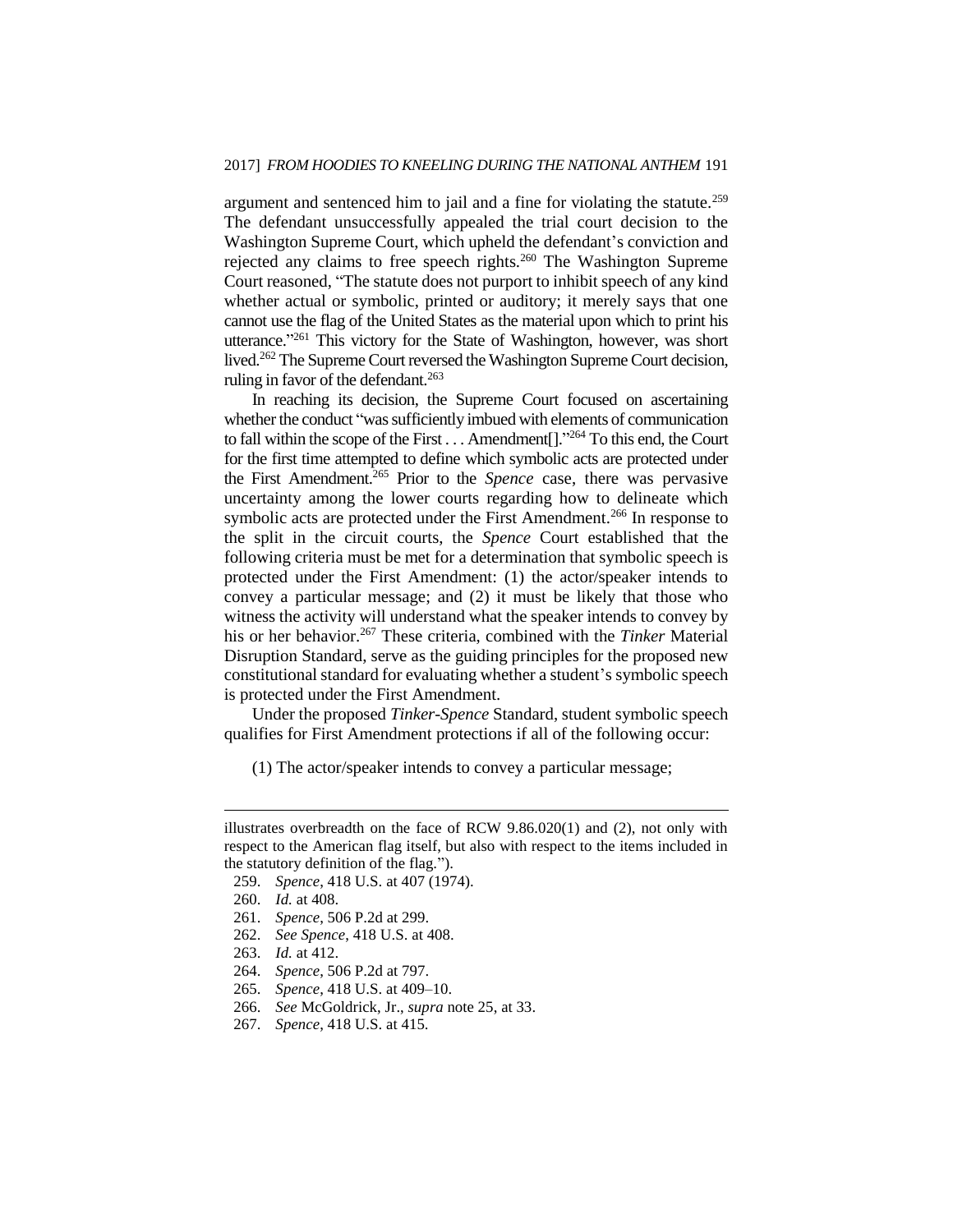(2) Those who witness the activity likely understand what the speaker intends to convey by his or her behavior;

(3) Symbolic speech does not interfere with the rights of others; and

(4) Symbolic speech does not involve peer coercion of other students to participate.

Applying the *Tinker*-*Spence* Standard to the student protests during the national anthem, the symbolic speech communicated through kneeling would be protected constitutionally because the student intends to convey a message—stop police brutality against black American males—and those who witness the symbolic conduct—individuals attending/watching the sporting event—understand what the student intends to communicate through his actions. The symbolic speech does not interfere with the legal rights of other students or spectators attending the event. To the contrary, national anthem protests are a form of symbolic speech that the First Amendment encourages and was designed to protect.<sup>268</sup> Whether school authorities agree or disagree with the symbolic message being conveyed through the national anthem protests is irrelevant. Adopting the *Tinker-Spence* standard promotes a long-held tradition of promoting free speech by encouraging the exchange of diverse ideas and perspectives. Lastly, as long as the student conveying the symbolic message does not try to coerce other students to participate, the conduct should be afforded the full constitutional protections of the First Amendment. The last factor—the symbolic speech does not involve peer coercion to participate—is important because it protects students from being subjected to peer pressure to convey a particular message, which, in the context of national anthem protests, is a message in opposition to the mistreatment of black Americans. It is crucial not only that we protect students' constitutional rights to convey a message through conduct but also safeguard non-participating students from being coerced into communicating a particular message.

Additionally, the *Tinker-Spence* Standard should be adopted because it accounts for the special characteristics of schools by requiring that students' symbolic speech not involve coercing peers into participation nor interfere with the rights of others. One of the special characteristics of K-12 schools is that they contain youths that are vulnerable to peer pressure because of their developmental stage. The proposed new constitutional standard safeguards students' symbolic speech rights, such as participating in national anthem protests, while protecting their peers from being compelled to speak by participating in the protest. Just as

<sup>268.</sup> Wasserman, *supra* note 48, at 394.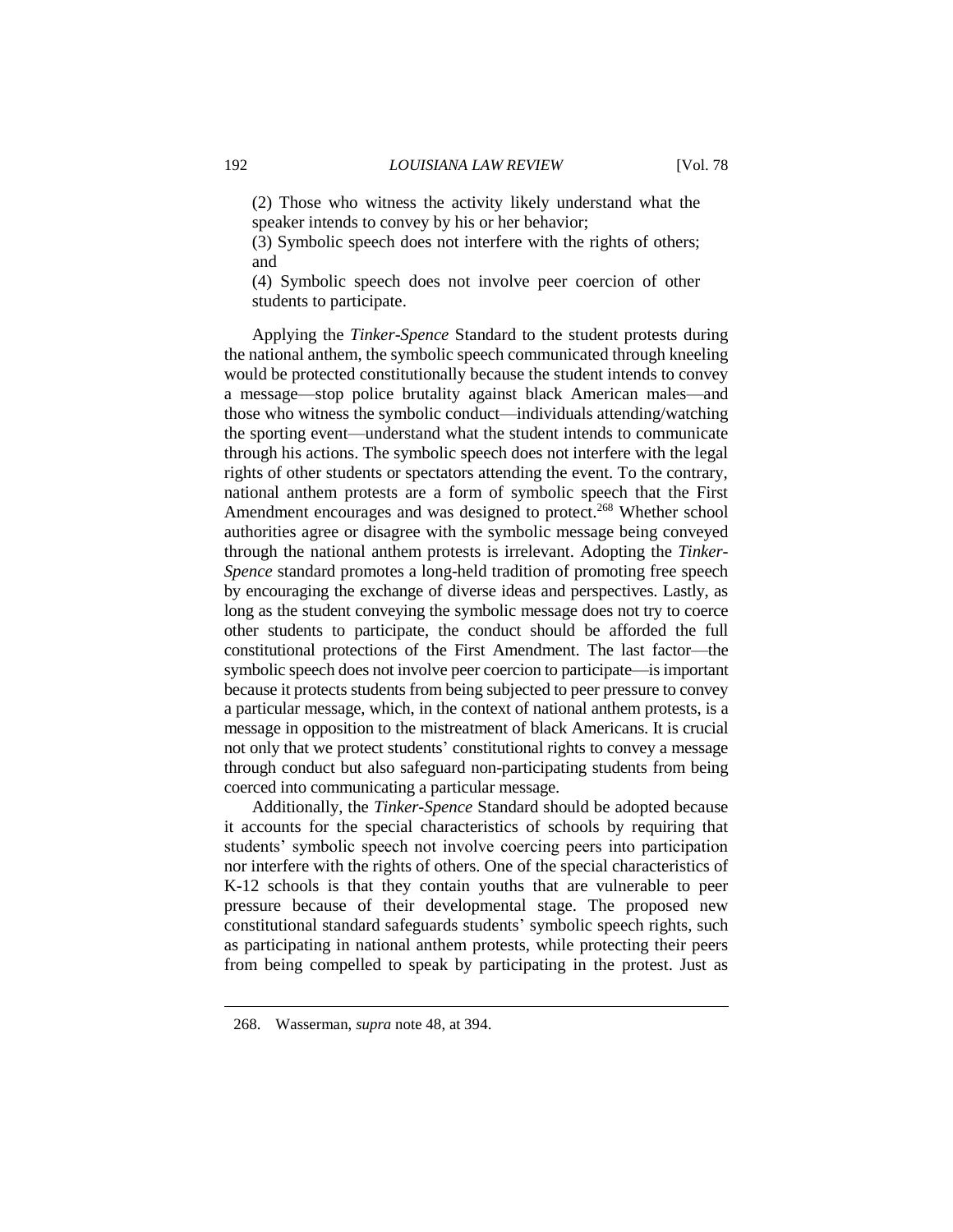students should not be compelled by school authorities to stand for the national anthem, which is a form of symbolic speech, their peers should not be coerced into kneeling in protest for the national anthem.

The proposed *Tinker*-*Spence* standard also should be adopted because it bridges the doctrinal gap between *Tinker* and *Spence*, thereby providing stronger First Amendment protections for students' symbolic speech. The new standard protects students from school authorities using the court's deference to legitimize viewpoint discrimination, such as prohibiting national anthem protests, by eliminating the application of *Tinker*'s Material Disruption Standard to extra-curricular activities. One scholar suggests addressing concerns about *Tinker* serving as a conduit for viewpoint discrimination by modifying *Tinker*'s existing framework to deter viewpoint discrimination.<sup>269</sup> Specifically, the scholar contends that speech restrictions under *Tinker* should be tailored narrowly to achieve a legitimate governmental purpose to reduce the risk of viewpoint discrimination. <sup>270</sup> The *Tinker-Spence* test is a better solution, however, because it addresses the need to minimize the deference given to school authorities to regulate student speech. Under the proposed *Tinker*-*Spence* standard, whether the government has a legitimate interest in censoring student symbolic speech is irrelevant. Furthermore, *Tinker*'s Material Disruption Standard never should have applied to non-curricular school activities because it minimizes students' free speech protections.<sup>271</sup> Any standard governing free speech rights in schools should balance students' rights and the ability of school authorities to maintain an environment conducive to learning. This proposed standard accomplishes that goal.

In addition to addressing all of the aforementioned shortfalls in *Tinker*'s Material Disruption Standard, the proposed new standard provides students with the full protections of the *Spence* Standard that is applied in adult contexts. Under this new standard, students are afforded the same constitutional protections as Kaepernick, as long as the students' symbolic expression does not interfere with the rights of others or involve peer coercion. Because students are considered "persons" under the Constitution,<sup>272</sup> courts should strive to afford them with the same free

<sup>269.</sup> *See* John E. Taylor, Tinker *and Viewpoint Discrimination*, 77 UMKC L. Rev. 569, 569 (2009).

<sup>270.</sup> *Id.* at 623.

<sup>271.</sup> Brownstein, *supra* note 183, at 742–43; *see also* Walter E. Forehand, *Constitutional Law-Tinkering with* Tinker*: Academic Freedom in the Public Schools-*Hazelwood School District v. Kuhlmeier, 108 S. Ct. 562 (1988), 16 FLA. ST. U.L. REV. 159, 170 (1988).

<sup>272.</sup> *See* Lomonte*, Shrinking* Tinker*: Students Are 'Persons' Under Our Constitution-Except When They Aren't*, *supra* note 75, at 1339.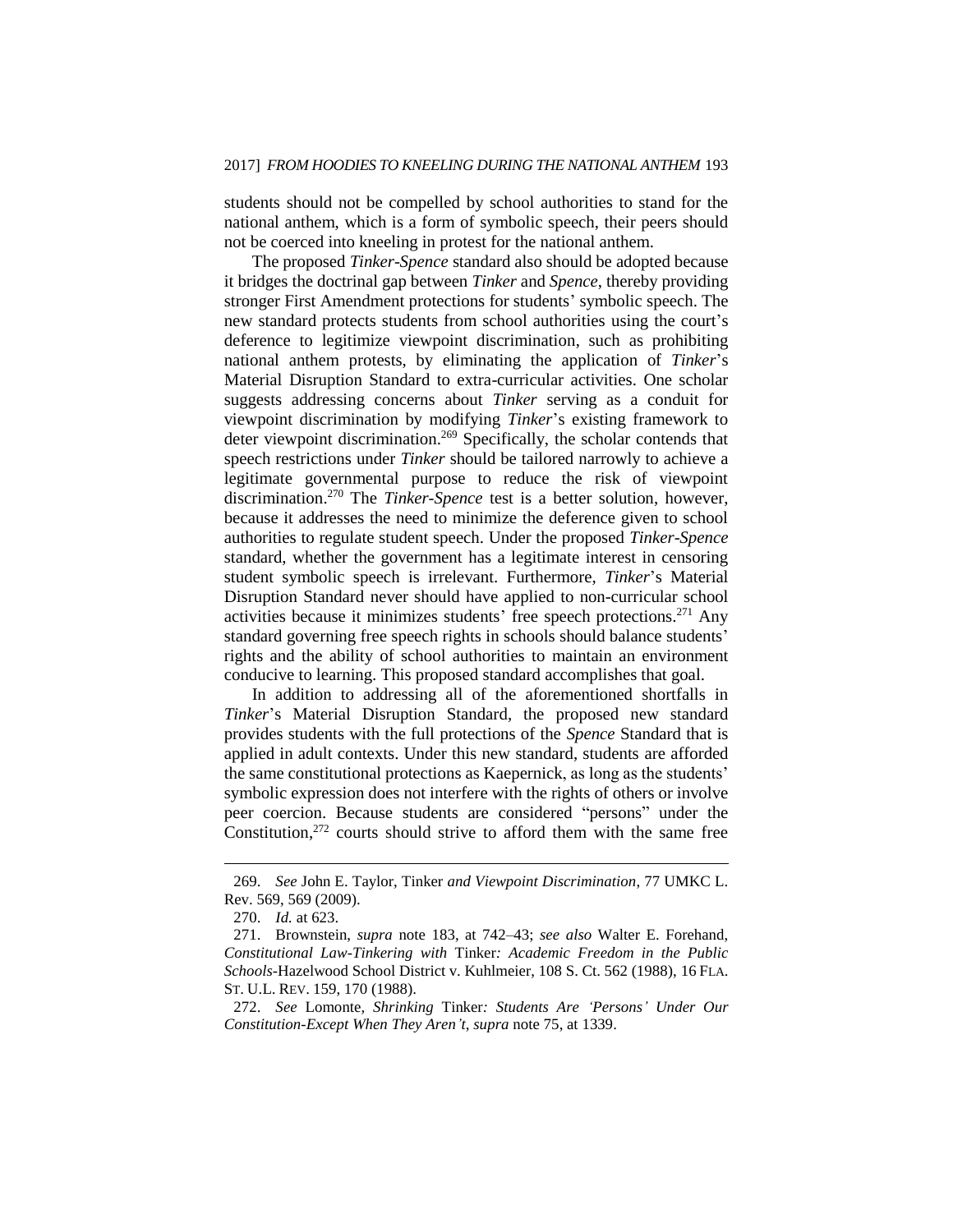speech protections to the greatest extent possible. The proposed *Tinker*-*Spence* standard accomplishes this goal.

#### *C. Limitations of Proposed* Tinker*-*Spence *Standard*

Despite the laudable intentions behind the endorsement of this new constitutional standard, it is important to acknowledge the potential limitations and negative outcomes that may result from the adoption of this standard. First, there is a potential negative economic effect on K-12 schools. Many sports spectators may take the stance that they are purchasing a ticket to view the game and not a political protest.<sup>273</sup> Because kneeling during the national anthem is considered disrespectful to the military, allowing students to engage in this type of symbolic conduct may result in boycotts and loss of sponsorships.<sup>274</sup> Second, affording studentathletes the full constitutional protection to engage in social protests during the national anthem also may increase the likelihood of violence at school sporting events because of hostile responses from those in opposition to symbolic acts. For example, members of the Beaumont Bears little league team were subjected to racial slurs and death threats for kneeling during the national anthem at a football game.<sup>275</sup> Therefore, safeguarding student rights to engage in social protests during the national anthem, even if it causes a material disruption, may result in increased costs to schools for additional security.

Despite the possibility of material disruptions, the preservation of First Amendment rights is so integral to the fabric of our nation that democracy demands that these rights are not limited simply to appease the sentiments of those in opposition. Embracing diverse viewpoints and perspectives is one of the foundational elements of democracy. Therefore, we must protect those rights fervently. Lastly, although the proposed standard prohibits any form of peer coercion to communicate a particular message, peer pressure and K-12 schooling are inextricably linked.<sup>276</sup> It is well established in social science literature that peer groups have a tremendous

<sup>273.</sup> McGinnis, *supra* note 51.

<sup>274.</sup> *Id.*

<sup>275.</sup> Shaun King, *KING: After taking a knee, young boys saw their football coach suspended then their whole season canceled*, N.Y. DAILY NEWS (Oct. 17, 2016, 1:19 PM), http://www.nydailynews.com/news/national/king-young-footballteam-season-canceled-knee-article-1.2833792 [https://perma.cc/USH8-ZJ56].

<sup>276.</sup> Marcie Samartino, *Schools and Youth TALK BACK do Schools Say Yes to Peer Pressure*, NEWSDAY, Dec. 18, 1994, at 1, 2 ("[S]chools do enough to help people deal with peer pressure because the schools cannot change the way people are, and no matter what, there will always be peer pressure.").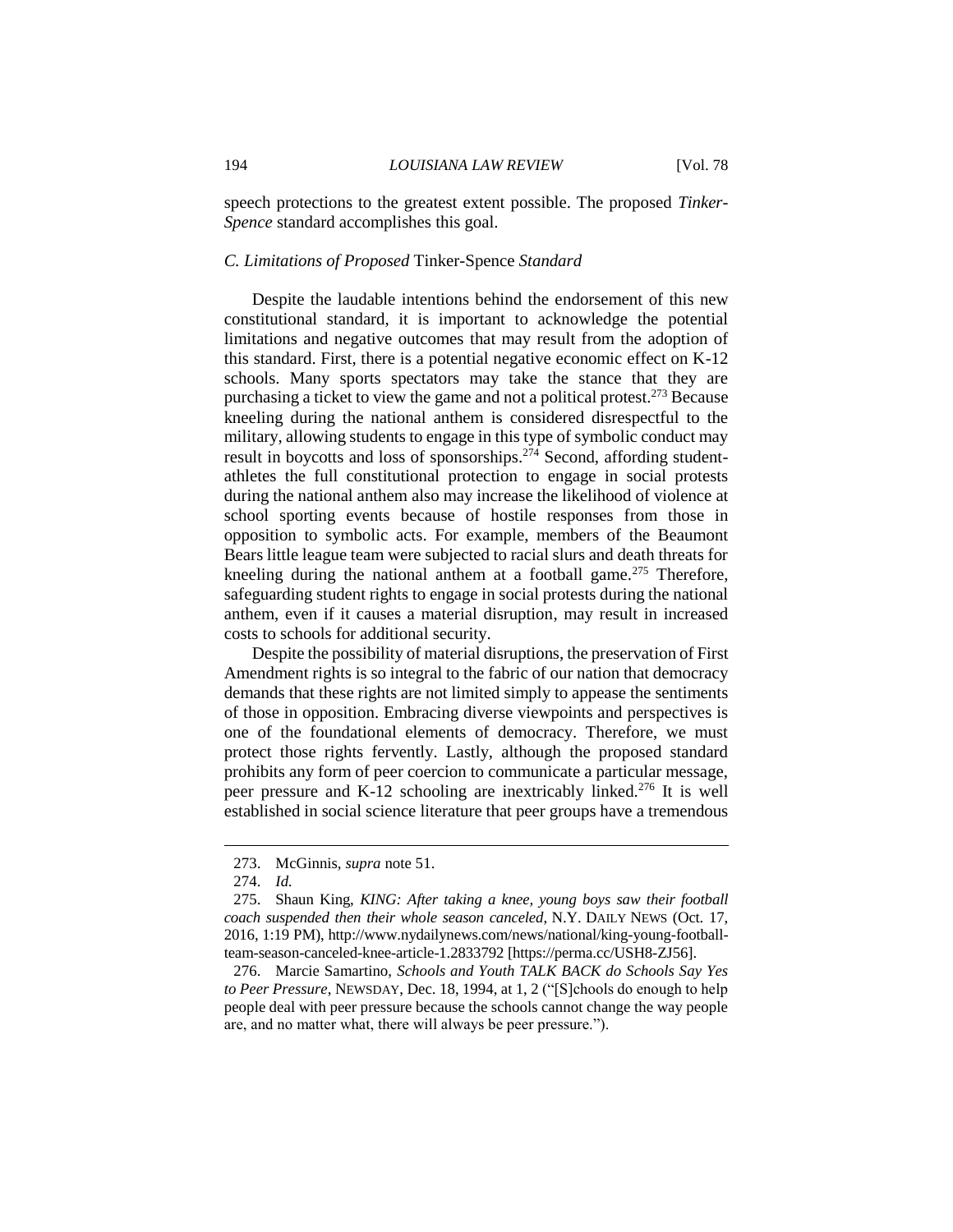influence on students' attitudes and behaviors.<sup>277</sup> Despite these limitations, the benefits of the *Spence*-*Tinker* standard supersede any disadvantages.

#### **CONCLUSION**

Public schools play the most critical role in preparing youth for democratic participation and citizenship.<sup>278</sup> One of the goals of public education is to encourage civic participation by imparting students with the skills, knowledge, and fundamental values necessary for the preservation of our democratic system.<sup>279</sup> At the heart of these goals is providing students with the opportunity to engage in political involvement by participating in simulations of democratic structures and processes, such as social protests.<sup>280</sup> Therefore, it is crucial to implement constitutional safeguards through the adoption of the *Tinker*-*Spence* standard to shield students from violations of their constitutional freedom of expression rights and to help preserve civic education in K-12 schools. Ideally, schools should mirror the society in which students live to adequately prepare the youth for adulthood. How can students be expected to engage actively as citizens without the opportunity to practice their civic and political skills? The *Tinker*-*Spence* standard ensures that the creed set forth by the Court in *Tinker v. Des Moines*<sup>281</sup> is honored—that students do not shed their constitutional rights at the schoolhouse door. One of the primary purposes of the First Amendment is to protect individuals from having their rights infringed upon by private and public citizens.<sup>282</sup> To deny children the same constitutional rights afforded

<sup>277.</sup> Kimberly A. Maxwell, *Friends: The Role of Peer Influence Across Adolescent Risk Behaviors*, J. OF YOUTH & ADOLESCENCE 267, 268 ("To explain how peer influence and friendship selection affect adolescent behavior, theory posits that peer pressure exists as the mutual effect of close friends and that the type of friendship determines the degree of influence.").

<sup>278.</sup> MCCORMICK FOUND., CIVIC BLUEPRINT FOR ILLINOIS HIGH SCHOOLS 21 (2003), http://documents.mccormickfoundation.org/PDF/IL-Civic-Blueprint.pdf [https://perma.cc/5296-B89W].

<sup>279.</sup> *Id.* at 22.

<sup>280.</sup> Emily Buss, *The Adolescent's Stake in the Allocation of Educational Control Between Parent and State*, 67 U. CHI. L. REV. 1233, 1278 (2000).

<sup>281.</sup> *See generally* Tinker v. Des Moines Indep. Cmty. Sch. Dist., 393 U.S. 503, 503 (1969).

<sup>282.</sup> Governmental control of actions or speech of public officers or employees in respect of matters outside the actual performance of their duties. C. R. McCorkle, *Governmental control of actions or speech of public officers or employees in respect of matters outside the actual performance of their duties*, 163 A.L.R. 1358 (1946).